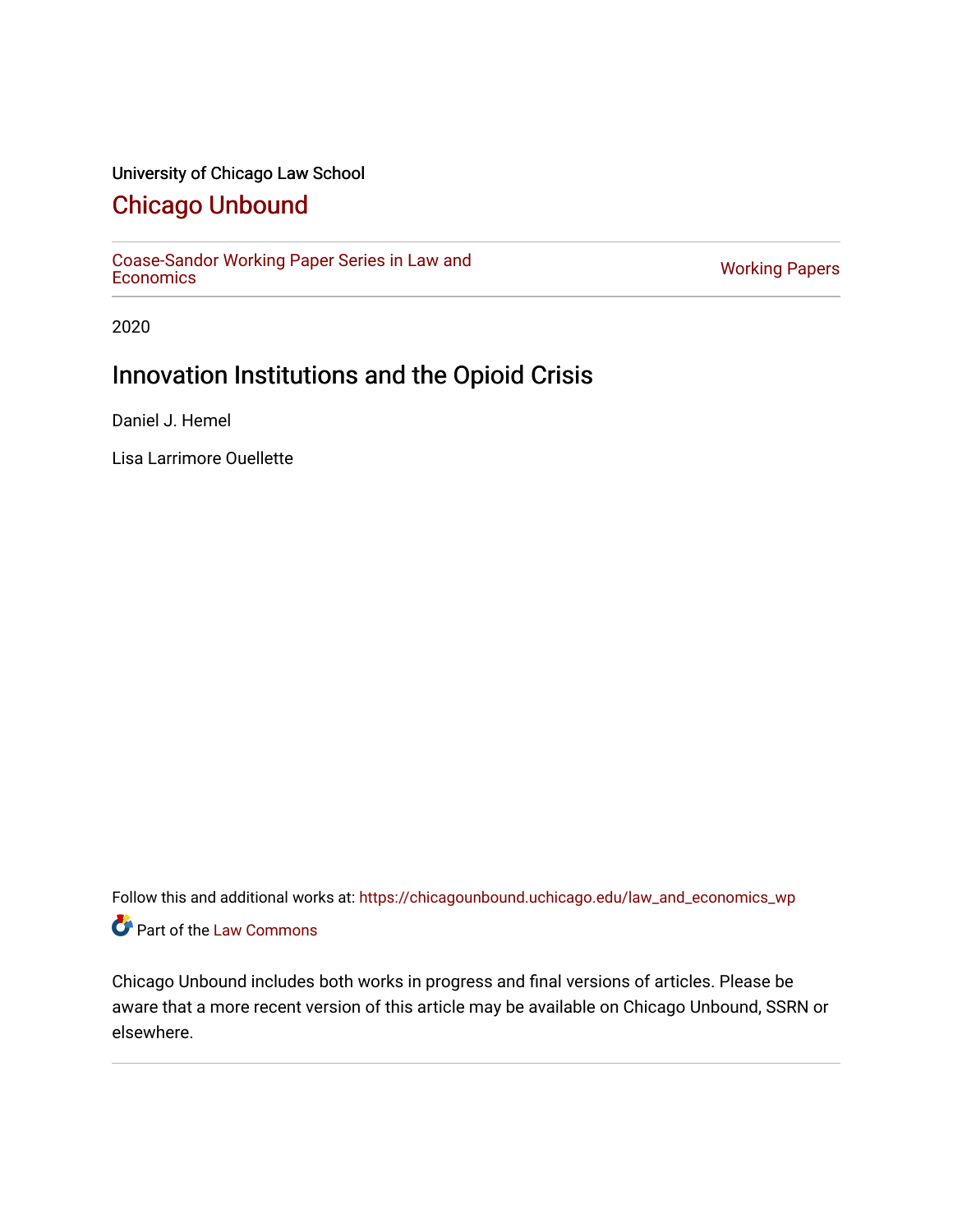# StanfordLawSchool

# **Innovation Institutions and the Opioid Crisis**

Daniel Jacob Hemel University of Chicago - Law School

> Lisa Larrimore Ouellette Stanford Law School

John M. Olin Program in Law and Economics Stanford Law School Stanford, California 94305

> Working Paper Series Paper No. 547

This paper can be downloaded without charge from the Social Science Research Network Electronic Paper Collection [http://ssrn.com/abstract=3534721](http://ssrn.com/abstract=3074923)

Electronic copy available at: https://ssrn.com/abstract=3534721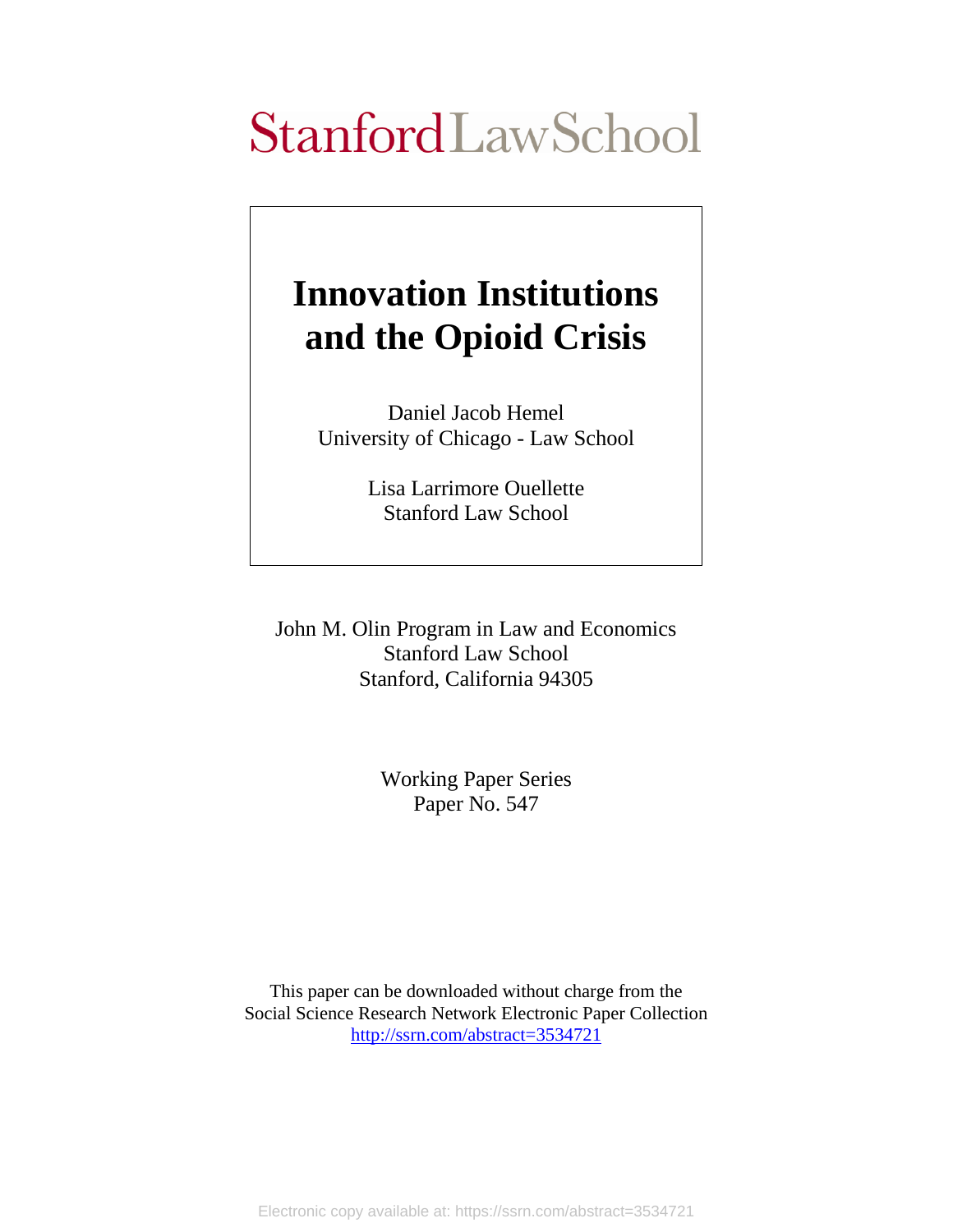### **Innovation Institutions and the Opioid Crisis**

Daniel J. Hemel<sup>1</sup> & Lisa Larrimore Ouellette<sup>2</sup>

February 21, 2020

#### J.L. & BIOSCIENCES (forthcoming 2020)

The United States has recently—and belatedly—come to recognize opioid addiction as a public health crisis. What has gone mostly unrecognized is the degree to which this crisis is intertwined with U.S. intellectual property law and related elements of U.S. innovation policy. Innovation institutions—the legal arrangements that structure incentives for production and allocation of knowledge goods—encouraged the development and commercialization of addictive painkillers, restricted access to opioid antidotes, and (perhaps most importantly) failed to facilitate investments in alternative, non-addictive treatments for chronic pain. Although innovation policy does not bear all the blame for the opioid wave that has washed over communities across the country, innovation institutions are bound up in the ongoing epidemic to a degree that so far has gone underappreciated.

This Article examines the proliferation of opioid use and abuse through the lens of innovation policy, and it envisions ways in which innovation institutions could help to contain the crisis. Along the way, it seeks to derive broader lessons for innovation policy scholarship as well as recommendations for institutional reform. The opioid crisis challenges the conventional understanding of IP law as a tradeoff between allocative efficiency and dynamic efficiency; it highlights the potentially pernicious role of IP protection for addictive and habit-forming products; and it exposes deep flaws in the structure of federal subsidies for and regulation of prescription drugs. It also draws attention to the political and cultural factors that contribute to innovation policy failures. Ultimately, the opioid crisis underscores both the urgency and the limits of institutional change in the innovation policy domain.

<sup>1</sup> Assistant Professor of Law and Ronald H. Coase Research Scholar, University of Chicago Law School; Edwin A. Heafey, Jr. Visiting Professor of Law, Stanford Law School (winter 2020).

<sup>2</sup> Associate Professor of Law and Justin M. Roach, Jr. Faculty Scholar, Stanford Law School.

For helpful comments, we thank Nora Engstrom, Richard Frank, Keith Humphreys, Mark Lemley, Amy Madl, Doug Melamed, Michelle Mello, Nicholson Price, Rachel Sachs, Heidi Williams, and participants at the Cardozo Intellectual Property Colloquium, PatCon9, the Juniors Scholars in Intellectual Property Workshop, and the University of San Diego Patent Conference.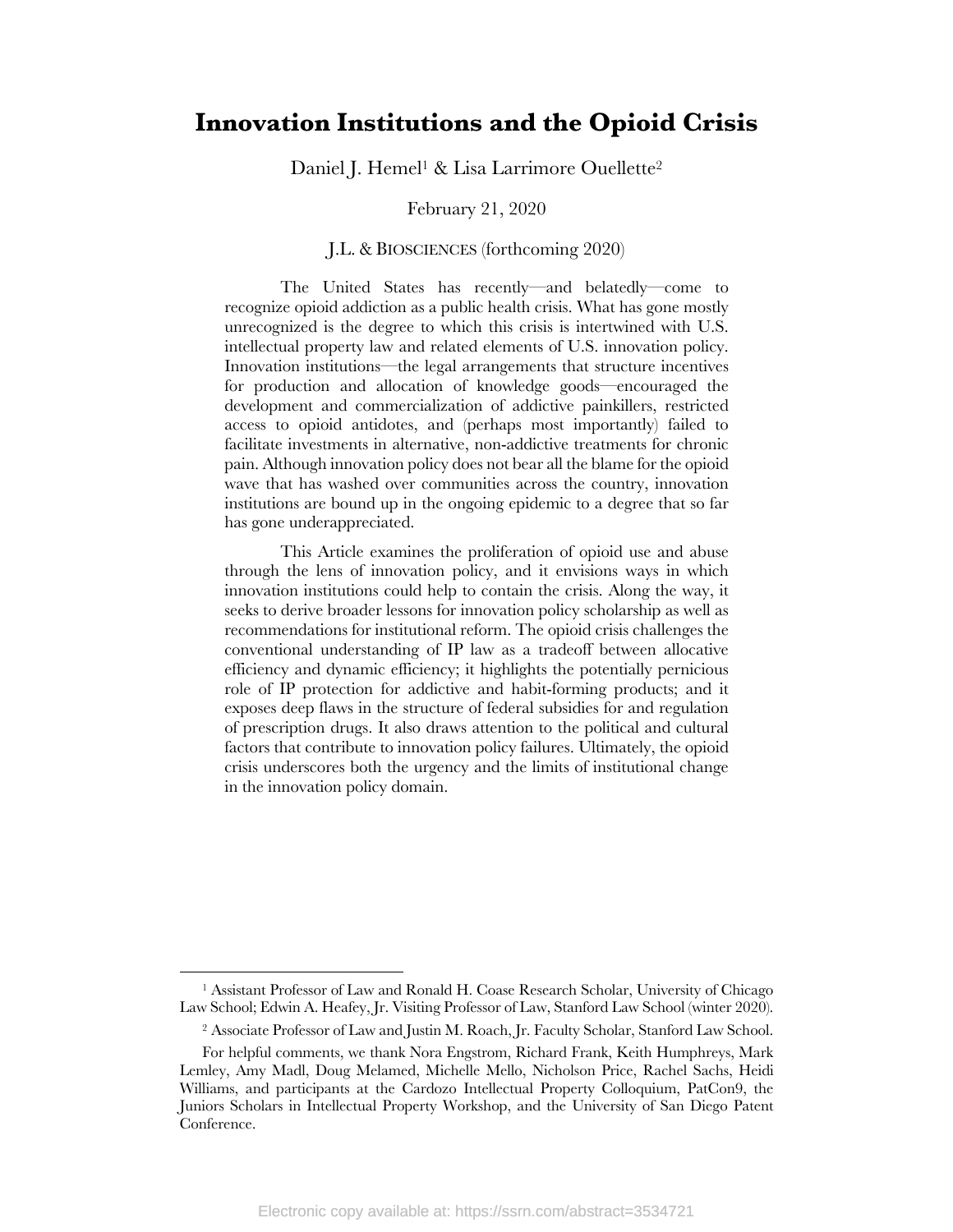|    | <b>Table of Contents</b>                                                                                                                                             |  |
|----|----------------------------------------------------------------------------------------------------------------------------------------------------------------------|--|
|    |                                                                                                                                                                      |  |
|    | I. The Opioid Epidemic as a Failure of Innovation Institutions 9                                                                                                     |  |
|    | 1.<br>2.<br>Medication Assisted Treatment: Why Is It Harder to Access Addiction<br>The \$4100 Overdose Treatment: Why Was the Adoption of Opioid Inhibitors So<br>3. |  |
| В. | 1.<br>a.<br>b.<br>2.<br>3.                                                                                                                                           |  |
| C. | $1_{-}$<br>2.                                                                                                                                                        |  |
|    | 1.<br>2.                                                                                                                                                             |  |
| E. | Where Were the Alternative Pain and Addiction Treatments? 40                                                                                                         |  |
|    | II. Mixing, Matching, and Layering Innovation Policies to Address the                                                                                                |  |
|    | 1.<br>2.<br>3.<br>Ex Post Government Spending: Prizes and Market Subsidies 47                                                                                        |  |
| В. | Allocating Access to Pain- and Addiction-Related Innovations  51<br>1.<br>2.<br>3.                                                                                   |  |
|    |                                                                                                                                                                      |  |
|    | III. Beyond Opioids: Avoiding Innovation Institution Failures57                                                                                                      |  |

|--|--|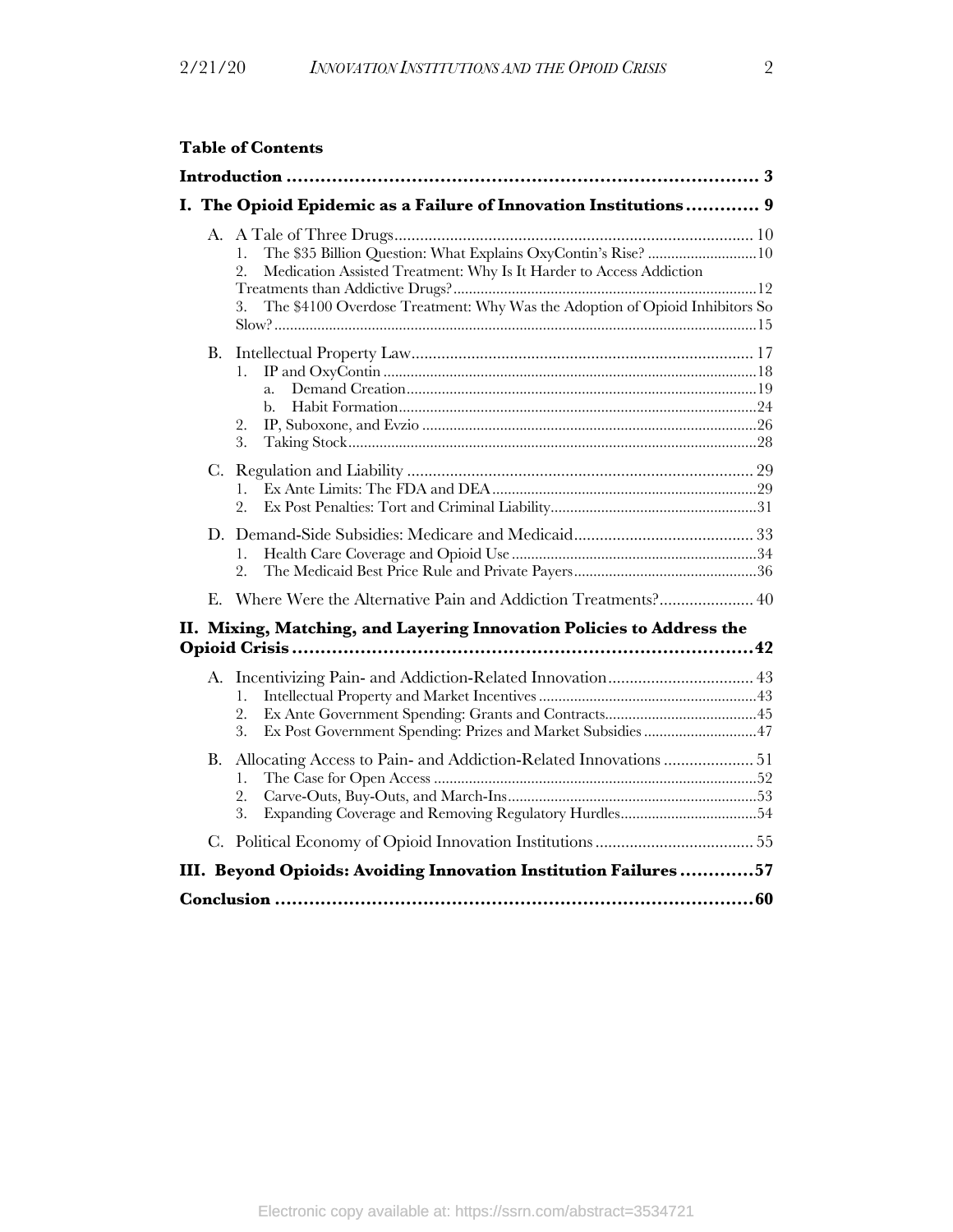#### **Introduction**

Opioid overdoses killed an estimated 46,802 people in the United States in 2018. <sup>3</sup> That is a very slight decline from the previous year, but it is still a stunning number. To put that figure in perspective: More Americans now die from opioid overdoses than from motor vehicle accidents, $4$  or from the AIDS epidemic at its peak. <sup>5</sup> Over one-third of U.S. adults are estimated to have used prescription opioids in 2015, and nearly five percent to have misused them.6 The ubiquity of opioids not only put those patients who had prescriptions at risk of addiction but also unleashed a flood of pills that could be used and abused by family members and friends.7 Prescription opioids further fed into the spread of other opioids—including heroin, the use of which increased almost five-fold in a decade, <sup>8</sup> and fentanyl, a synthetic opioid that has seen an even more dramatic and deadly surge.9 The economic costs of the epidemic are staggering, likely

<sup>4</sup> *See 2017 Fatal Motor Vehicle Crashes: Overview*, NAT'L HIGHWAY TRAFFIC SAFETY ADMIN. (Oct. 2018), https://crashstats.nhtsa.dot.gov/Api/Public/ViewPublication/812603.

<sup>5</sup> *See* Lenny Bernstein & Christopher Ingraham, *Fueled by Drug Crisis, U.S. Life Expectancy Declines for a Second Straight Year*, WASH. POST (Dec. 21, 2017), http://wapo.st/2BpGCYG (citing Stanford University psychiatry and behavioral sciences professor Keith Humphreys); *cf.* JOSH BLOOM, AM. COUNCIL ON SCI. & HEALTH, WHATEVER HAPPENED TO AIDS?: HOW THE PHARMACEUTICAL INDUSTRY TAMED HIV 14 fig.8 (2011) (41,699 deaths from AIDS in peak year of 1995).

<sup>6</sup> *See* Beth Han et al., *Prescription Opioid Use, Misuse, and Use Disorders in U.S. Adults: 2015 National Survey on Drug Use and Health*, 167 ANNALS INTERNAL MED. 293 (2017).

<sup>7</sup> Over half of pain relief misusers obtained their drugs from a friend or relative. *See* SUBSTANCE ABUSE & MENTAL HEALTH SERVS. ADMIN., RESULTS FROM THE 2016 NATIONAL SURVEY ON DRUG USE AND HEALTH 170413 tbl.6.53B (2017), https://www.samhsa.gov/data/sites/default/files/NSDUH-DetTabs-2016/NSDUH-DetTabs-2016.pdf.

<sup>8</sup> *See* Silvia S. Martins, Aaron Sarvet & Julian Santaella-Tenorio, *Changes in US Lifetime Heroin Use and Heroin Use Disorder: Prevalence from 2001-2002 to 2012-2013 National Epidemiological Survey on Alcohol and Related Conditions*, 74 JAMA PSYCHIATRY 445 (2017). While the share of the U.S. population that uses heroin remains small (less than two percent of all adults at last count), roughly four in five heroin users began by abusing prescription opioids. *See* Pradip K. Muhuri, Joseph C. Gfroerer & M. Christine Davies, *Associations of Nonmedical Pain Reliever Use and Initiation of Heroin Use in the United States*, CBHSQ DATA REVIEW, Aug. 2013, https://www.samhsa.gov/data/sites/default/files/DR006/DR006/nonmedical-pain-relieveruse-2013.htm.

<sup>9</sup> *See* Merianne Rose Spencer et al., *Drug Overdose Deaths Involving Fentanyl, 2011—2016*, 68 NAT'L VITAL STATS. REPORTS no. 3, at 1, 9 tbl,1 (2019), https://www.cdc.gov/nchs/data/nvsr/nvsr68/nvsr68\_03-508.pdf. In recent years, the synthetic opioid fentanyl has overtaken heroin on the illegal drug market; by 2015, fentanyl and

<sup>3</sup> *See* Joel Achenbach, *U.S. Life Expectancy Ticks Up as Drug Fatalities and Cancer Deaths Drop*, WASH. POST (Jan. 29, 2020), https://www.washingtonpost.com/health/us-life-expectancyticks-up-as-drug-fatalities-and-cancer-deaths-drop/2020/01/29/2f663376-4206-11ea-b5fceefa848cde99\_story.html. Opioids are drugs that block pain signals by binding to opioid receptors on nerve cells, including opiates derived from the opium poppy plant, such as heroin, morphine, and codeine, as well as synthetic opioids such as oxycodone (OxyContin), hydrocodone (combined with acetaminophen to make Vicodin), and fentanyl. *See Opioids*, NAT'L INST. ON DRUG ABUSE, https://www.drugabuse.gov/drugs-abuse/opioids (last visited Feb. 8, 2020).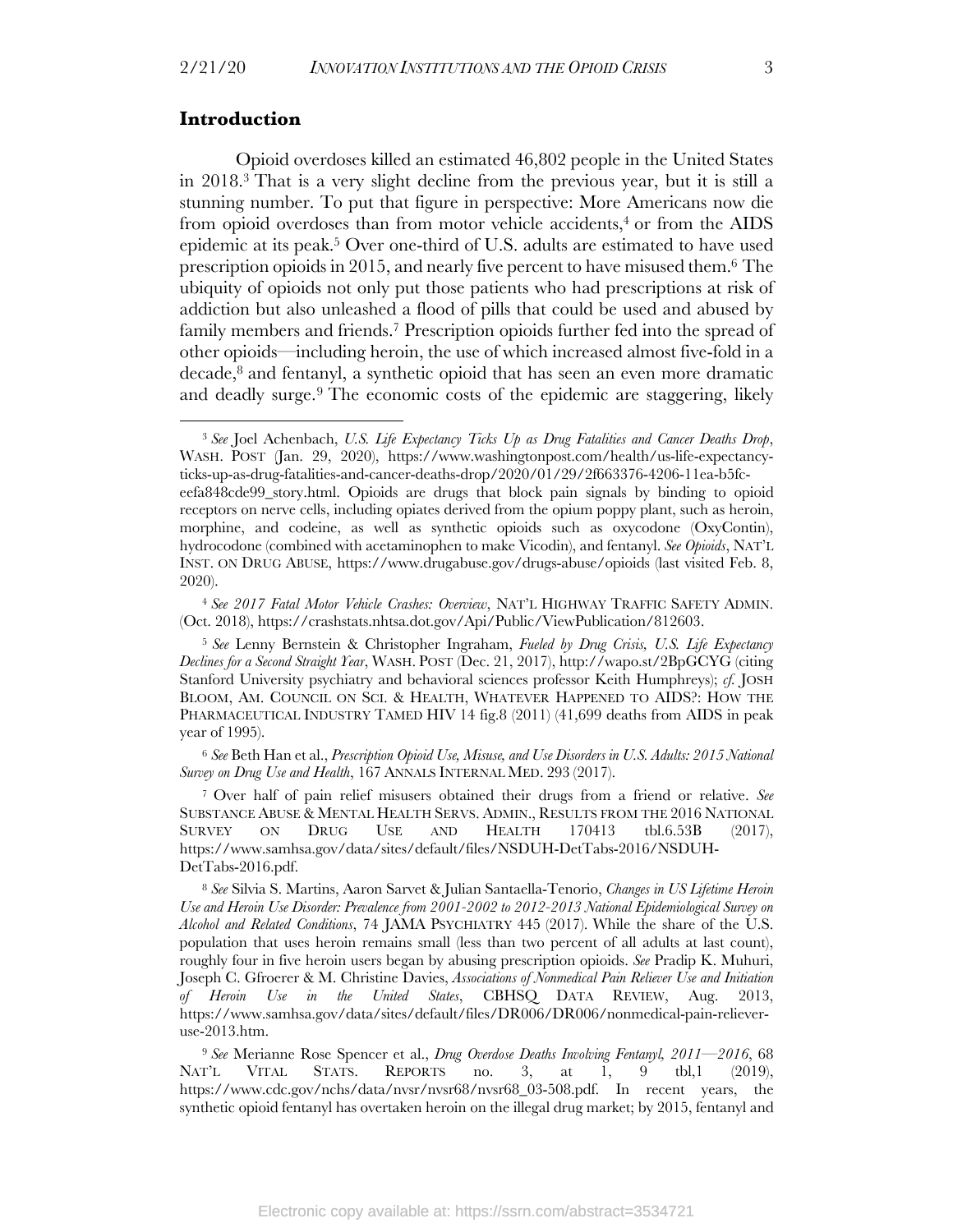topping \$500 billion annually.10 Without a doubt, the opioid crisis is among the primary policy challenges facing the United States today.

Two dominant narratives have emerged in scholarly and popular commentary on the opioid crisis's causes. One narrative casts opioid abuse as a "disease of despair"—a byproduct of poverty and lack of economic opportunity that has hit hardest in deindustrializing regions.11 This account may capture some important social trends, but identifying causal mechanisms behind the growth in opioid overdoses has proven challenging.12 Econometric evidence suggests that overdoses have more to do with the availability and cost of drugs than with regional economic trends. As one prominent health economist recently wrote, "efforts to improve local economies, while desirable for other reasons, are not likely to yield significant reductions in overdose mortality."13

A second narrative—which we refer to as the "disease of deception" account—emphasizes the role of pharmaceutical companies in hiding addiction risks from the public even as they aggressively marketed opioids for ever-broader uses. The chief antagonists in this narrative are members of the Sackler family that owned and ran Purdue Pharma, the maker of the now-infamous opioid drug OxyContin. <sup>14</sup> The disease-of-deception narrative draws strong support from documents that have surfaced in litigation against Purdue Pharma revealing that company officials knew shortly after OxyContin's introduction in 1996 that the

its analogs were the leading cause of U.S. drug overdose deaths. *Overdose Death Rates*, NAT'L INST. ON DRUG ABUSE, https://www.drugabuse.gov/related-topics/trends-statistics/overdose-deathrates (revised Aug. 2018). Fentanyl also has approved medical uses. For a lay overview, see Kathleen Davis, *Everything You Need to Know About Fentanyl*, MED. NEWS TODAY (Oct. 2, 2017), https://www.medicalnewstoday.com/articles/308156.php. We are unaware of a study that measures the percentage of fentanyl users who began by abusing prescription opioids.

<sup>10</sup> Opioid-related health care, criminal justice, and lost productivity cost the United States over \$100 billion annually. *See* CHRIS CHRISTIE ET AL., THE PRESIDENT'S COMMISSION ON COMBATING DRUG ADDICTION AND THE OPIOID CRISIS: FINAL REPORT 31 (2017), https://www.whitehouse.gov/sites/whitehouse.gov/files/images/Final\_Report\_Draft\_11-1- 2017.pdf. If one estimates the value of a statistical life at roughly \$10 million, *see* Cass R. Sunstein, *The Value of a Statistical Life: Some Clarifications and Puzzles*, 4 J. BENEFIT-COST ANALYSIS 237, 240 (2013), the yearly cost in lost lives is over \$400 billion more.

<sup>11</sup> *See, e.g.*, Anne Case & Angus Deaton, *Mortality and Morbidity in the 21st Century*, *in* BROOKINGS PAPERS ON ECONOMIC ACTIVITY 397, 398 (2017) (attributing a rise in deaths from suicide, alcohol, and drug overdoses—which they define as "deaths of despair"—to "a longstanding process of cumulative disadvantage for those with less than a college degree").

<sup>12</sup> On the exponential growth in drug overdose deaths, largely due to opioids, see Hawre Jalal et al., *Changing Dynamics of the Drug Overdose Epidemic from 1979 Through 2016*, 361 SCIENCE eaau1184 fig.1 (2018).

<sup>13</sup> Christopher J. Ruhm, *Drivers of the Fatal Drug Epidemic*, 64 J. HEALTH ECON. 25, 25 (2019); *see also* Case & Deaton, *supra* note 11, at 428 (rejecting economic and income-based accounts for rising "deaths of despair").

<sup>14</sup> *See, e.g.*, Patrick Radden Keefe, *The Family that Built an Empire of Pain*, NEW YORKER (Oct. 30, 2017), https://www.newyorker.com/magazine/2017/10/30/the-family-that-built-anempire-of-pain; Art Van Zee, *The Promotion and Marketing of OxyContin: Commercial Triumph, Public Health Tragedy*, 99 AM. J. PUB. HEALTH 221, 221 (2009).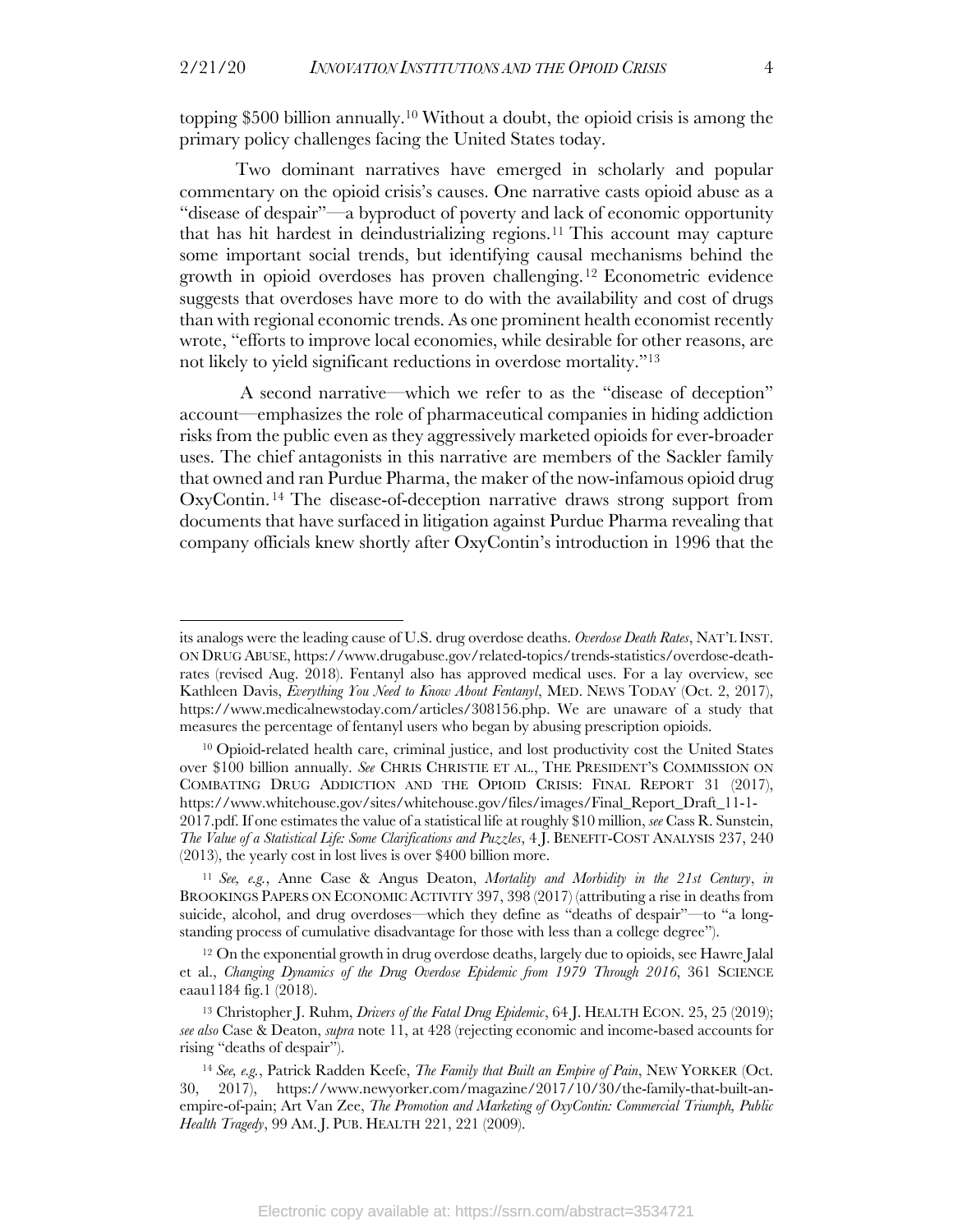drug was being abused widely—yet concealed that information from the public.15

Even Purdue Pharma's most withering critics do not allege that the company's cover-up was the sole cause of the opioid crisis, however. Widespread OxyContin abuse was a front page news story as early as 2001, when the opioid epidemic was still in its nascent stage.<sup>16</sup> "[N]o prescription drug in the last 20 years has been so widely abused so soon after its release as OxyContin," the *New York Times* reported in May 2001, citing officials at the federal Drug Enforcement Administration (DEA). <sup>17</sup> Talk radio host Rush Limbaugh drew greater attention to OxyContin in 2003 when he acknowledged on air that he had become addicted to prescription painkillers.18 And in 2007, a full decade before the annual death toll from opioid abuse reached its peak, Purdue Pharma and three of its executives entered a widely publicized guilty plea to federal criminal charges of misbranding—charges related to the company's concealment of OxyContin's addictive properties. <sup>19</sup> None of this is to suggest that Purdue Pharma and other pharmaceutical companies that marketed prescription opioids are immune from blame for the current crisis. They are not. But deception alone cannot explain how opioids continued to inundate American medicine cabinets long after the addiction risks were widely publicized.

How did opioids overwhelm a nation well aware of their addictive properties, claiming victims across the socioeconomic spectrum? To understand that, one must understand not only how opioid manufacturers aggressively marketed their wares and why physicians profligately prescribed these drugs but also why alternative pain management strategies failed to emerge and why opioid antidotes and abuse treatments were so much slower to spread. Purdue Pharma and "pill mills" play a part in this story,<sup>20</sup> but so does Medicaid's "best price" mandate and the National Institutes of Health's allocation of research funding. Comprehending the origins and persistence of the crisis requires a deep

<sup>15</sup> *See, e.g.*, Barry Meier, *Origins of an Epidemic: Purdue Pharma Knew Its Opioids Were Widely Abused*, N.Y. TIMES (May 29, 2018), https://www.nytimes.com/2018/05/29/health/purdue-opioidsoxycontin.html.

<sup>16</sup> *See* Francis X. Clines with Barry Meier, *Cancer Painkillers Pose New Abuse Threat*, N.Y. TIMES, Feb. 9, 2001, at A1, https://www.nytimes.com/2001/02/09/us/cancer-painkillers-pose-newabuse-threat.html.

<sup>17</sup> Barry Meier, *U.S. Asks Painkiller Maker to Help Curb Wide Abuse*, N.Y. TIMES, May 1, 2001, at A16, https://www.nytimes.com/2001/05/01/us/us-asks-painkiller-maker-to-help-curbwide-abuse.html.

<sup>18</sup> *See* James Barron, *In Show, Limbaugh Tells of a Pill Habit; Plans to Enter Clinic*, N.Y. TIMES, Oct. 11, 2003, at A1, https://www.nytimes.com/2003/10/11/us/in-show-limbaugh-tells-of-apill-habit-plans-to-enter-clinic.html; Evan Thomas, *"I Am Addicted to Prescription Pain Medicine*,*"* NEWSWEEK (Oct. 19, 2003), https://www.newsweek.com/i-am-addicted-prescription-painmedication-138721.

<sup>19</sup> *See* Barry Meier, *In Guilty Plea, OxyContin Maker to Pay \$600 Million*, N.Y. TIMES (May 10, 2007), https://www.nytimes.com/2007/05/10/business/11drug-web.html.

<sup>20</sup> *See* Chris McGreal, *Why Were Millions of Opioid Pills Sent to a West Virginia Town of 3,000?*, GUARDIAN (LONDON) (Oct. 2, 2019), https://www.theguardian.com/usnews/2019/oct/02/opioids-west-virginia-pill-mills-pharmacies.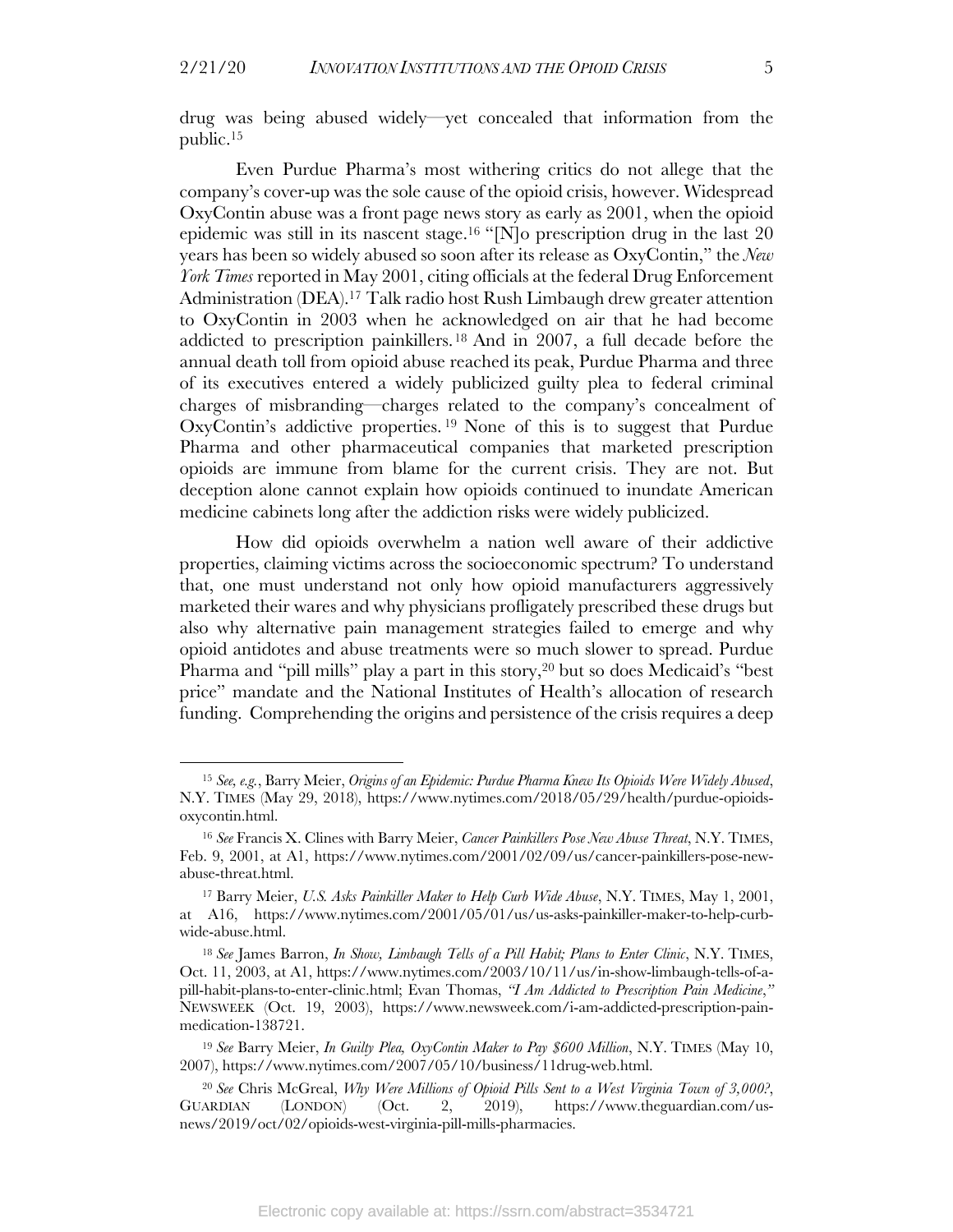dive into the organizations and policies that drove the opioid wave as well as those that failed to produce a robust response.

This Article takes up that task. We suggest that the opioid epidemic is, in important respects, a *disease of design*. By this, we do not mean to suggest that the opioid crisis is the outgrowth of any single person's grand plan. What we mean instead is that the design of *institutions* created conditions that allowed the crisis to arise and proliferate. We focus in particular on the design of innovation institutions—the legal arrangements that structure the production and allocation of knowledge goods.21 These include intellectual property law (patents, trade secrets, trademarks, regulatory exclusivity, etc.), but also the regulatory structures of the Food and Drug Administration (FDA) that determine whether knowledge goods can reach the market and the public benefit programs like Medicare and Medicaid that subsidize access to knowledge goods.22

The design of innovation institutions enabled the opioid epidemic in a number of ways. First, U.S. innovation institutions produced powerful incentives for pharmaceutical firms to develop and commercialize highly addictive prescription pain medicines while imposing weaker constraints on the rollout of new and more addictive products. Second, systems for allocating access to medical technologies promoted use of addictive medicines while creating barriers to access for addiction treatments. Third, innovation institutions allowed—and indeed, encouraged—manufacturers of opioid antidotes to charge sky-high prices for products that, if more widely accessible, likely could have saved the lives of thousands of opioid overdose victims. Fourth, even while encouraging the rapid diffusion of addictive opioids, innovation institutions failed to sufficiently reward firms for formulating, refining, or popularizing alternative treatments for addiction or for the underlying problem of chronic pain. Again, no one sat down and designed the system to work this way. But a series of institutional design choices—some conscious, others unconscious allowed a perfect storm to coalesce.

Some of these design flaws are relatively familiar. Intellectual property (IP) is an innovation institution that relies on signals of social value generated by market mechanisms, and market-generated signals can yield inefficient allocations of goods in the presence of externalities. Addictive pain-medications generate negative externalities, and overdose and addiction treatments produce positive externalities, so it is perhaps unsurprising that America ended up with too many addictive prescription opioids and too few overdose and addiction treatments. Furthermore, IP distorts investments in research and development

<sup>21</sup> For an overview of the main innovation institutions, see Daniel J. Hemel & Lisa Larrimore Ouellette, *Innovation Policy Pluralism*, 128 YALE L.J. 544 (2019).

<sup>&</sup>lt;sup>22</sup> The term "knowledge good" refers to "'anything that can be digitized." Daniel J. Hemel & Lisa Larrimore Ouellette, *Knowledge Goods and Nation-States*, 101 MINN. L. REV. 167, 168 & n.1 (2016) (quoting HAL VARIAN, MARKETS FOR INFORMATION GOODS 3 (1999)). The knowledge goods we have in mind here are, principally, pharmacological formulas and therapeutic methods for the treatment of addiction and pain. Although pharmaceuticals are physical goods as well as knowledge goods, the primary value lies in the information underlying the product.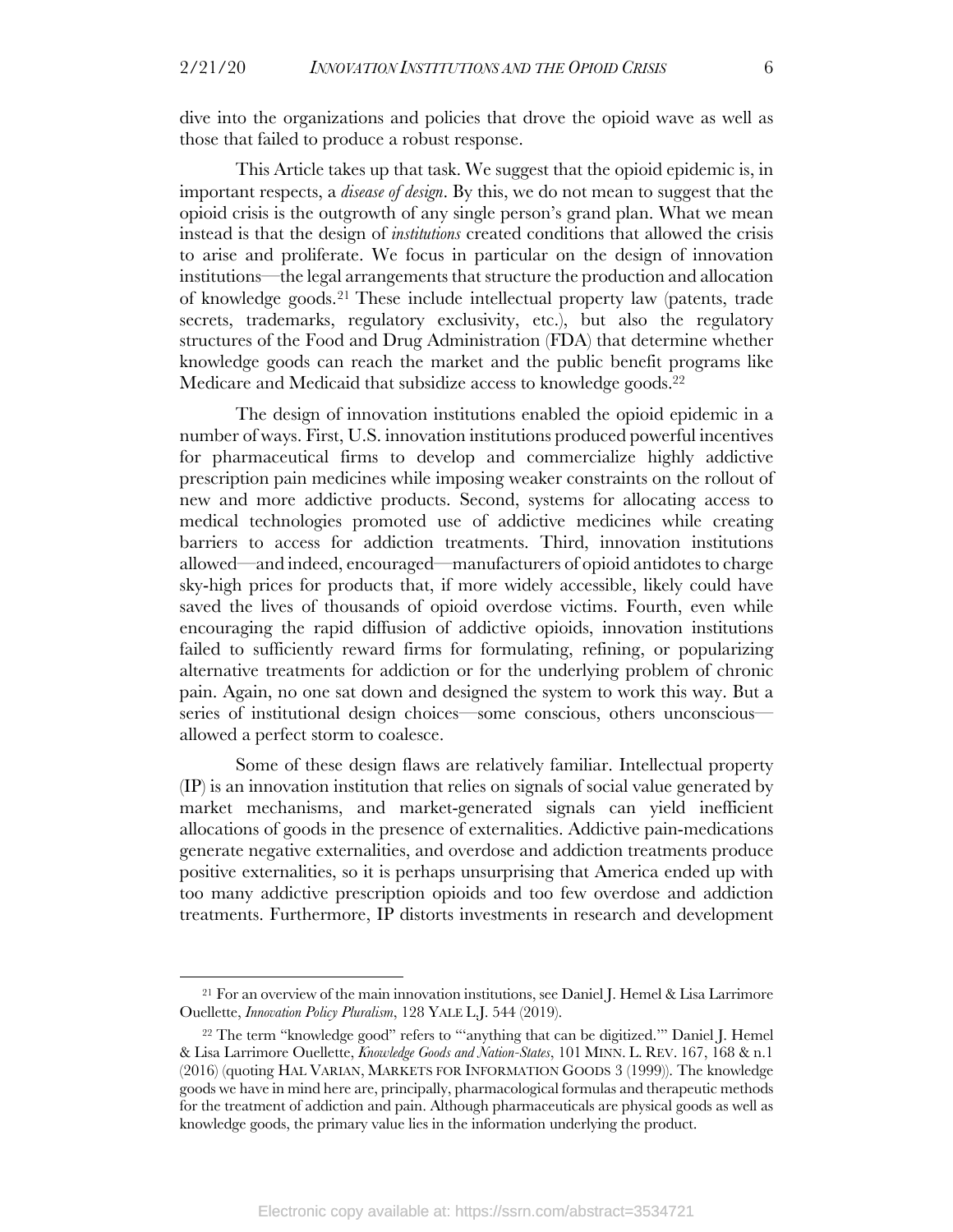toward patentable technologies like pharmaceuticals, <sup>23</sup> so it is no surprise that the patent-centric U.S. innovation institutions resulted in a nation awash in pills but wanting for alternative pain treatments.

In other respects, our examination of the role of innovation institutions in the opioid epidemic challenges traditional understandings of IP in particular and innovation institutions more broadly. The conventional view posits that IP policy's fundamental tradeoff is between innovation and access, or what economists call dynamic efficiency and allocative efficiency.24 IP incentivizes the development and commercialization of new and better products (the dynamicefficiency benefit), but it also encourages IP holders to raise prices and restrict access (the allocative-inefficiency cost). The opioid epidemic presents a contrasting image of IP's potential consumption-expanding effects. Opioid patents induced investments in efforts to create demand for products that consumers did not previously believe they wanted. <sup>25</sup> This demand-creation effect was especially powerful because the patented product was habit-forming— Purdue's lower prices for OxyContin in the short term could thus raise consumption in the long term.26 And this problem was exacerbated by the effective cost often being lowered through prescription drug insurance. Although scholars typically view increased use of patented technologies as a welfare gain, the example of prescription opioids illustrates that patents' consumptionexpanding effects can be pernicious.

Ideally, the government would counteract the biases embedded in the patent system through other innovation institutions, including regulations, taxes, and government-directed financial rewards such as grants and prizes. For example, market-based prizes in the form of insurance reimbursement policies appear to be a particularly promising intervention. <sup>27</sup> But in the context of pain treatment, the federal government's non-patent interventions exacerbated the skew toward prescription opioids and away from other pain management and mitigation strategies. At the same time, government policies created barriers that limited access to addiction treatments. Additionally, and paradoxically, the federal government's subsidies for opioid antidotes may have *reduced* access to these life-saving products, challenging the view that demand-side subsidies are a solution to the patent system's pitfalls.

<sup>23</sup> *See* Amy Kapczynski & Talha Syed, *The Continuum of Excludability and the Limits of Patents*, 122 YALE L.J. 1900 (2013).

<sup>24</sup> *See, e.g.*, Bhaven Sampat and Heidi L. Williams, *How Do Patents Affect Follow-on Innovation? Evidence from the Human Genome*, 109 AM. ECON. REV. 203, 204 (2019) ("Dating back at least to analyses such as Nordhaus (1969), optimal patent policy design has traditionally been framed as a trade-off between this benefit of providing incentives for the development of new technologies and the cost of deadweight loss from higher prices during the life of the patent.").

<sup>25</sup> The same is true for many non-opioid innovations, of course—which is part of why we think the story of opioid innovations has lessons for innovation policy more broadly.

<sup>&</sup>lt;sup>26</sup> As we will discuss, the economics literature has demonstrated that it is sometimes rational to price addictive products even below marginal cost. *See infra* Section I.B.2.

<sup>27</sup> *See generally* Rachel E. Sachs, *Prizing Insurance: Prescription Drug Insurance as Innovation Incentive*, 30 HARV. J.L. & TECH. 153 (2016) (explaining how manipulation of the market through insurance reimbursement policies feeds back into innovation incentives).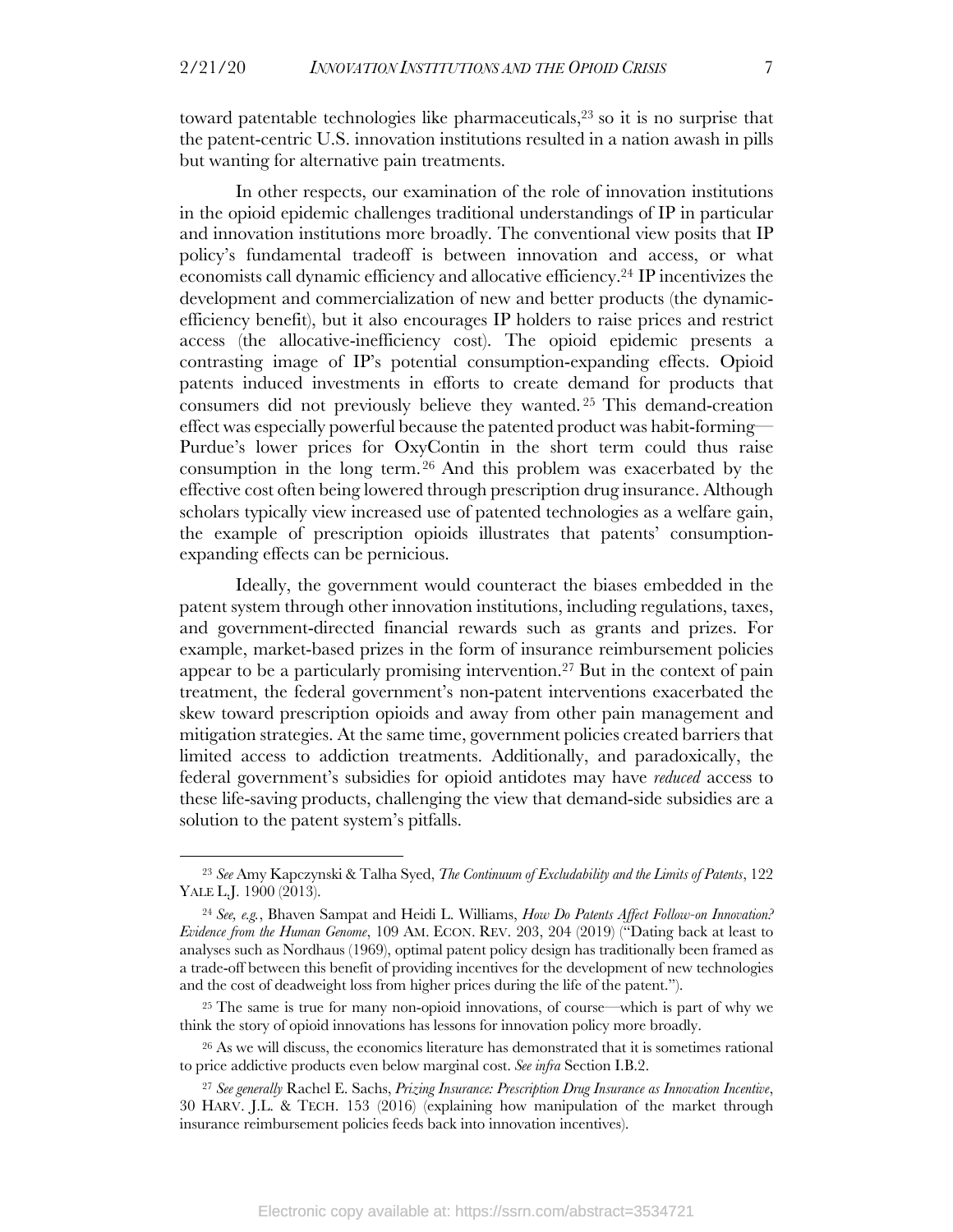Recognizing the role of America's innovation institutions in the opioid epidemic helps inform the search for paths out of the current crisis, but it is essential to emphasize that no magic-bullet policy will bring the opioid epidemic to an end. The proliferation of prescription opioids was both a function of incentives generated by the current innovation ecosystem and a response misguided as it may have been—to the very real problem of chronic pain afflicting an estimated one in five U.S. adults.28 Any comprehensive effort to curtail opioid abuse will require interventions aimed at addressing chronic pain in ways that do not put patients at risk of addiction. The solution likely will involve regulated use of opioids by the populations for which they are justified as well as both existing and novel nonaddictive analgesics. <sup>29</sup> At the same time, wider access to existing non-pharmacological pain treatments such as acupuncture, physical therapy, exercise, meditation, and cognitive behavioral therapy may do as much to mitigate the overuse of prescription opioids as any pharmacological leap. <sup>30</sup> Moreover, any comprehensive national strategy to contain the opioid epidemic also will require interventions aimed at individuals already in the throes of addiction (medically known as "substance use disorder" or "opioid use disorder"). <sup>31</sup> Initiatives at the federal, state, and local level suggest progress in this regard, though still on a scale far too small relative to the problem that they aim to solve.32

This Article is an attempt to understand how innovation institutions are bound up in the opioid crisis, how they might help to bring the crisis to an end, and what lessons the opioid crisis offers for innovation policy going forward. Part I investigates the relationship between innovation institutions and the sky-high rates of opioid use, abuse, and overdose. Part II draws on insights from the study of innovation policy and comparative institutional analysis to evaluate the ways in which innovation institutions can respond to the opioid epidemic. For example, distortions caused by patent law might be addressed through interventions in areas such as FDA regulation, tort law, and antitrust. And direct public support can address problems on both the incentive and allocation side of innovation policy. As we discuss, there are significant political hurdles to reform, although it is at least promising that opioid misuse is now being viewed as a

<sup>28</sup> *See* James Dahlhamer et al., *Prevalence of Chronic Pain and High-Impact Chronic Pain Among Adults — United States, 2016*, 67 MORBIDITY & MORTALITY WKLY. REP. 1001 (2018), https://www.cdc.gov/mmwr/volumes/67/wr/mm6736a2.htm.

<sup>29</sup> *See, e.g.*, *infra* notes 107–109 and accompanying text (describing recent randomized controlled trials suggesting that certain non-opioids are as effective as opioids at treating both acute and chronic pain).

<sup>30</sup> *See infra* note 216 and accompanying text (describing a call from the National Academies for more research in these areas).

<sup>31</sup> *See* Allison L. Pitt, Keith Humphreys & Margaret L. Brandeau, *Modeling Health Benefits and Harms of Public Policy Responses to the US Opioid Epidemic*, 108 AM. J. PUB. HEALTH 1394 (2018).

<sup>32</sup> *Cf.* Rebecca L. Haffajee & Richard G. Frank, *Making the Opioid Public Health Emergency Effective*, 75 JAMA PSYCHIATRY 767, 767 (2018) (describing four aspects of the opioid crisis that meet the federal definition of a public health emergency and arguing that the epidemic "requires much greater funds, quickly").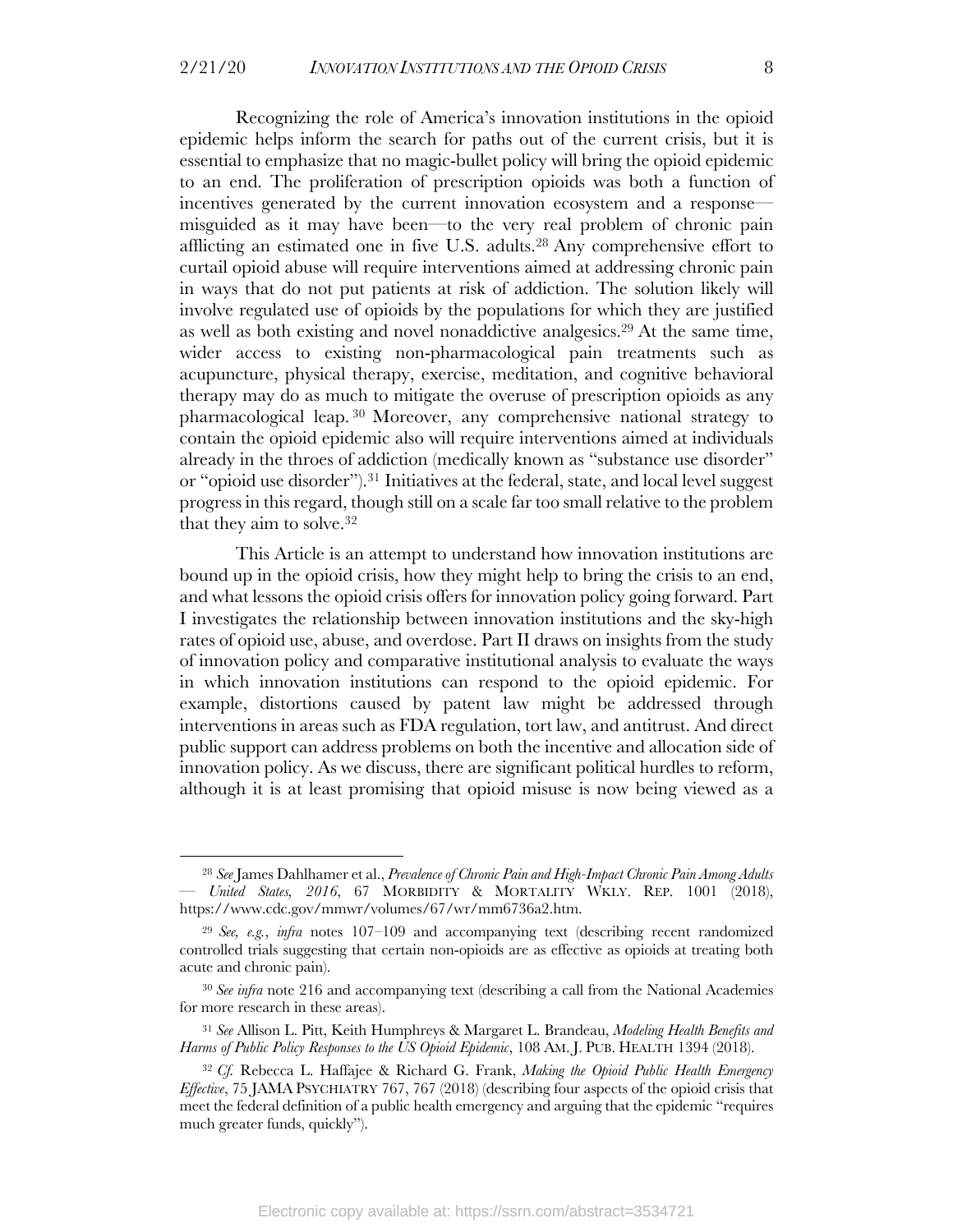public health problem. Finally, Part III asks what lessons we can learn from the opioid crisis for innovation policy more broadly.

#### **I. The Opioid Epidemic as a Failure of Innovation Institutions**

Although a number of social, economic, and political factors have fueled the opioid epidemic, three phenomena in particular have contributed to the epidemic's spread and severity: (1) the proliferation of prescription opioids from the late 1990s onwards, (2) restrictions on access to opioid antidotes and medication-assisted treatment for opioid use disorder, and (3) the limited availability of non-pharmacological treatments or studies on new uses of nonaddictive existing drugs for either chronic pain or addiction. Each of these phenomena involves the production and allocation of knowledge goods. This Part highlights the role of America's innovation institutions in fueling these trends, while also recognizing the complexity of this history and the influence of other actors and structures.

To illustrate how innovation institutions are bound up in the opioid crisis, we begin in Section I.A with the stories of three pharmaceutical knowledge goods that have affected different aspects of the epidemic: (1) OxyContin, a controlledrelease form of an opioid called oxycodone, for treatment of chronic pain; (2) Suboxone, a treatment for opioid use disorder; and (3) Evzio, a device for injecting medicine to halt opioid overdoses. Of course, these three drugs capture only part of the story of the American opioid epidemic. For one thing, as we discuss in more detail below, OxyContin is just one of many opioids contributing to the overdose epidemic; Suboxone is just one among several drugs used to treat opioid use disorder; and Evzio is not the only delivery mechanism for overdose treatments. Nonetheless, the histories of OxyContin, Suboxone, and Evzio capture important aspects of the opioid epidemic's emergence and expansion, helping us show how America became awash in prescription opioids and not in the drugs needed to treat addiction and reverse overdoses.

Sections I.B–D then relate these narratives to specific innovation institutions: intellectual property law (including patents, regulatory exclusivity, and their antitrust limits), institutions for ex ante and ex post drug regulation, and public benefit programs that subsidize access to pharmaceuticals and health care. All of these institutions are deeply intertwined with the opioid epidemic, though often in tangled ways.

In Section I.E, we turn to the innovations that existing institutions *failed* to produce for treating both pain and opioid addiction. Opioids are not the only (and often likely not the best) way to treat chronic pain; pharmaceuticals may not be the only effective treatment for addiction; <sup>33</sup> and the Evzio injector is not the only way to a halt an opioid overdose. Yet American innovation institutions

<sup>&</sup>lt;sup>33</sup> Evidence of the efficacy of medication assisted treatment for opioid use disorder is, however, quite robust. For an overview, see Hilary Smith Connery, *Medication-Assisted Treatment of Opioid Use Disorder: Review of the Evidence and Future Directions*, 23 HARV. J. ON PSYCHIATRY 63 (2015).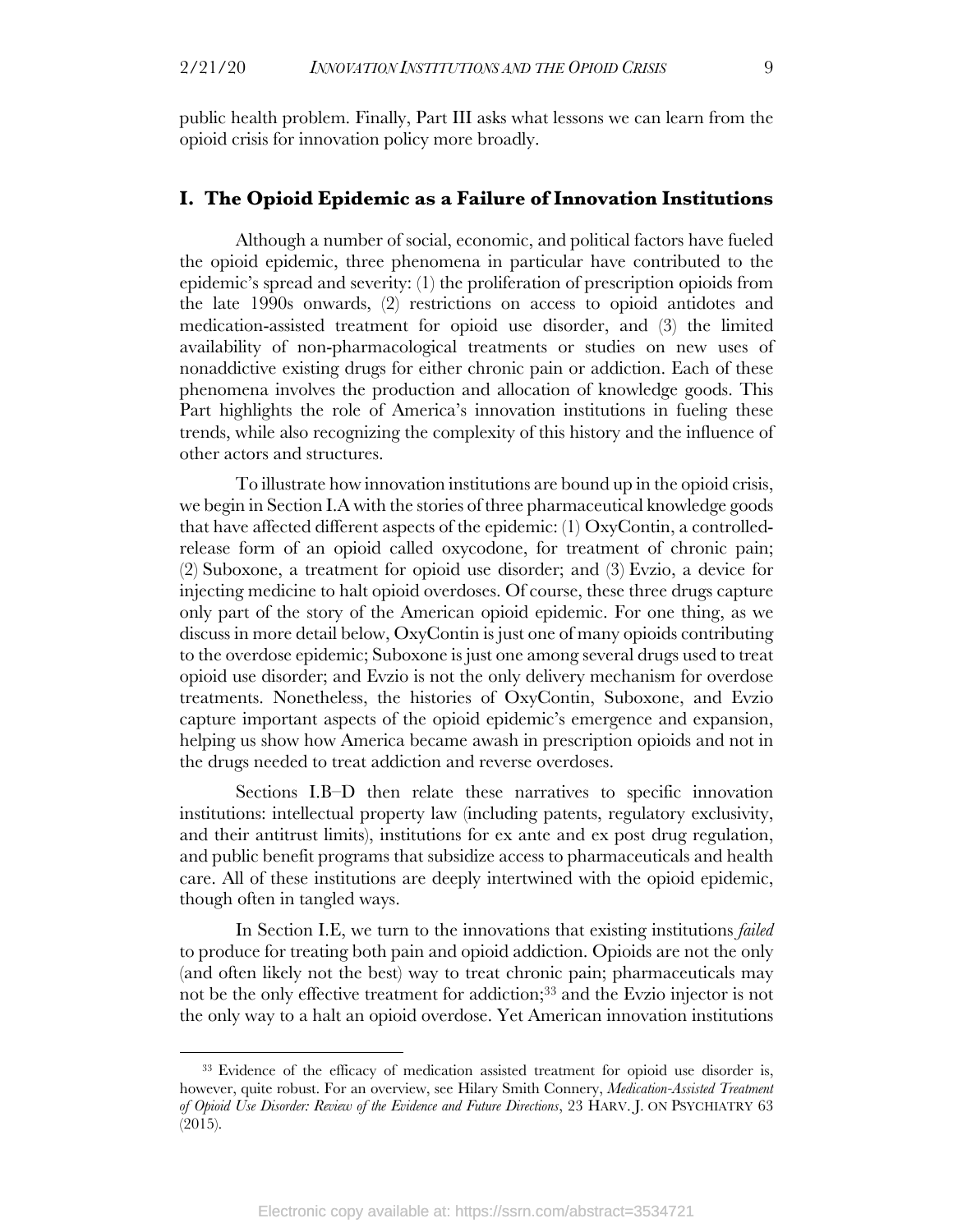failed to promote the development and commercialization of alternative treatments involving existing drugs or non-pharmacological interventions. This is—if not quite by conscious design—nonetheless a byproduct of the design of innovation institutions, which promote technologies that are amenable to IP protection but provide insufficient incentives for technologies that are not. And while non-IP policies potentially can offset some of the IP system's biases, the U.S. federal government's non-IP interventions have often done the opposite exacerbating rather than mitigating the failures of patent-centric innovation institutions.

#### **A. A Tale of Three Drugs**

#### *1. The \$35 Billion Question: What Explains OxyContin's Rise?*

In the early 1990s, MS Contin, a controlled-release form of morphine sulfate, was generating millions of dollars in sales for Purdue Pharma.34 But MS Contin no longer had IP-protected exclusivity,<sup>35</sup> and Purdue expected generic competition to eat into its profits.36 The firm pivoted to a new pain-treatment market strategy. In November 1993, the U.S. Patent and Trademark Office (PTO) granted Purdue's application for Patent No. 5,266,331, which claimed a controlled-release form of the opioid oxycodone.37 Just over two years later, in December 1995, the FDA approved Purdue's application to market OxyContin for treatment of chronic pain.38 Purdue's strategy, according to its 1996 budget plan, was "to switch patients who would have been started on MS [Contin] to OxyContin, as quickly as possible."39

The new drug would prove to be a commercial blockbuster. Purdue Pharma set the price of OxyContin at levels that put it within reach even of patients who lacked prescription drug coverage: \$1.25 per 10-milligram tablet as of 2000.40 The number of OxyContin prescriptions dispensed nationwide

<sup>34</sup> *See Purdue and the OxyContin Files*, KAISER HEALTH NEWS (June 13, 2018), https://khn.org/news/purdue-and-the-oxycontin-files (page 61 of 1996 Budget Plan).

<sup>35</sup> Although numerous articles describe Purdue as having a patent on MS Contin that was set to expire around 1995, no such patent is listed in the FDA Orange Book in the 1980s or 1990s; rather, Purdue had regulatory exclusivity that expired in 1990. *See* FOOD & DRUG ADMIN., APPROVED DRUG PRODUCTS WITH THERAPEUTIC EQUIVALENCE EVALUATIONS AD27 (10th ed. 1990) (listing MS Contin as having new dosage form exclusivity that would expire on May 29, 1990, and no listed patents), http://data.nber.org/fda/orange-book/historical/1986- 2016/1\_orange\_book\_PDFs/full\_books\_1980-2016/1990.pdf.

<sup>36</sup> *See Purdue and the OxyContin Files*, *supra* note 34 (page 6 of 1996 Budget Plan).

<sup>37</sup> U.S. Patent No. 5,266,331 (filed Nov. 27, 1991; issued Nov. 30, 1993).

<sup>38</sup> *Timeline of Selected FDA Activities and Significant Events Addressing Opioid Misuse and Abuse*, U.S. FOOD 8 & DRUG ADMIN., https://www.fda.gov/Drugs/DrugSafety/InformationbyDrugClass/ucm338566.htm (last updated Nov. 28, 2018).

<sup>39</sup> *See Purdue and the OxyContin Files*, *supra* note 34 (page 6 of 1996 Budget Plan).

<sup>40</sup> *See OxyContin Diversion and Abuse*, NAT'L DRUG INTELLIGENCE CTR. (Jan. 2001), https://www.justice.gov/archive/ndic/pubs/651/abuse.htm.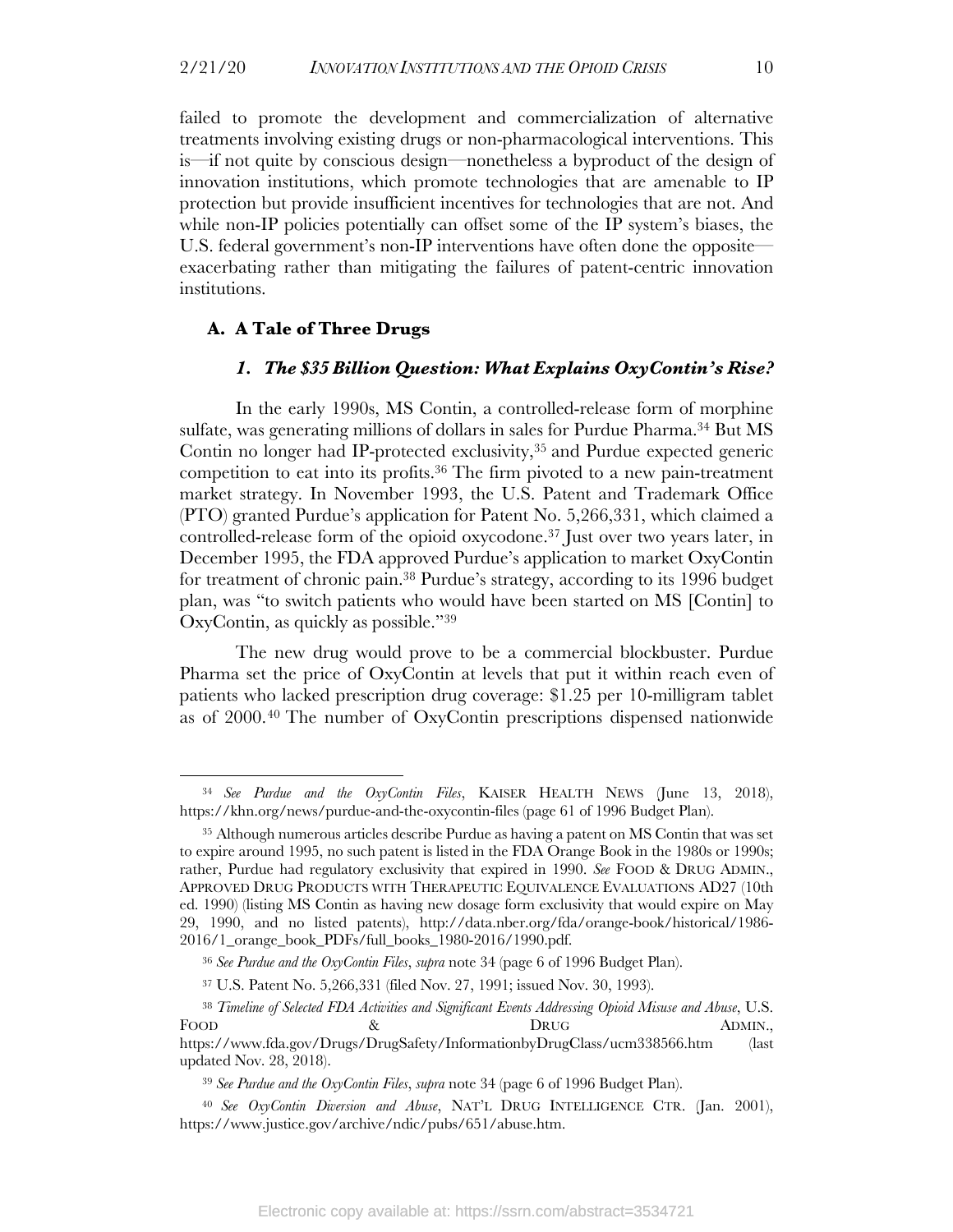each year reached six million that year, bringing in over \$1 billion in sales. 41 Thanks to its patent rights, Purdue Pharma controlled the entire controlledrelease oxycodone market until 2005.42 Due to a temporary patent litigation loss, generics briefly captured up to a third of the market in terms of number of prescriptions, but Purdue ultimately prevailed in litigation and forced competitors out of the market by 2010. <sup>43</sup> In 2010, Purdue also engaged in "product hopping"<sup>44</sup> by replacing its original OxyContin formulation with a new "abuse-deterrent" formulation, which is protected until 2030 by laterexpiring patents.<sup>45</sup> (The new crush-resistant formulation seems to have been only moderately effective at deterring abuse.46) By 2018, Purdue Pharma's alltime total OxyContin revenue topped \$35 billion.<sup>47</sup>

To be clear, OxyContin is just one of several prescription opioids that have contributed to America's overdose epidemic. In a recently released federal database, Purdue ranked fourth among prescription opioid manufacturers from  $2006$  to  $2012$ , with just over three percent of the market.<sup>48</sup> This small market share likely understates Purdue's role in the epidemic, however. OxyContin was

<sup>41</sup> *See* GARDENIA HARRIS, JOHN Q. HODGES & CAROL A. SNIVELY, OXYCONTIN IN MISSOURI: A POLICY BRIEF EXPLORING PATTERNS OF ABUSE, PREVENTION, TREATMENT AND INTERDICTION STRATEGIES 8 (2002); Van Zee, *supra* note 14, at 221.

<sup>42</sup> *See* Purdue Pharma L.P. v. Endo Pharm. Inc., 438 F.3d 1123 (Fed. Cir. 2006) (withdrawing a 2005 opinion that had affirmed a judgment that Purdue's patents were unenforceable for inequitable conduct—which had allowed generic oxycodone launches—and instead concluding that the generic manufacturer's product would infringe Purdue's patents); Catherine S. Hwang, Hsien-Yen Chang & G. Caleb Alexander, *Impact of Abuse-Deterrent OxyContin on Prescription Opioid Utilization*, 24 PHARMACOEPIDEMIOLOGY & DRUG SAFETY 197, 198–200 (2015) (describing the history of generic oxycodone launches and then removal from the market due to patent settlements and showing Purdue versus generic sales numbers).

<sup>43</sup> *See* Hwang et al., *supra* note 42, at 199 fig.1.

<sup>44</sup> *See generally* Michael A. Carrier & Steve D. Shadowen, *Product Hopping: A New Framework*, 92 NOTRE DAME L. REV. 167 (2016) (describing this practice and providing a framework for antitrust analysis).

<sup>45</sup> *See* Hwang et al., *supra* note 42, at 200 tbl.1; *Patent and Exclusivity for N022272*, U.S. FOOD & DRUG ADMIN. ORANGE BOOK, https://www.accessdata.fda.gov/scripts/Cder/ob/patent\_info.cfm?Product\_No=001&Appl\_ No=022272&Appl\_type=N (last visited July 21, 2019). Some of these patents have been found invalid as obvious. *See* Purdue Pharma L.P. v. Epic Pharma, LLC, 811 F.3d 1345 (Fed. Cir. 2016).

<sup>46</sup> *See* Hwang et al., *supra* note 42, at 200–01.

<sup>47</sup> *See* Patrick Radden Keefe, *The Family that Build an Empire of Pain*, NEW YORKER (Oct. 30, 2017), https://www.newyorker.com/magazine/2017/10/30/the-family-that-built-an-empireof-pain; *OxyContin Maker Purdue Pharma to Stop Marketing Opioids to Doctors*, MARKETPLACE (Feb. 10, 2018), https://www.marketplace.org/2018/02/10/health-care/uncertain-hour/oxycontinmaker-purdue-pharma-stop-marketing-opioids-doctors (citing data from IQVIA).

<sup>48</sup> *See* Scott Higham, Sari Horwitz & Steven Rich, *76 Billion Opioid Pills: Newly Released Federal Data Unmasks the Epidemic*, WASH. POST. (July 16, 2019), https://www.washingtonpost.com/investigations/76-billion-opioid-pills-newly-releasedfederal-data-unmasks-the-epidemic/2019/07/16/5f29fd62-a73e-11e9-86ddd7f0e60391e9\_story.html.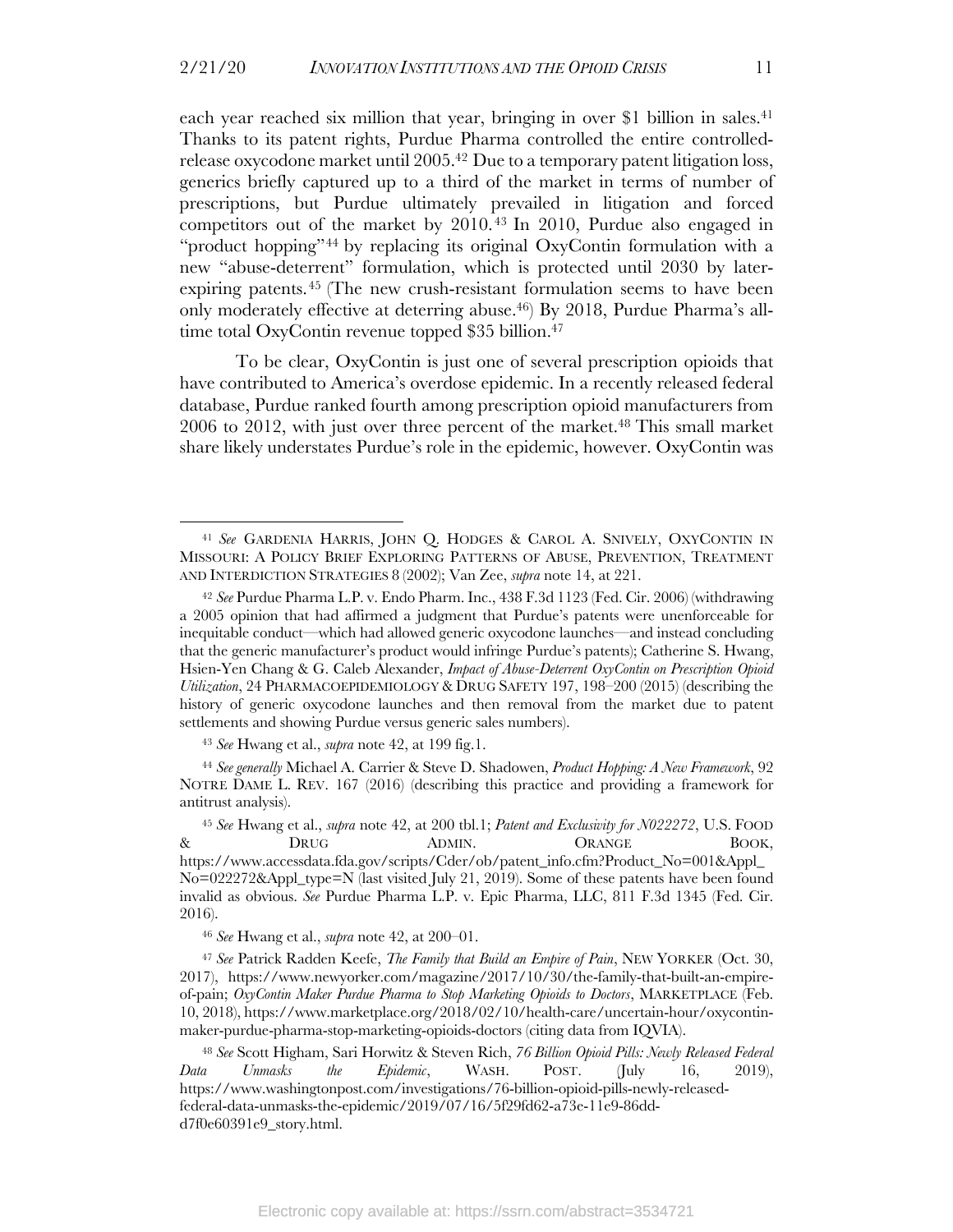for a time the "drug of choice among abusers,"49 and it still appears to be the most abused *single-entity* prescription painkiller.50 Approximately 14.1 percent of adults who reported misuse of a prescription pain reliever in 2015 said they misused OxyContin specifically.51 Moreover, there is some evidence to suggest that oxycodone is more prone to abuse than other common opioids.<sup>52</sup> A recent empirical study of cross-state variation in OxyContin exposure concluded that "the recent heroin epidemic is largely due to the reformulation of OxyContin."53 Additionally, some of Purdue's efforts to promote controlled-release oxycodone may have had spillover effects on other opioid products.<sup>54</sup>

Our focus on OxyContin should not be misinterpreted as a monocausal explanation for what is in fact an epidemic with multiple and converging root causes. Rather, its prominence makes it a useful example for illustrating the relationship between opioids and innovation institutions. But before we turn to this relationship, we introduce two other illustrative drugs—each of which might have done more to contain the epidemic had it been more widely distributed: Suboxone and Evzio.

#### *2. Medication Assisted Treatment: Why Is It Harder to Access Addiction Treatments than Addictive Drugs?*

Rising addiction to opioids such as OxyContin has been accompanied by growing business interest in drugs for treating individuals suffering from opioid use disorder, which are commonly described as medication-assisted

<sup>51</sup> *Id.* That figure dropped to 12.5 percent in 2015. *Id.* Note that this does *not* mean that OxyContin accounted for 14.1 percent of all misused prescription pain relievers, because some OxyContin misusers may have misused other prescription pain relievers as well.

<sup>52</sup> *See* Rachel Wightman et al., *Likeability and Abuse Liability of Commonly Prescribed Opioids*, 8 J. MED. TOXICOLOGY 335 (2012) ("Oral oxycodone has a substantially elevated abuse liability profile compared to oral morphine and hydrocodone due to high likability scores and a relative lack of negative subjective effects."). *Cf.* SUBSTANCE ABUSE & MENTAL HEALTH SERVS. ADMIN., *supra* note 50, at 170525 tbl. 1.97A (indicating that OxyContin accounted for 10% of prescription pain reliever *use* and 12% of *abuse* in 2016). *But see* Sharon L. Walsh et al., *The Relative Abuse Liability of Oral Oxycodone, Hydrocodone and Hydromorphone Assessed in Prescription Opioid Abusers*, 98 DRUG & ALCOHOL DEPENDENCE 191, 200 (2008) ("[T]he abuse liability of [oral hydrocodone, oxycodone and hydromorphone] does not differ substantially from one another . . . .").

<sup>53</sup> Abby Alpert, David Powell & Rosalie Liccardo Pacula, *Supply-Side Drug Policy in the Presence of Substitutes: Evidence from the Introduction of Abuse-Deterrent Opioids*, AM. ECON. J.: ECON. POL'Y, Nov. 2018, at 1, 1.

<sup>54</sup> *See* U.S. SENATE HOMELAND SECURITY & GOVERNMENTAL AFFAIRS COMM., FUELING AN EPIDEMIC: REPORT TWO – EXPOSING THE FINANCIAL TIES BETWEEN OPIOID MANUFACTURERS AND THIRD PARTY ADVOCACY GROUPS (2018) (noting that payments from Purdue account for almost half of the \$9 million in funding to advocacy groups and professional societies working on opioid policy, and concluding that this "opioids-friendly messaging . . . may have played a significant role in creating the necessary conditions for the U.S. opioids epidemic").

<sup>49</sup> U.S. GENERAL ACCOUNTING OFFICE, PRESCRIPTION DRUGS: OXYCONTIN ABUSE AND DIVERSION AND EFFORTS TO ADDRESS THE PROBLEM 33 (2003).

<sup>50</sup> *See* SUBSTANCE ABUSE & MENTAL HEALTH SERVS. ADMIN., RESULTS FROM THE 2016 NATIONAL SURVEY ON DRUG USE AND HEALTH: DETAILED TABLES 170525 tbl. 1.97A (Sept. 7, 2017), https://www.samhsa.gov/data/sites/default/files/NSDUH-DetTabs-2016/NSDUH-DetTabs-2016.pdf.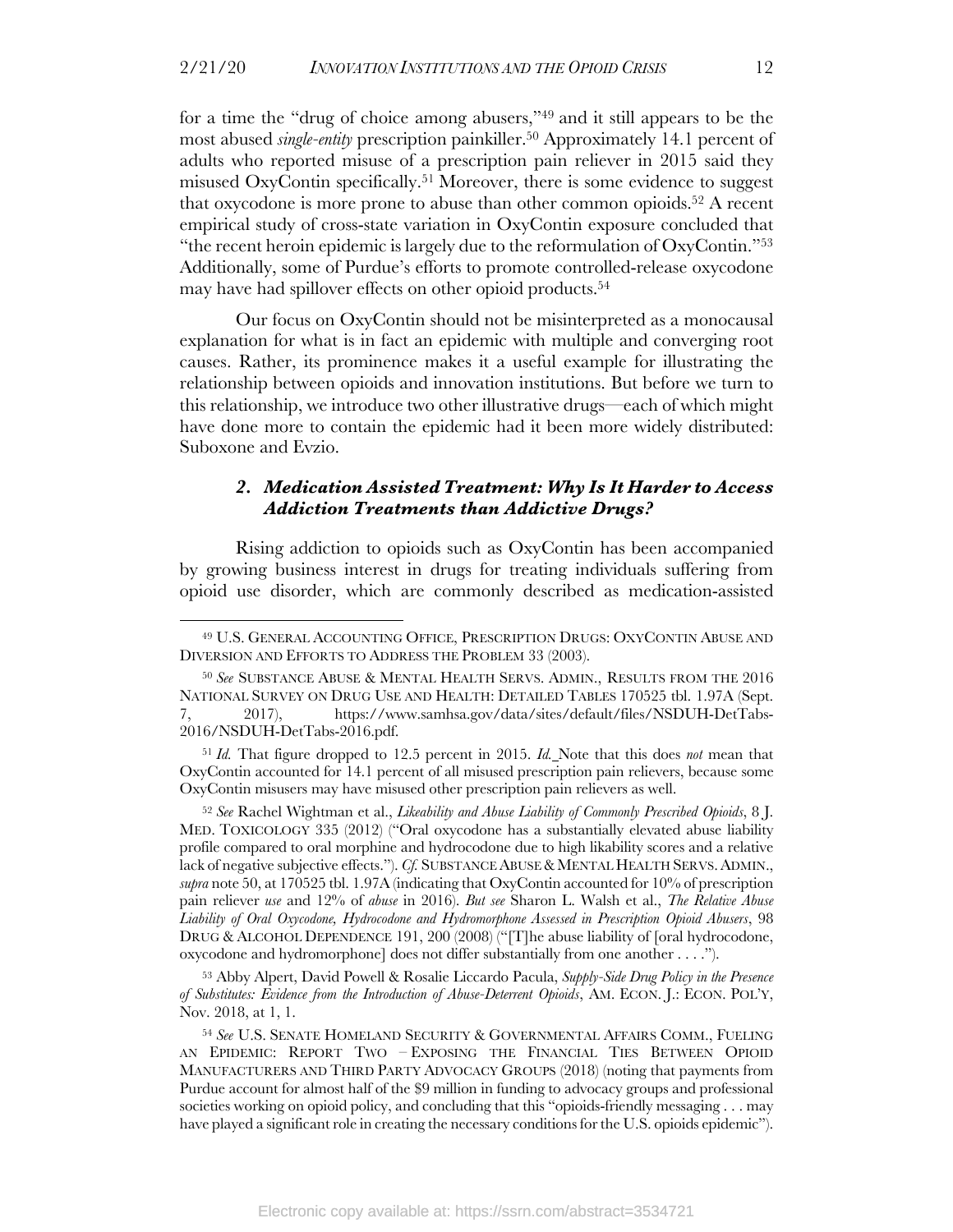treatments. The FDA has approved three drugs for treating opioid use disorders—buprenorphine, methadone, and naltrexone—which are available in various combinations and formulations. <sup>55</sup> Buprenorphine is a partial opioid agonist, meaning that it partially binds to opioid receptors to reduce cravings and to reduce the impact of other opioids taken while using the drug.<sup>56</sup>

The buprenorphine market leader is Indivior, whose buprenorphinenaloxone combination drug Suboxone is, according to some studies, a more effective opioid substitution treatment than buprenorphine alone or the more familiar methadone.57 Suboxone was introduced in 2002 as a sublingual (under the tongue) tablet subject to a seven-year period of exclusivity under the Orphan Drug Act. <sup>58</sup> The approaching end of Indivior's exclusivity period brought another example of product hopping.59 The company developed and gained FDA approval for a sublingual film version of Suboxone, with patent protection extending until 2030.60 As alleged in an antitrust suit brought by thirty-five states, Indivior then engaged in a campaign to shift patients from the tablet version to the film version, thus negating the threat of competition from generic tablets that could go on the market starting in 2009.61 According to the states' complaint, Indivior's campaign took several forms. The company "aggressively" promoted the superiority of the film version to physicians, pharmacists, and payors.<sup>62</sup> It priced the film version below the tablet version even though the film version is more expensive to produce.63 And then in 2012, it followed Purdue's lead in protesting the safety of its own soon-to-be-generic product to remove it from the market.64 Indivior announced that it would take the tablet form off the

<sup>57</sup> *See* CANADIAN AGENCY FOR DRUGS & TECHNOLOGIES IN HEALTH, RAPID RESPONSE REPORT: SUMMARY WITH CRITICAL APPRAISAL—SUBOXONE VERSUS METHADONE FOR THE TREATMENT OF OPIOID DEPENDENCE: A REVIEW OF THE CLINICAL AND COST-EFFECTIVENESS (Nov. 14, 2013), https://www.ncbi.nlm.nih.gov/books/n/rc0495/pdf.

<sup>58</sup> *See In re* Suboxone (Buprenorphine Hydrochloride & Naloxone) Antitrust Litig., No. 13- MD-2445, 2017 WL 3967911, at \*2 (E.D. Pa. Sept. 8, 2017).

<sup>59</sup> *See supra* note 44 and accompanying text.

<sup>60</sup> *See In re* Suboxone, 2017 WL 3967911, at \*3; *Patent and Exclusivity for N022410*, U.S. FOOD & DRUG ADMIN. ORANGE BOOK, https://www.accessdata.fda.gov/Scripts/cder/ob/patent\_info.cfm?Product\_No=001&Appl\_ No=022410&Appl\_type=N (last visited July 21, 2019).

<sup>61</sup> *See In re Suboxone*, 2017 WL 3967911, at \*4. The district court has denied defendants' motion to dismiss, *id.* at \*24, and has certified two classes in the litigation, *In re* Suboxone (Buprenorphine Hydrochloride & Nalaxone) Antitrust Litig., No. 13-MD-2445, 2019 WL 4735520 (E.D. Pa. Sept. 27, 2019).

<sup>63</sup> *Id.*

<sup>64</sup> For a more detailed analysis of how branded firms use citizen petitions to delay generic approval, see Michael A. Carrier & Carl Minniti, *Citizen Petitions: Long, Late-Filed, and At-Last Denied*, 66 AM. U. L. REV. 305 (2016). The FDA has recently announced draft guidance that

<sup>55</sup> *See Information About Medication-Assisted Treatment (MAT)*, FOOD & DRUG ADMIN., https://www.fda.gov/Drugs/DrugSafety/InformationbyDrugClass/ucm600092.htm (last updated Feb. 14, 2019).

<sup>56</sup> *See* NAT'L ACADS. OF SCIS., ENG'G, & MED., MEDICATIONS FOR OPIOID USE DISORDER SAVE LIVES 35–36 (2019).

<sup>62</sup> *Id.*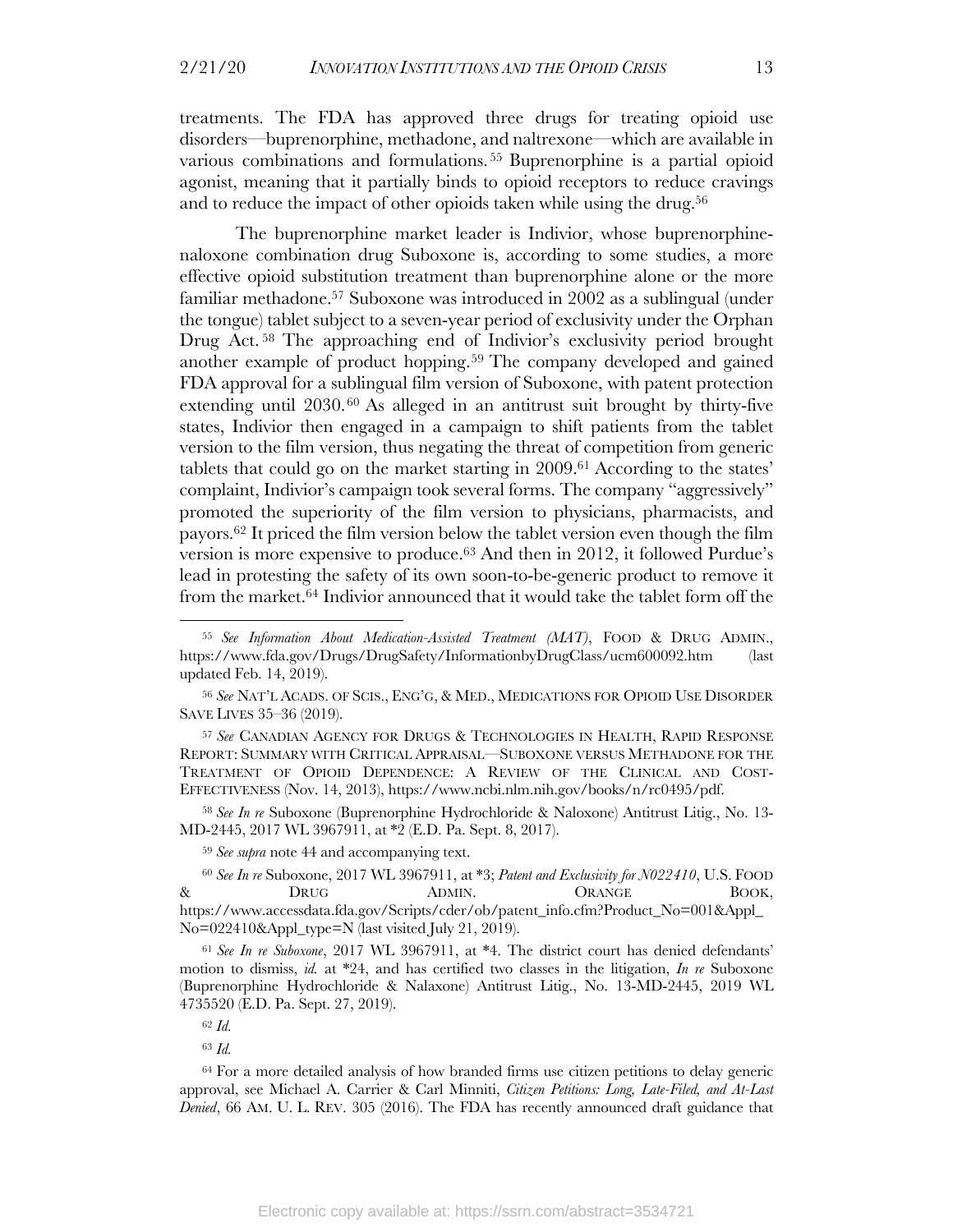market due to a "pediatric exposure safety issue" and petitioned the FDA to deny approval for generic versions of the Suboxone tablet due to purported safety concerns.65

Because Indivior believed it would enjoy monopoly power over Suboxone film but would soon face competition from generic tablets, <sup>66</sup> the company apparently sought to cannibalize the tablet market and induce demand for a new product. Indivior's efforts to transition patients to the patented film version of Suboxone bore fruit: by 2013, eighty-five percent of prescriptions for Suboxone were written for the film formulation, <sup>67</sup> and Suboxone has consistently held over fifty percent of the buprenorphine market.68 But it did not come cheap—about \$8.56 per dose as of early 2019, or slightly more than \$500 per month for twice-a-day use. <sup>69</sup> Indivior's annual revenue from Suboxone topped \$1 billion each year from 2014 to 2018.70

While a lucrative business for Indivior, medication-assisted treatment continues to be underused in the United States, reaching—by the National Academies' estimate—only about twenty percent of patients who are estimated to need it. <sup>71</sup> Moreover, it is far from clear that Suboxone film carried any advantage over Suboxone tablets. The FDA has not found Indivior's claims regarding the dangers of Suboxone tablets to be supported by evidence, <sup>72</sup> and in 2019, Indivior was federally indicted for fraudulently marketing Suboxone film as safer than the tablet form.73

<sup>68</sup> *See Annual Reports*, INDIVIOR, http://www.indivior.com/annual-reports (last visited July 21, 2019).

<sup>69</sup> *See* Ari Alstedter, *America's Best Weapon in the Opioid Epidemic Just Got Cheaper*, BLOOMBERG (Mar. 20, 2019), https://www.bloomberg.com/news/articles/2019-03-20/america-s-bestweapon-in-the-opioid-epidemic-just-got-cheaper.

<sup>70</sup> *See Annual Reports*, *supra* note 68. Indivior started as the buprenorphine division of Reckitt Benckiser in 1994 and was spun off into a separate company in 2014. *See History*, INDIVIOR, http://www.indivior.com/about/our-history (last visited July 21, 2019).

<sup>71</sup> *See* NAT'L ACADS. OF SCIS., ENG'G, & MED., *supra* note 56, at 19.

<sup>72</sup> *In re* Suboxone, 2017 WL 3967911, at \*5.

<sup>73</sup> *See* Press Release, U.S. Dep't of Justice, Indivior Inc. Indicted for Fraudulently Marketing Prescription Opioid (Apr. 9, 2019), https://www.justice.gov/opa/pr/indivior-inc-indictedfraudulently-marketing-prescription-opioid; Indictment, United States v. Indivior Inc., No. 1:19 cr-00016 (W.D. Va. Apr. 9, 2019), https://www.justice.gov/opa/pressrelease/file/1153066/download. The district court denied Indivior's motion to dismiss. United States v. Indivior Inc., No. 1:19-CR-00016, 2019 WL 6039969 (W.D. Va. Nov. 14, 2019).

would give them greater authority to deny these petitions. Citizen Petitions and Petitions for Stay of Action Subject to Section 505(q) of the Federal Food, Drug, and Cosmetic Act; Draft Guidance for Industry; Availability, 83 Fed. Reg. 49,935 (Oct. 3, 2018).

<sup>65</sup> *In re Suboxone*, 2017 WL 3967911, at \*4–5.

<sup>&</sup>lt;sup>66</sup> This belief might turn out to be inaccurate. Indivior is now fighting a challenge from rival Dr. Reddy's to the patents on the film version of Suboxone. *See* Indivior Inc. v. Dr. Reddy's Labs., S.A., No. 2018-2167, 2018 WL 6069706 (Fed. Cir. Nov. 20, 2018) (vacating a preliminary injunction against Dr. Reddy's).

<sup>67</sup> *In re* Suboxone, 2017 WL 3967911, at \*5.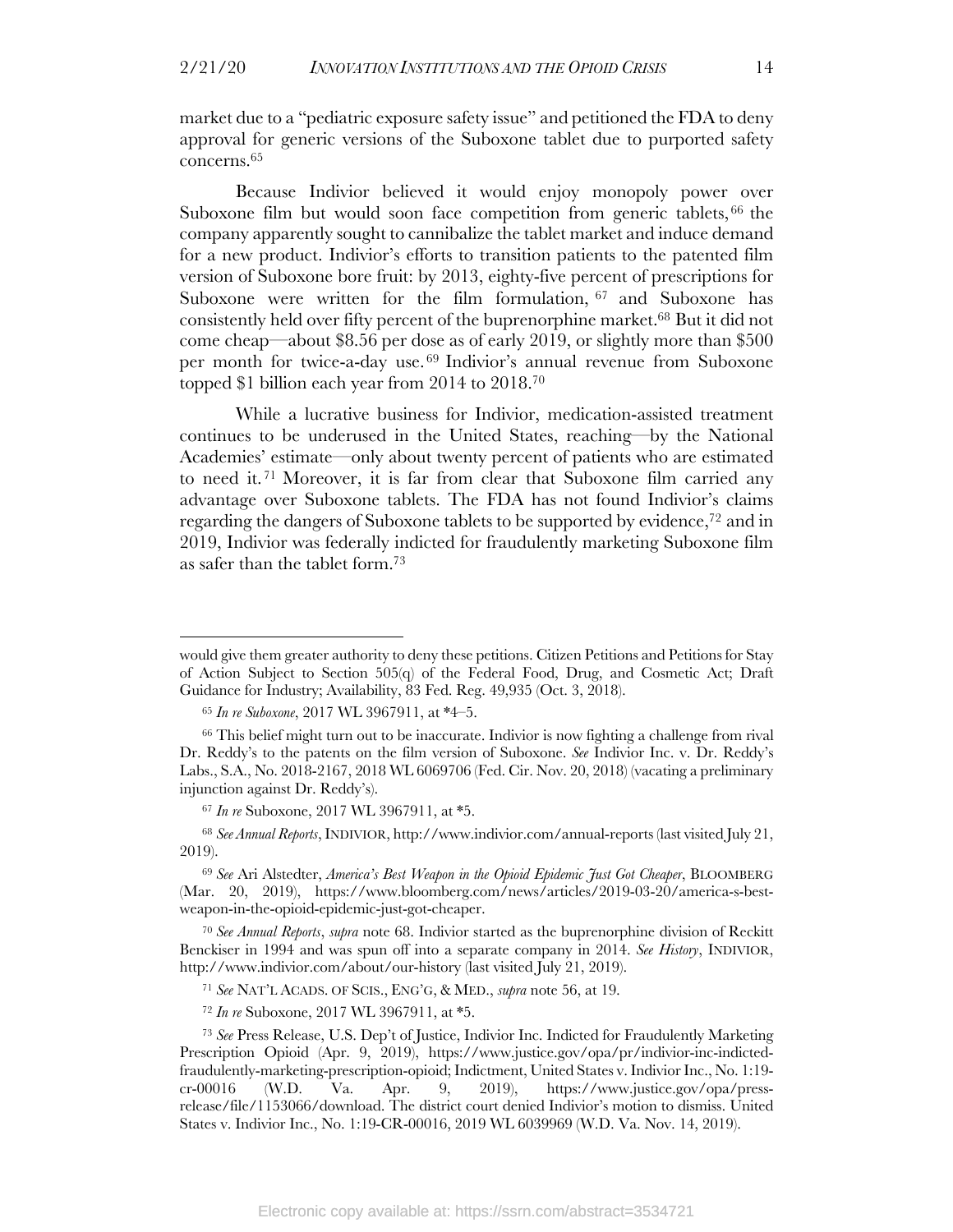#### *3. The \$4100 Overdose Treatment: Why Was the Adoption of Opioid Inhibitors So Slow?*

For patients underserved by addiction treatments, medications to halt the effects of an overdose are another evidence-supported intervention to reduce the human costs of the opioid crisis. One such drug is naloxone—the drug combined with buprenorphine in Suboxone—which binds to opioid receptors to block the effects of other opioids. It was first approved by the FDA in 1971 to reverse opioid overdose.74 Naloxone is widely used for this purpose by medical professionals, but it has been difficult for lay people to use effectively.75

To address this problem, the pharmaceutical company Kaléo developed an naloxone auto-injector, which was approved by the FDA in 2014.76 Evzio's delivery mechanism resembles the much more familiar epinephrine autoinjector EpiPen, and the product has been described as "an EpiPen for naloxone."77 A distinguishing feature of Evzio, however, is that each packet comes with an audio recording and visual cues that guide users through the injection process. That—plus the auto-injector format—is reported to give Evzio a significant ease-of-use advantage over other naloxone delivery mechanisms, including the nasal spray branded as Narcan. 78

Evzio's approval appears to have been based on relatively little R&D compared with most new therapeutics. In general, FDA approval of a new drug requires multiple clinical studies that examine the drug's effectiveness compared with a placebo or a different active drug in a large sample of patients who are observed over many months.79 The direct costs of these trials are typically tens or hundreds of millions of dollars.80 But given that naloxone had been used successfully since the 1970s and that Evzio's novelty was in the delivery system, the FDA did not require a new clinical efficacy study. Rather, it granted approval based simply on (1) demonstrated bioequivalence to existing naloxone products, (2) prior EpiPen studies showing the safety of auto-injectors, and (3) a human factors validation study showing that 30 out of 40 participants were able to

<sup>74</sup> *See* Mark A. Merlin, Navin Ariyaprakai & Faizan H Arshad, *Assessment of the Safety and Ease of Use of the Naloxone Auto-Injector for the Reversal of Opioid Overdose*, 7 OPEN ACCESS EMERGENCY MED. 21, 21 (2015).

<sup>75</sup> *See id.* at 22.

<sup>76</sup> *See id.*

<sup>77</sup> *See, e.g.*, *Episode No. 180: The Ongoing Opiate Crisis*, SMART DRUG SMARTS (May 12, 2017), https://smartdrugsmarts.com/episodes/episode-180-opiates. The EpiPen is a fascinating story of innovation institutions in itself. *See* Michael A. Carrier & Carl J. Minniti III, *The Untold Epipen Story: How Mylan Hiked Prices by Blocking Rivals*, 102 CORNELL L. REV. ONLINE 53 (2017).

<sup>78</sup> *See, e.g.*, Merlin et al., *supra* note 74; *infra* note 195 and accompanying text.

<sup>79</sup> *See* Thomas J. Moore et al., *Estimated Costs of Pivotal Trials for Novel Therapeutic Agents Approved by the US Food and Drug Administration, 2015–2016*, 178 JAMA INTERNAL MED. 1451, 1454 tbl.2 (2018) (examining the 59 novel drugs approved by the FDA in 2015 and 2016 and reporting that the approvals were based on 138 clinical trials, of which over 80% were placebo-controlled, over 94% involved over 100 patients and over 52% involved over 500 patients, and over 35% had a treatment duration longer than six months).

<sup>80</sup> *See id.* (finding a median estimated direct cost of \$19 million).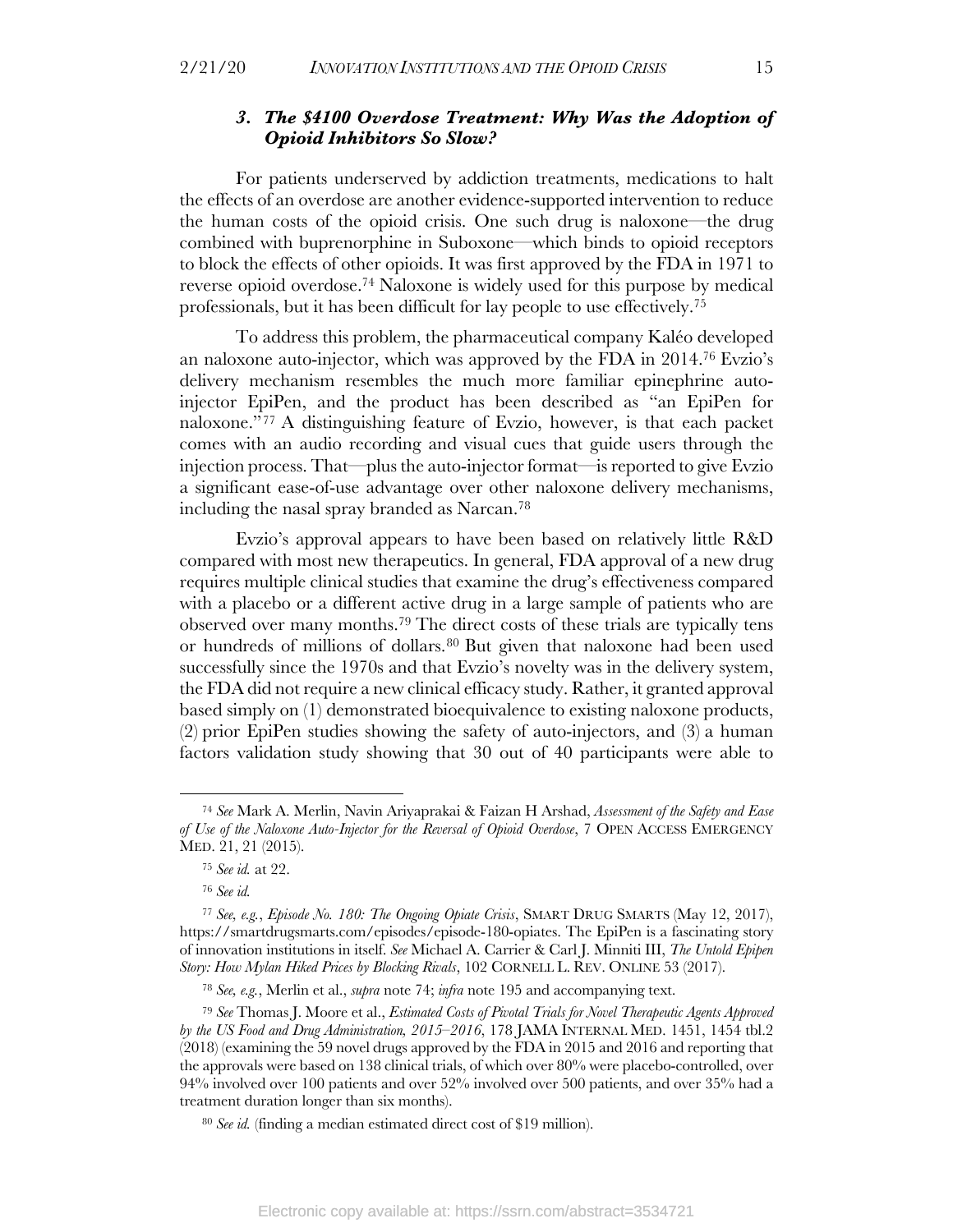adequately deliver naloxone to a dummy using the auto-injector without training or reading the accompanying package insert. <sup>81</sup> Kaléo claims that it "has invested more than \$100 million in the research, development and commercialization" of Evzio,  $82$  although a comparison with the firm's Securities and Exchange Commission filings suggests that much of this funding was on marketing rather than R&D.83

Yet in spite of—or rather*, because* of—Evzio's relatively quick path to market, the drug enjoys a lengthy period of patent-protected exclusivity: Kaléo has declared that its product is protected by thirty-one patents, expiring as late as 2035. <sup>84</sup> (As with OxyContin and Suboxone, this exclusivity period has been extended through product hopping.<sup>85</sup>) We say that this lengthy period of exclusivity is the result of the short R&D process because firms file for patents early in the process of developing a drug, well before the drug is approved by the FDA and available to consumers.86 This means that drugs for which the "time to market" is short enjoy longer periods of market exclusivity than drugs for which the time to market is long, since long time-to-market drugs "burn" much of their twenty-year patent life during the R&D phase. <sup>87</sup> The relationship between time to market and length of exclusivity arguably leads to an upsidedown system of incentives, where the financial rewards for easier-to-develop drugs are greater than the rewards for drugs that take years to fine-tune and test.88

<sup>83</sup> *See* Alex Wang & Aaron S. Kesselheim, *Government Patent Use to Address the Rising Cost of Naloxone: 28 U.S.C. § 1498 and Evzio*, 46 J.L. MED. & ETHICS 472, 476 (2018).

<sup>84</sup> *See Patent and Exclusivity for N209862*, U.S. FOOD & DRUG ADMIN. ORANGE BOOK, https://www.accessdata.fda.gov/scripts/Cder/ob/patent\_info.cfm?Product\_No=001&Appl\_ No=209862&Appl\_type=N (last visited July 21, 2019).

<sup>81</sup> *See* Merlin et al., *supra* note 74. For the FDA analysis, see CTR. FOR DRUG EVALUATION & RESEARCH, U.S. FOOD & DRUG ADMIN., APPLICATION NUMBER 205787ORIG1S000 SUMMARY REVIEW 3 (2014), https://www.accessdata.fda.gov/drugsatfda\_docs/nda/2014/205787Orig1s000SumR.pdf. A subsequent Kaléo study with 42 participants found greater success administering Evzio than an intranasal delivery system. *See* Evan T. Edwards, *Comparative Usability Study of a Novel Auto-Injector and an Intranasal System for Naloxone Delivery*, 4 PAIN THERAPY 89 (2015).

<sup>82</sup> Press Release, Kaléo, Kaléo Announces the Award of Its 100th Patent (Jan. 25, 2016), https://kaleo.com/press-release/kaleo-announces-the-award-of-its-100th-patent.

<sup>85</sup> The original 2014 Evzio was discontinued and replaced with a higher strength version in 2016. For the 2014 version, see *Product Details for NDA 205787*, U.S. FOOD & DRUG ADMIN. ORANGE BOOK,

https://www.accessdata.fda.gov/scripts/Cder/ob/results\_product.cfm?Appl\_Type=N&Appl\_ No=205787 (last visited July 21, 2019).

<sup>86</sup> *See* Benjamin N. Roin, *Unpatentable Drugs and the Standards of Patentability*, 87 TEX. L. REV. 503 (2009).

<sup>87</sup> *See* Eric Budish, Benjamin N. Roin & Heidi Williams, *Do Firms Underinvest in Long-Term Research? Evidence from Cancer Clinical Trials*, 105 AM. ECON. REV. 2044 (2015) (showing that this effect leads to more R&D for cancer drugs with longer effective patent life).

<sup>88</sup> On the implications for patent policy of time-to-market differentials, see generally Benjamin N. Roin, *The Case for Tailoring Patent Awards Based on Time-to-Market*, 61 UCLA L. REV. 672 (2014).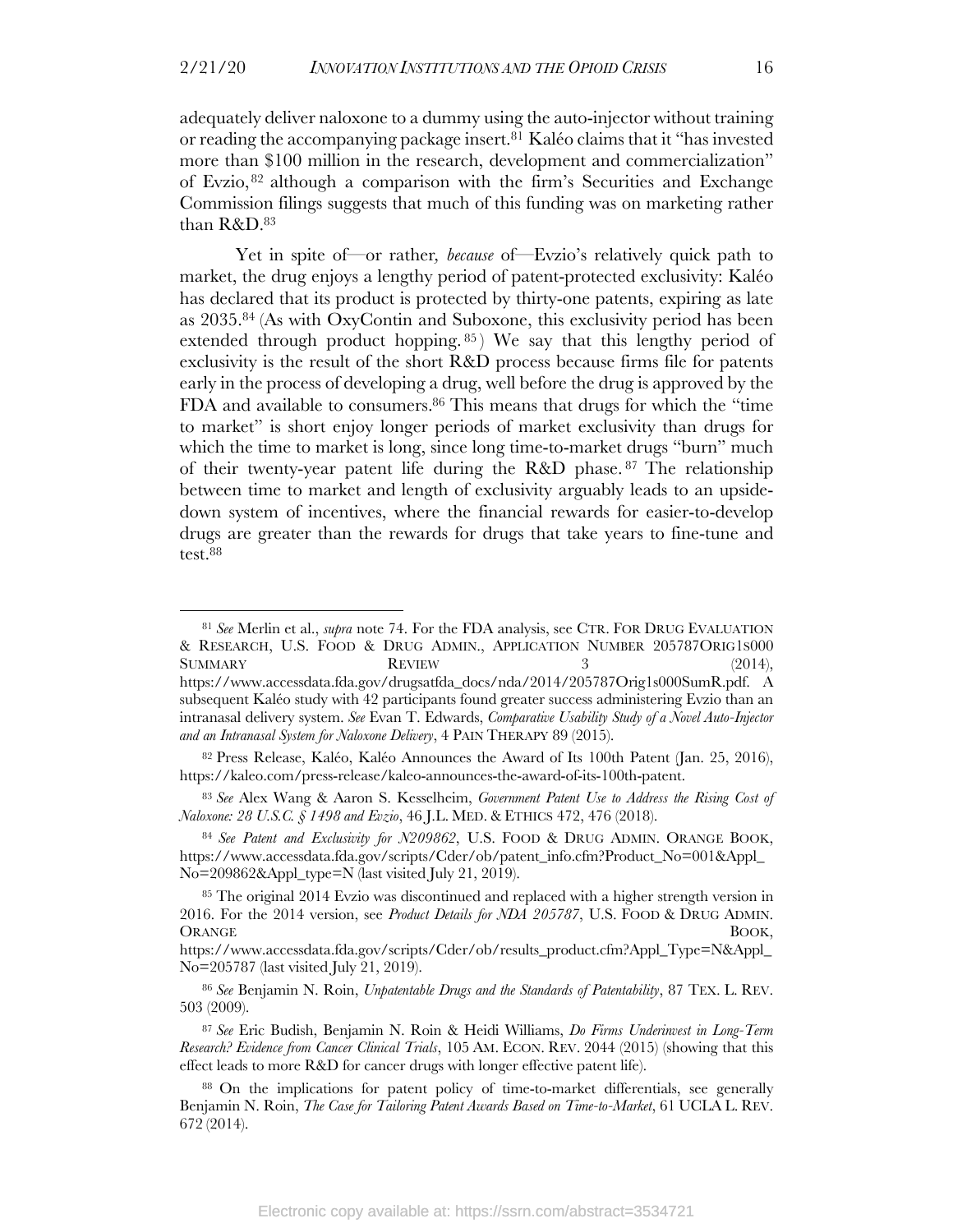Evzio debuted in 2014 at a list price of \$575 for a two-dose prescription.<sup>89</sup> Kaléo subsequently hiked the price per prescription to \$750 in 2015, \$3750 in 2016, and \$4100 in 2017.90 For comparison, the manufacturing cost for an Evzio unit is \$52.91 Fewer than 70,000 Evzio prescriptions were filled in the twelve months ending in January 2017.<sup>92</sup> These high prices have generated complaints from a number of potential purchasers, including state and local governments.93

#### **B. Intellectual Property Law**

OxyContin, Suboxone, and Evzio are all protected by IP law—and in particular, by lengthy periods of patent exclusivity—so patent law is a logical culprit in the search for the opioid epidemic's cause. Indeed, Harvard Medical School researchers Ameet Sarpatwari, Michael Sinha, and Aaron Kesselheim have argued that "non-rigorous patenting standards . . . played an important role in launching and prolonging the opioid epidemic."94 They focus specifically on OxyContin and Suboxone, both of which are covered by patents that—they say—should have been rejected by the U.S. Patent and Trademark Office on grounds of obviousness. <sup>95</sup> Kesselheim, writing separately, has also assigned blame to patent law for limiting access to Evzio and other naloxone delivery devices.96

<sup>92</sup> *Id.* at 5.

<sup>94</sup> Ameet Sarpatwari, Michael S. Sinha & Aaron S. Kesselheim, *The Opioid Epidemic: Fixing a Broken Pharmaceutical Market*, 11 HARV. L. & POL'Y REV. 463, 464 (2017).

<sup>89</sup> *See* STAFF OF S. PERMANENT SUBCOMM. ON INVESTIGATIONS, COMM. ON HOMELAND SEC. & GOV'TL AFFAIRS, 115TH CONG., COMBATTING THE OPIOID CRISIS: THE PRICE INCREASE OF AN OPIOID OVERDOSE REVERSAL DRUG AND THE COST TO THE U.S. HEALTH CARE SYSTEM  $32-33$  (Comm. Print 2018), https://www.hsgac.senate.gov/imo/media/doc/Naloxone%20Report%20Final%20with%20 Annex1.pdf.

<sup>90</sup> *Id.* at 46. Some sources indicate that the 2017 price was as much as \$4,500. *See* Shefali Luthra, *The \$4,500 Injection to Stop Heroin Overdoses*, WASH. POST (Jan. 27, 2017), https://www.washingtonpost.com/business/the-4500-injection-to-stop-heroinoverdoses/2017/01/27/becaaca4-dcf6-11e6-ad42-f3375f271c9c\_story.html.

<sup>91</sup> STAFF OF S. PERMANENT SUBCOMM. ON INVESTIGATIONS, *supra* note 89, at 37. The "unit cost" is \$174, including \$29 in overhead and \$93 in "obsolescence." *Id.*

<sup>93</sup> *See* CHRISTIE ET AL., *supra* note 10, at 77 ("[P]rice increases of the various forms of naloxone continue to create affordability issues, preventing state and local governments, as well as community organizations, from stocking naloxone at the levels necessary to rescue more people from overdose."); David McFadden, *In Opioid Epidemic, Some Cities Strain to Afford OD Antidote*, U.S. NEWS (Apr. 12, 2018), https://www.usnews.com/news/beststates/maryland/articles/2018-04-12/in-opioid-epidemic-some-cities-strain-to-afford-odantidote.

<sup>95</sup> *See id.* at 470–71 (OxyContin); *id.* at 473 (Suboxone). *See also* Rebecca L. Haffajee & Richard G. Frank, *Generic Drug Policy and Suboxone to Treat Opioid Use Disorder*, J.L. MED. & ETHICS (forthcoming), https://doi.org/10.1177%2F1073110519898042 (arguing that patent abuse and related strategies limited generic entry for Suboxone and helped maintain high prices, which "limited the volume of drugs purchased, particularly through public health insurance and grant programs").

<sup>96</sup> *See* Wang & Kesselheim, *supra* note 83, at 473–77.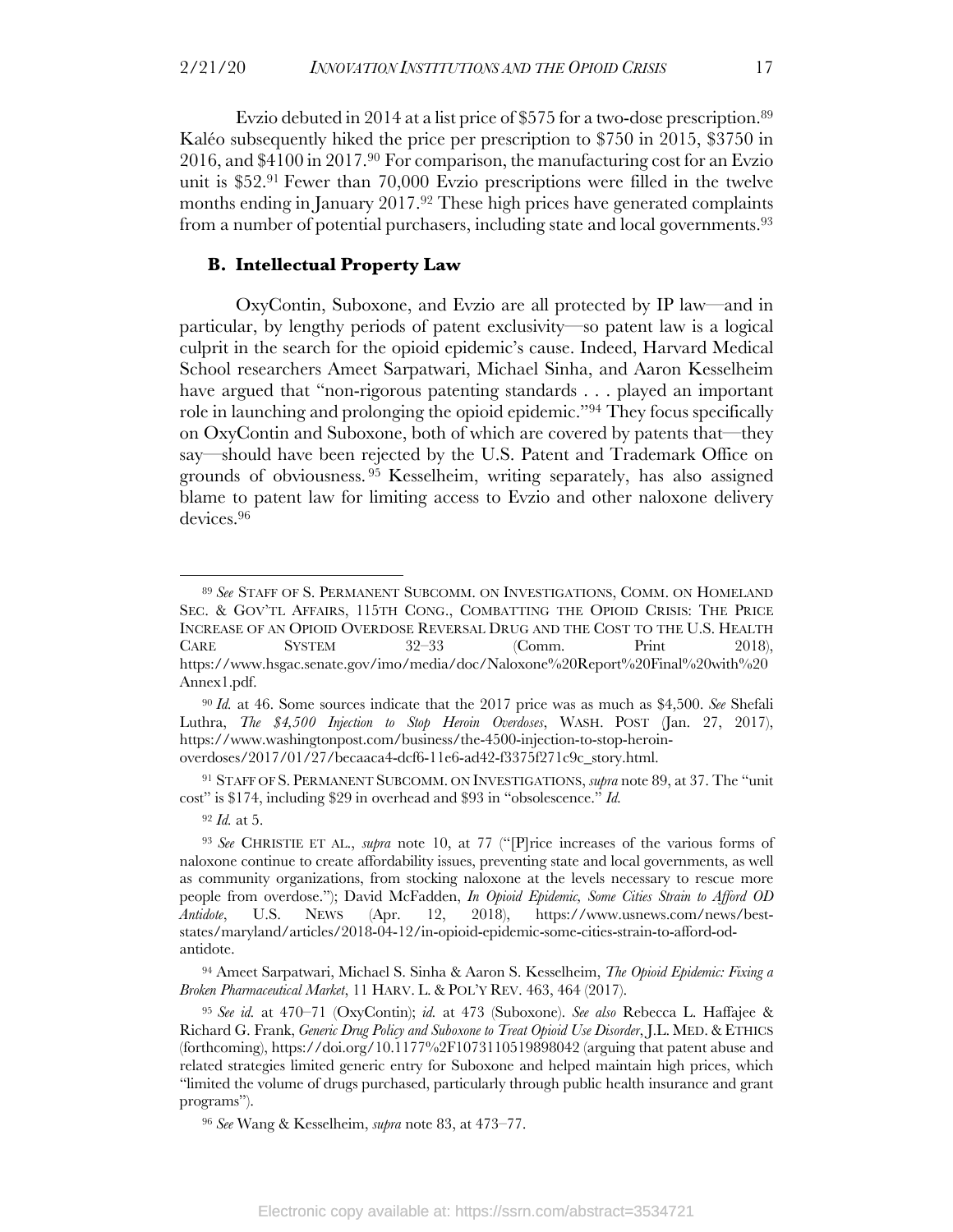Taken together, these claims about OxyContin, Suboxone, and Evzio present a puzzle. Sarpatwari, Sinha, and Kesselheim contend that patent protection led to the proliferation of OxyContin and the undersupply of Suboxone (and, according to Kesselheim, also the undersupply of Evzio). But why would patent protection result in more of the first drug and less of the latter two? The authors never note this tension or seek to resolve it. This Section takes up that task. We first explain why patent protection plausibly contributed to OxyContin's deadly spread. We then explain why patent protection likely led to undersupply of Suboxone and Evzio. Finally, we consider how these crosscutting claims can be reconciled and what that reconciliation might tell us about IP's role in the opioid crisis.

#### *1. IP and OxyContin*

The notion that patent law contributed to the proliferation of OxyContin cuts decidedly against the conventional wisdom about IP. The conventional view of patent law posits that patent monopolies lead to higher prices and lower quantities of patented products.97 This is because patentees can maximize profits by pricing their products well above marginal cost (i.e., the cost of producing an additional unit), which means that some consumers who would have purchased the product in a perfectly competitive market choose not to when the price is marked up.98 In mine-run cases, this reduction in quantity is considered to be a downside of patent protection,99 but when the product in question is a potentially harmful drug, the reduction in quantity can increase social welfare. Christopher Cotropia and James Gibson have called this latter phenomenon "the upside of intellectual property's downside"100: the quantity reduction resulting from patent protection is a feature, not a bug, when the relevant product is a detriment to society.

Under this view, patent protection for OxyContin should have led to *lower* quantities of the drug being produced and sold. But the story of OxyContin did not play out as one might have expected: the drug became widely accessible even to consumers of modest means. Why did the trajectory of OxyContin play out so differently than the conventional view of patent law would suggest?

<sup>97</sup> *See* Steven Shavell & Tanguy van Ypersele, *Rewards Versus Intellectual Property Rights*, 44 J.L. & ECON. 525, 529 (2001).

<sup>98</sup> *See, e.g.*, Jen Christensen, *The 5 Most Expensive Drugs in the United States*, CNN (May 11, 2018), https://www.cnn.com/2018/05/11/health/most-expensive-prescription-drugs/index.html (reporting price tags exceeding \$40,000 for a one-month supply of some pharmaceuticals); *see generally* JAY BHATTACHARYA, TIMOTHY HYDE & PETER TU, HEALTH ECONOMICS 235 (2013) ("[I]n exchange for [innovation-related] future benefits, costs are imposed on today's consumers in the form of higher—and for some people, unaffordable—drug prices").

<sup>99</sup> *See* Sampat & Williams, *supra* note 24; Shavell & van Ypersele, *supra* note 97, at 529 ("[T]here is a deadweight loss in social welfare because too little is sold at the monopoly price.").

<sup>100</sup> Christopher A. Cotropia & James Gibson, *The Upside of Intellectual Property's Downside*, 57 UCLA L. REV. 921 (2010). For a similar argument in the antitrust context, see Christopher R. Leslie, *Achieving Efficiency Through Collusion: A Market Failure Defense to Horizonal Price-Fixing*, 81 CALIF. L. REV. 243 (1993).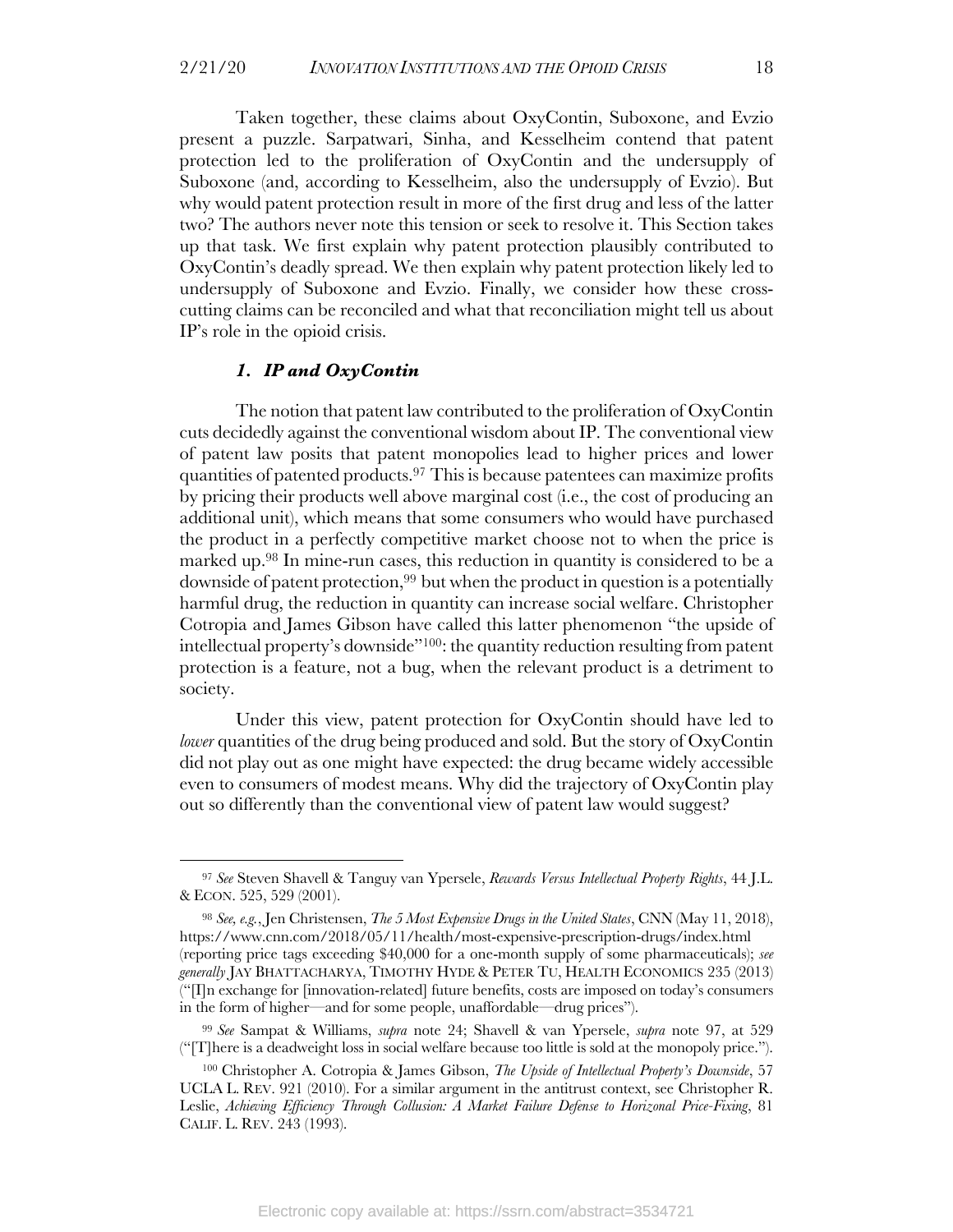We think at least two factors are likely to have played some role in OxyContin's proliferation: (a) the incentive IP provides to invest in demand creation, and (b) the habit-forming nature of the drug for both prescribing doctors and patients. These effects complicate the conventional understanding of IP law's tradeoffs between dynamic and allocative efficiency. We consider each in turn.

#### **a. Demand Creation**

The first mechanism counteracting patents' quantity-limiting effect is that patents generate particularly strong incentives to invest in demand creation. If a firm is one of several purveyors of Honeycrisp apples, then it has a comparatively weak incentive to promote demand for Honeycrisps because the benefits of demand creation will spill over to other Honeycrisp purveyors.101 If a firm is the sole purveyor of a patented product—whether it be a fruit variety<sup>102</sup> or a pharmaceutical—then its demand-creation incentives are much stronger, as it can capture all of the benefits of its promotional efforts. Purdue Pharma invested enormous resources in creating demand for OxyContin, and while some of that investment might have occurred in the absence of patent protection, it is doubtful that the pharmaceutical company's outlays would have been on the same scale but for the additional IP impetus.

OxyContin's selling points were several. First, Purdue sought to tap into the widespread belief that immediate-release oxycodone was an effective analgesic. "The importance of the familiarity of physicians with oxycodone cannot be overstated," Purdue officials wrote in an internal marketing plan.103 "This familiarity is a principal factor that should lead to acceptance of OxyContin," the officials added. <sup>104</sup> Purdue officials also emphasized OxyContin's convenience: the controlled-release formulation meant that patients would have to take the drug only once every twelve hours, as opposed to four-times-a-day dosing for the more common immediate-release versions of oxycodone then on the market. "All of our market research indicates that the most important feature of OxyContin beyond oxycodone is the q12h dosing schedule," according to Purdue materials.105 Finally, Purdue highlighted the low risk of "adverse events" even at high dosage levels.106

<sup>101</sup> Honeycrisp apples, incidentally, were previously patent-protected, but the University of Minnesota's plant patent has since expired. *See* Dan Olson, *Honeycrisp Apple Losing Its Patent Protection, But Not Its Appeal*, MINN. PUB. RADIO (Oct. 21, 2007), https://www.mprnews.org/story/2007/10/11/honeycrisp.

<sup>102</sup> *Cf.* Dan Charles, *Want to Grow These Apples? You'll Have to Join the Club*, NAT'L PUB. RADIO: MORNING EDITION (Nov.  $10,$  2014), https://www.npr.org/sections/thesalt/2014/11/10/358530280/want-to-grow-these-applesyoull-have-to-join-the-club (discussing the role of patent and trademark law in protecting the rights to the SweeTango apple variety).

<sup>103</sup> *Purdue and the OxyContin Files*, *supra* note 34 (page 21 of 1996 Budget Plan).

<sup>104</sup> *Id.*

<sup>105</sup> *Id.* (page 22 of 1996 Budget Plan).

<sup>106</sup> *Id.* (page 28 of 1996 Budget Plan).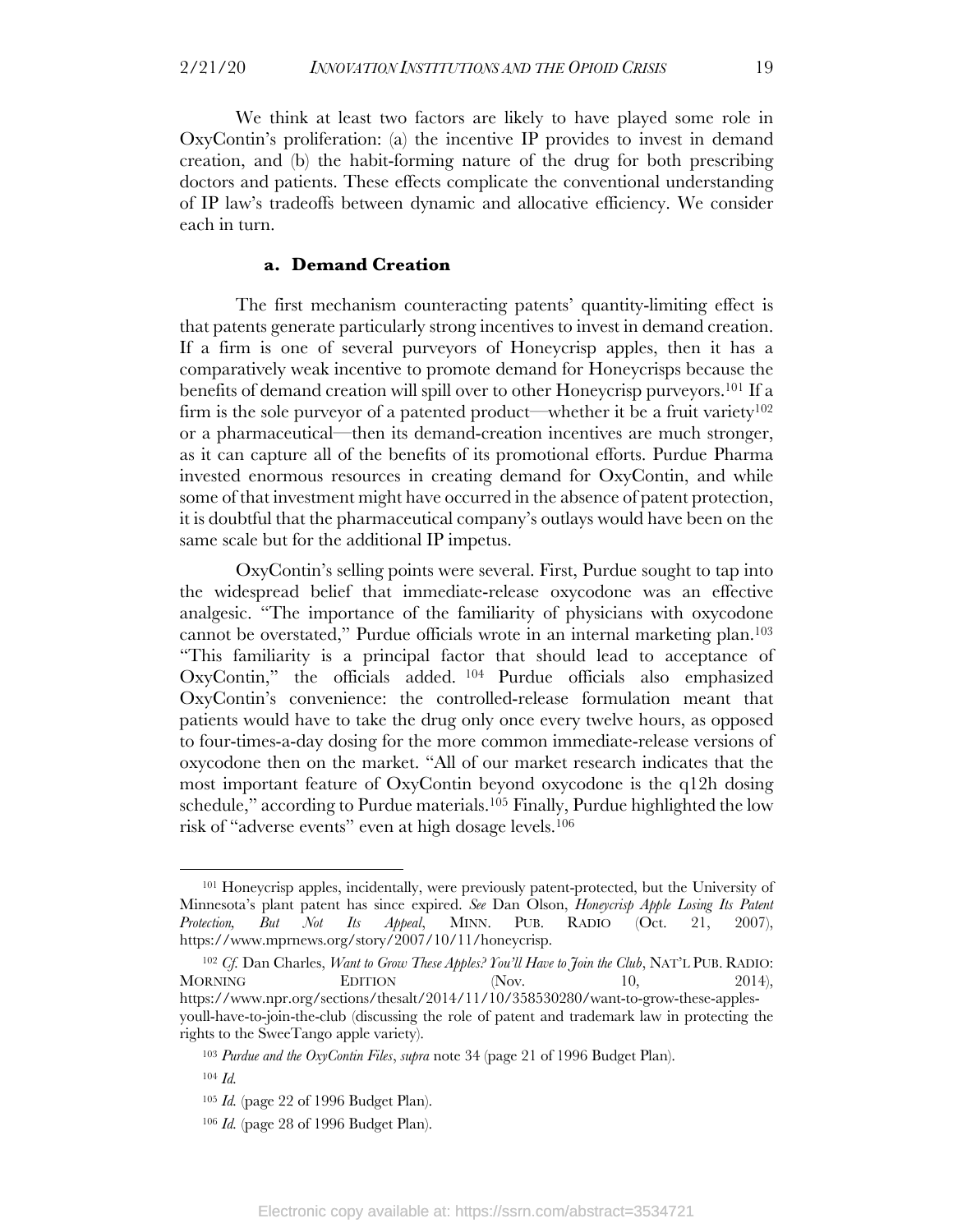At least with the benefit of hindsight, all of these claims now appear to be dubious at best. Rigorous evidence for oxycodone's analgesic efficacy is scant. One recent randomized controlled trial involving acute pain patients found no statistically significant difference in pain outcomes between patients who were administered oxycodone with acetaminophen and patients who were administered ibuprofen with acetaminophen.107 (Acetaminophen is the generic name for Tylenol, and ibuprofen is available under brands such as Motrin or Advil.) Another year-long randomized study of patients with chronic back pain or with hip or knee osteoarthritis found no significant difference in pain-related function between patients receiving high doses of opioids (including oxycodone) and patients receiving non-opioid treatments. <sup>108</sup> Indeed, the non-opioid treatment group fared significantly better on a self-reported pain scale.109 But of course, Purdue and other opioid manufacturers had little incentive to develop or disclose this kind of negative information about their products. <sup>110</sup> Instead,

<sup>107</sup> Andrew K. Chang et al., *Effect of a Single Dose of Oral Opioid and Nonopioid Analgesics on Acute Extremity Pain in the Emergency Department*, 318 JAMA 1661 (2017). While the Chang et al. study did not administer controlled-release oxycodone, Purdue's marketing efforts did not claim that controlled-release oxycodone was more effective than its immediate-release counterpart. Rather, Purdue's claim was that controlled-release oxycodone was more *convenient* than its immediaterelease counterpart. *See Purdue and the OxyContin Files*, *supra* note 34 (noting on page 20 of Purdue's 1996 OxyContin budget plan that OxyContin had "[a]ll the analgesic efficacy of immediaterelease oxycodone" with "the ease of [twelve-hour] dosing").

It is worth noting that the oxycodone-plus-acetaminophen treatment group in the Chang et al. study received relatively small doses of both drugs (5 milligrams of oxycodone and 325 milligrams of acetaminophen), while the ibuprofen-plus-acetaminophen treatment group received much larger doses (400 milligrams of ibuprofen and 1000 milligrams of acetaminophen). Chang, *supra*; *see also* Josh Bloom, *Advil Works as Well as Opioids for Acute Pain? Not So Fast*, AM. COUNCIL ON SCI. & HEALTH (Nov. 7, 2017), https://www.acsh.org/news/2017/11/07/advil-works-well-opioids-acute-pain-not-so-fast-12089 (post on website of industry-funded group noting low oxycodone dosage in the Chang et al. study). Our main point here is not that there is evidence of the absence of oxycodone's efficacy, but that there is an absence of evidence of oxycodone's efficacy.

<sup>108</sup> Erin E. Krebs et al., *Effect of Opioid vs Nonopioid Medications on Pain-Related Function in Patients with Chronic Back Pain or Hip or Knee Osteoarthritis Pain: The SPACE Randomized Clinical Trial*, 319 JAMA 872 (2018).

<sup>109</sup> *Id.* at 877 tbl.2. Dosages in the Krebs et al. study were significantly higher than in Chang et al., *supra* note 107. The highest dosage of oxycodone was 100 morphine-equivalent milligrams per day, or 67 milligrams of oxycodone. *See* Krebs et al., *supra* note 108, at 874. *Cf. Calculating Total Daily Dose of Opioids for Safer Use*, CTRS. FOR DISEASE CONTROL & PREVENTION, https://www.cdc.gov/drugoverdose/pdf/calculating\_total\_daily\_dose-a.pdf (last visited Mar. 3, 2019) (conversion factor of 1.5 morphine-equivalent milligrams for oxycodone).

<sup>110</sup> *See generally* Rebecca S. Eisenberg, *The Role of the FDA in Innovation Policy*, 13 MICH. TELECOMM.TECH. L. REV. 345, 347 (2007) ("Pharmaceutical firms sell drugs rather than selling information as such, and they face powerful incentives to cheat in developing and selectively disclosing information about their products in order to improve sales."); Rebecca S. Eisenberg & W. Nicholson Price II, *Promoting Healthcare Innovation on the Demand Side*, 4 J.L. & BIOSCIENCES 3, 18 (2017) (noting drug manufacturers' incentives to not conduct comparative effectiveness research); Kapczynski & Syed, *supra* note 23, at 1923–27 (describing the lack of incentive to produce negative information about pharmaceuticals).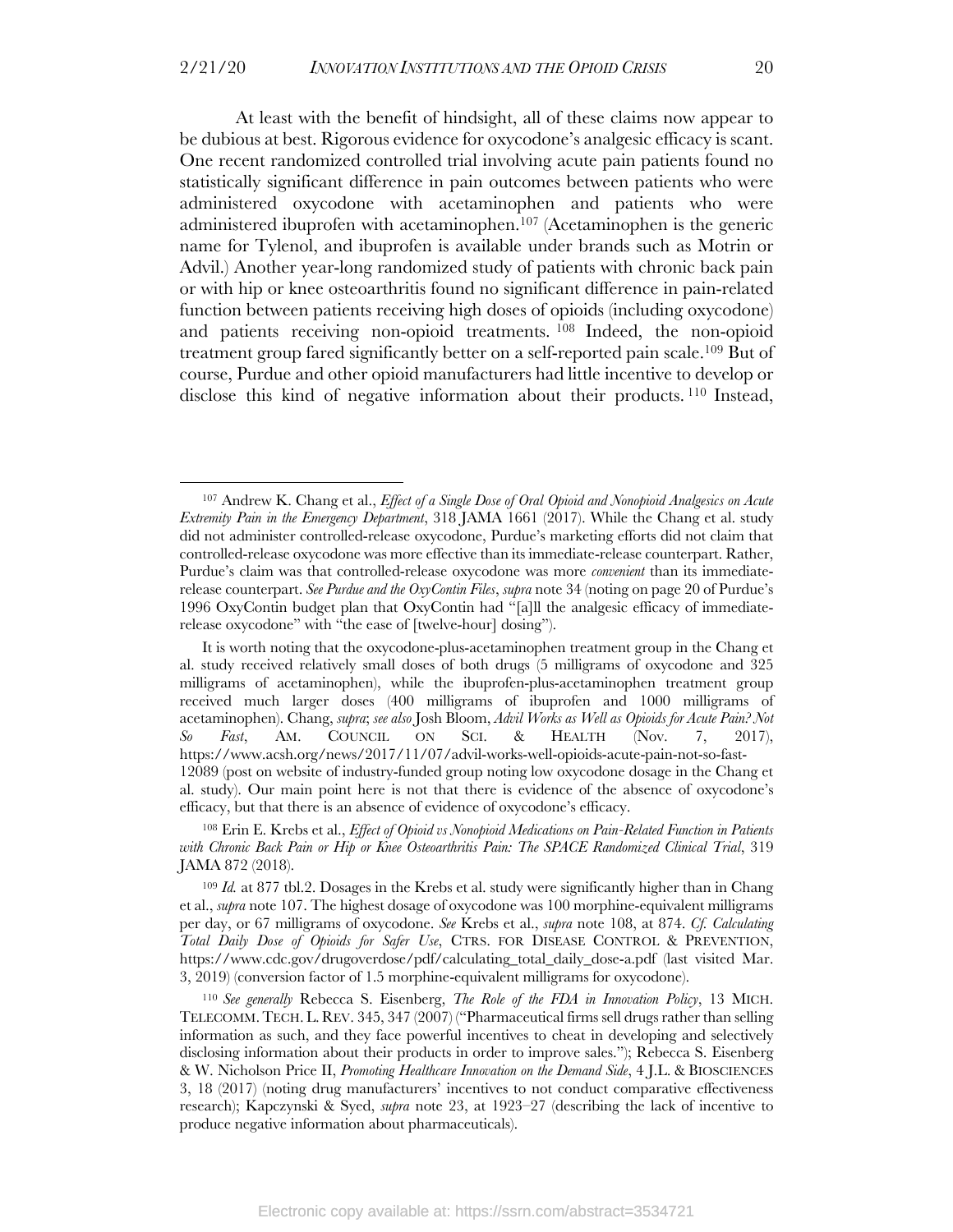Purdue promoted OxyContin as a way for patients to "gain control of [their] pain" after over-the-counter analgesics had failed.111

As for the twelve-hour dosing advantage, this too now appears to have been illusory. A study by researchers at Oklahoma University College of Medicine published in 2002 found that almost nine in ten patients prescribed OxyContin ended up taking the drug more frequently than twice a day. "[N]early every patient in the analysis reported perceived end-of-dose failure of analgesia as the reason for taking the medicine more frequently," the researchers wrote.112 A *Los Angeles Times* exposé collected stories from physicians and patients across the country attesting to "OxyContin's 12-hour problem." When the drug wears off before the twelve-hour mark—as it often does—"patients can experience excruciating symptoms of withdrawal, including an intense craving for the drug," the *Times* reported.113 The high highs and low lows associated with twelve-hour dosing "could be 'the perfect recipe for addiction,'" the *Times*  quoted a leading brain researcher as saying.114

All the while, Purdue sought to persuade physicians and patients that addiction concerns were overblown. In that effort, Purdue relied heavily on a one-paragraph letter published in the *New England Journal of Medicine* in 1980 not a peer-reviewed study—which noted that among nearly 12,000 patients who had received at least one narcotic painkiller, "there were only four cases of reasonably well documented addiction in patients who had no history of addiction."115 This letter was then heavily and uncritically cited as evidence that opioid addiction is rare, with later writers describing it as an "extensive study" or a "landmark report." <sup>116</sup> By 2001, public health advocates were raising concerns about OxyContin's addiction risk and petitioning the FDA to recall the drug, and in July 2001, the FDA worked with Purdue to add stronger warnings about the potential for abuse to the OxyContin label.117 But even then, Purdue argued that the warning was "more of an exercise in graphic design" and that

<sup>111</sup> *See Purdue and the OxyContin Files*, *supra* note 34.

<sup>112</sup> D. Adams et al., *Retrospective Assessment of Frequency of Dosing of Sustained Release Opiate Preparations in Chronic Pain Patients*, 3 PAIN MED. 185, 185 (2002).

<sup>113</sup> Harriet Ryan, Lisa Girion & Scott Glover, *'You Want a Description of Hell?' OxyContin's 12- Hour Problem*, L.A. TIMES (May 5, 2016), https://www.latimes.com/projects/oxycontin-part1.

<sup>114</sup> *Id.* (quoting Theodore J. Cicero, professor of neuropharmacology and neurobiology at the Washington University School of Medicine in St. Louis).

<sup>115</sup> Jane Porter & Hershel Jick, Correspondence, *Addiction Rare in Patients Treated with Narcotics*, 302 N. ENG. J. MED. 123 (1980).

<sup>116</sup> *See* Sarah Zhang, *The One-Paragraph Letter from 1980 that Fueled the Opioid Crisis*, ATLANTIC (June 2, 2017), https://www.theatlantic.com/health/archive/2017/06/nejm-letteropioids/528840 (citing Pamela T.M. Leung et al., *A 1980 Letter on the Risk of Opioid Addiction*, 376 N. ENG. J. MED. 2194 (2017)); *see also* Van Zee, *supra* note 14, at 223 (explaining how Purdue misrepresented the risk of addiction for OxyContin).

<sup>117</sup> *See* BETH MACY, DOPESICK 50–51 (2018); *Timeline of Selected FDA Activities and Significant Events Addressing Opioid Misuse and Abuse*, *supra* note 38.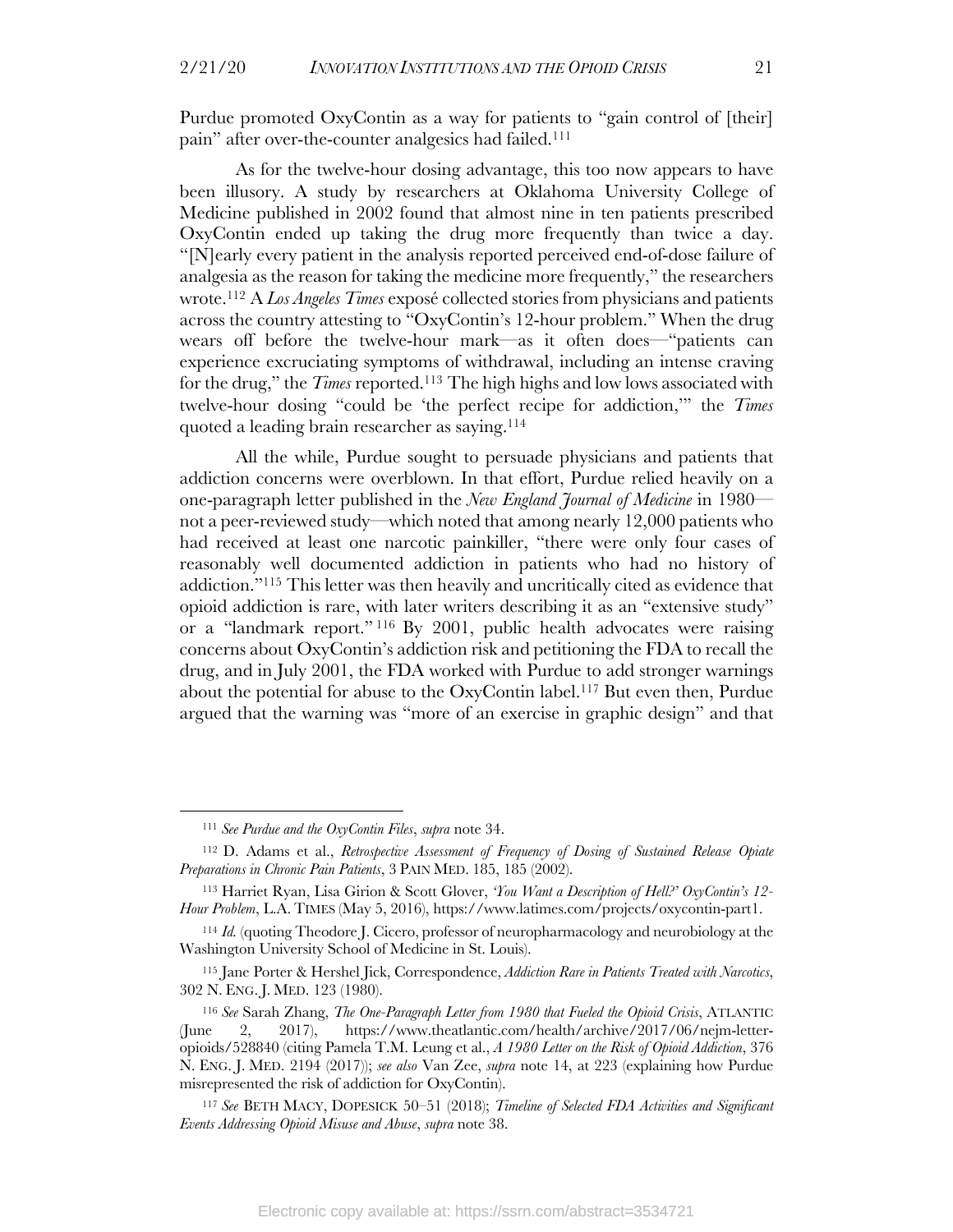the real victims were "legitimate patients" who would lose access to pain relief if OxyContin were restricted.118 OxyContin sales continued to climb.119

What made Purdue's demand-creation strategy remarkable—and remarkably successful—was not just the audacity of its claims but the intensity of its efforts. From 1996 to 2001, Purdue held over forty all-expenses-paid conferences in Florida, Arizona, and California for over 5000 physicians, pharmacists, and nurses.120 It distributed more than 14,000 videos claiming that less than one percent of patients who took opioids would become addicted (a figure that—while dubious—is also less impressive than it sounds once one considers that one percent of a third of U.S. adults would still add up to nearly a million individuals suffering from substance abuse disorder).121 In 2001 alone, Purdue's marketing expenses came to approximately \$200 million, including \$40 million in incentive bonuses for sales representatives.122 This kind of direct-tophysician marketing of prescription opioids has been linked to increased prescription rates and opioid-related overdoses.123

In the absence of patent protection, would Purdue Pharma have had as strong an incentive to invest in creating demand for controlled-release oxycodone? Likely not. Purdue knew that if it persuaded physicians to prescribe controlled-release oxycodone to patients, then Purdue would capture the vast majority of resulting revenues. If it were easy for competitors to sell generic versions of OxyContin, however, then Purdue Pharma would have been less likely to invest so heavily in marketing efforts that would have largely benefitted its rivals.

The example of Pfizer's drug Viagra is illustrative. Advertisements for Viagra, marketed as a treatment for erectile dysfunction, once dominated the airwaves, with celebrities such as former U.S. Senator Bob Dole and Brazilian football legend Pelé among the drug's promoters.124 Once a generic version of

<sup>118</sup> MACY, *supra* note 117, at 51 (quoting a Purdue spokesman).

<sup>119</sup> *See* Ryan et al., *supra* note 113 (graphing OxyContin sales from 1996 to 2014). We are unsure why profits declined from 2003 to 2006 before skyrocketing again; perhaps it relates to the FDA warning letter sent to Purdue Pharma in 2003 for misleading advertisements. *See Timeline of Selected FDA Activities and Significant Events Addressing Opioid Misuse and Abuse*, *supra* note 38.

<sup>120</sup> Van Zee, *supra* note 14, at 221; *see also* MACY, *supra* note 117, ch. 2 (detailing OxyContin marketing activities).

<sup>121</sup> Fred Schulte, *How America Got Hooked on a Deadly Drug*, NBC NEWS (June 14, 2018), https://www.nbcnews.com/health/health-news/how-america-got-hooked-deadly-drugn883361.

<sup>122</sup> Van Zee, *supra* note 14, at 221–22.

<sup>123</sup> Scott E. Hadland et al., *Association of Pharmaceutical Industry Marketing of Opioid Products to Physicians with Subsequent Opioid Prescribing*, 6 JAMA INTERNAL MED. 861 (2018). Interestingly, advertising also played a role in America's first opioid epidemic in the late nineteenth century. *See* Jon Kelvy, *How Advertising Shaped the First Opioid Epidemic*, SMITHSONIAN (Apr. 3, 2018), https://www.smithsonianmag.com/science-nature/how-advertising-shaped-first-opioidepidemic-180968444.

<sup>124</sup> *See* Megan Garber, *Jagged Little (Blue) Pill*, ATLANTIC (Mar. 27, 2018), https://www.theatlantic.com/entertainment/archive/2018/03/20-years-of-viagra/556343.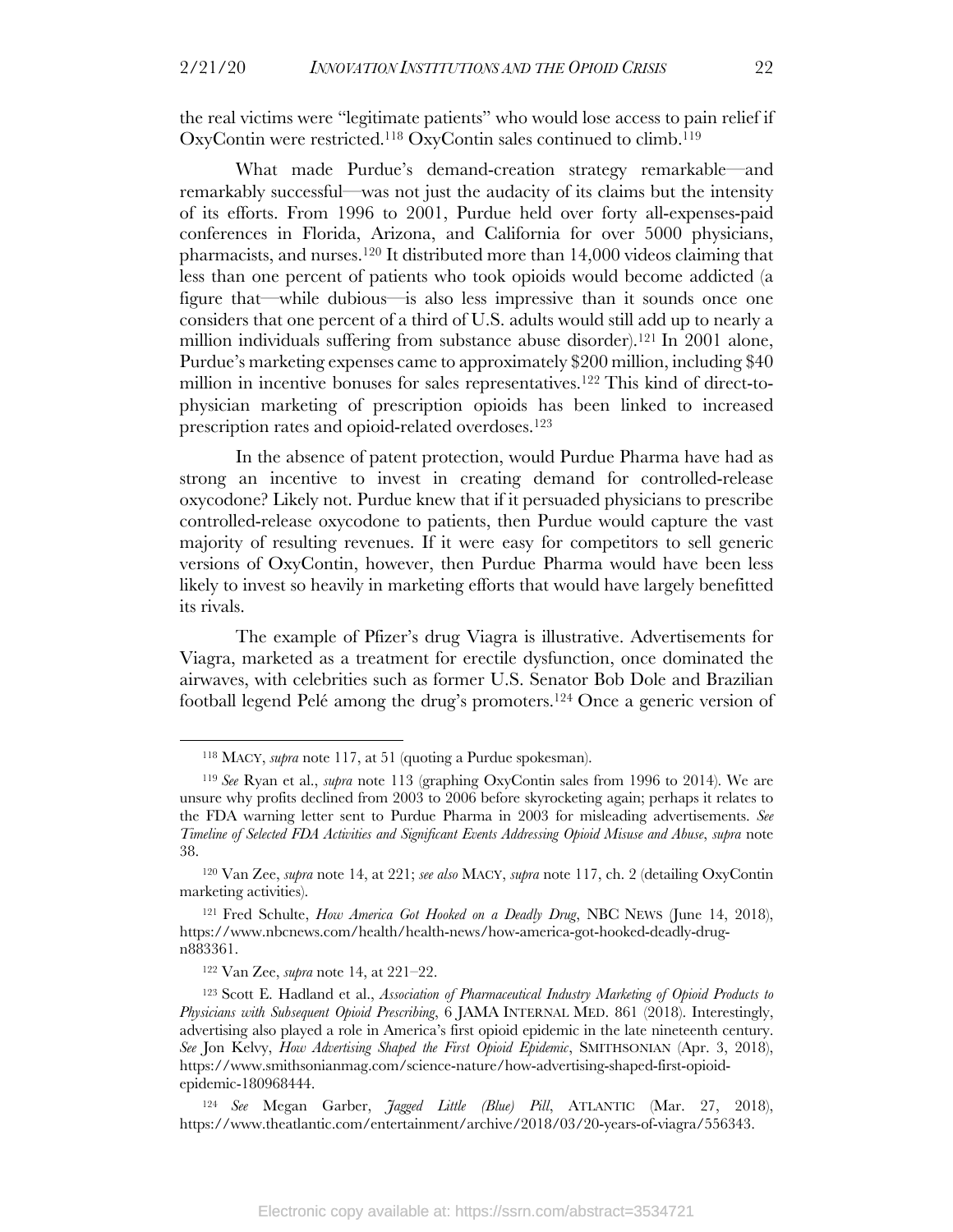the drug became available in 2017, Pfizer's spending on Viagra ads sharply plummeted.125 And Viagra is an especially noticeable example of what is a broader trend: IP-protected exclusivity and marketing expenditures are closely tied. Systematic empirical studies of the pharmaceutical market have found that on average, marketing expenditures decline after patent expiration, and that the resulting negative effect on consumption is equal to or even greater than the positive effect from increased competition and decreased price.126

The relationship between patent protection and demand creation points to one way in which "the upside of intellectual property's downside" may not be an upside after all. By that, we mean that patent protection for socially harmful products will not necessarily reduce the quantity consumed. This also means that when the relevant product generates *positive* externalities, the perceived downside of intellectual property in terms of allocative inefficiency may not be as much of a downside as traditional models suggest. That is, patent protection for positive externality-generating goods may encourage greater investment in demand creation—and ultimately, higher consumption—than if the same good had been unpatented. The overall welfare effect of the patent system will thus depend importantly on whether the system successfully distinguishes between—and offers differential rewards to—socially beneficial and socially harmful products.127

Of course, the full story of pharmaceutical marketing cannot be reduced to a simple narrative of high marketing expenditures during the patent term and low marketing expenditures thereafter. Firms often (and sometimes with success) seek to transition consumers to new versions of a drug with longer patent protection through product hopping, as Purdue did with its 2010 reformulation of OxyContin. *See supra* note 45 and accompanying text. They may also launch low-price versions of their products to compete with generics while raising prices on the original drug to retain the most brand-loyal consumers. *See* Dipak C. Jain & James G. Conley, *Patent Expiry and Pharmaceutical Market Opportunities at the Nexus of Pricing and Innovation Policy*, *in* INNOVATION AND MARKETING IN THE PHARMACEUTICAL INDUSTRY 255 (Min Ding et al. eds. 2014). The key point is that the incentives patents provide for promotion and marketing can offset their quantity-limiting effect. Simple models based on patent law's tradeoff between allocative and dynamic efficiency fail to capture this important element of innovation institutions.

 $127$  The net effect of patent law's incentives for demand creation will also inform proposals to enhance this commercialization incentive. *See generally* Michael Abramowicz, *The Danger of Underdeveloped Patent Prospects*, 92 CORNELL L. REV. 1065 (2007) (proposing patent extension auctions to incentivize commercialization); Ted Sichelman, *Commercializing Patents*, 62 STAN. L. REV. 341 (2010) (discussing the role patents play in commercialization and proposing a new "commercialization" patent to further this goal).

<sup>125</sup> *See* Anthony Crupi, *Deflategate 2.0: Big-Spending Viagra and Cialis Are Pulling out of the NFL*, ADAGE (July 7, 2017), https://adage.com/article/special-report-tv-upfront/erectiledysfunction-viagra-cialis-NFL-pullout/309692.

<sup>126</sup> *See* Darius Lakdawalla & Tomas Philipson, *Does Intellectual Property Restrict Output? An Analysis of Pharmaceutical Markets*, 55 J.L. & ECON. 151, 151 (2012) ("[I]n the short run, patent expirations reduce output and consumer welfare by decreasing marketing. In the long run, patent expirations benefit consumers, but by 30 percent less than would be implied by the reduction in price alone."); Gautier Duflos & Frank R. Lichtenberg, *Does Competition Stimulate Drug Utilization? The Impact of Changes in Market Structure on US Drug Prices, Marketing and Utilization*, 32 INT'L REV. L. & ECON. 95, 95 (2012) ("Price and marketing expenditure both decline by about 50–60% in the years immediately following generic entry, but the number of prescriptions remains essentially constant during those years.").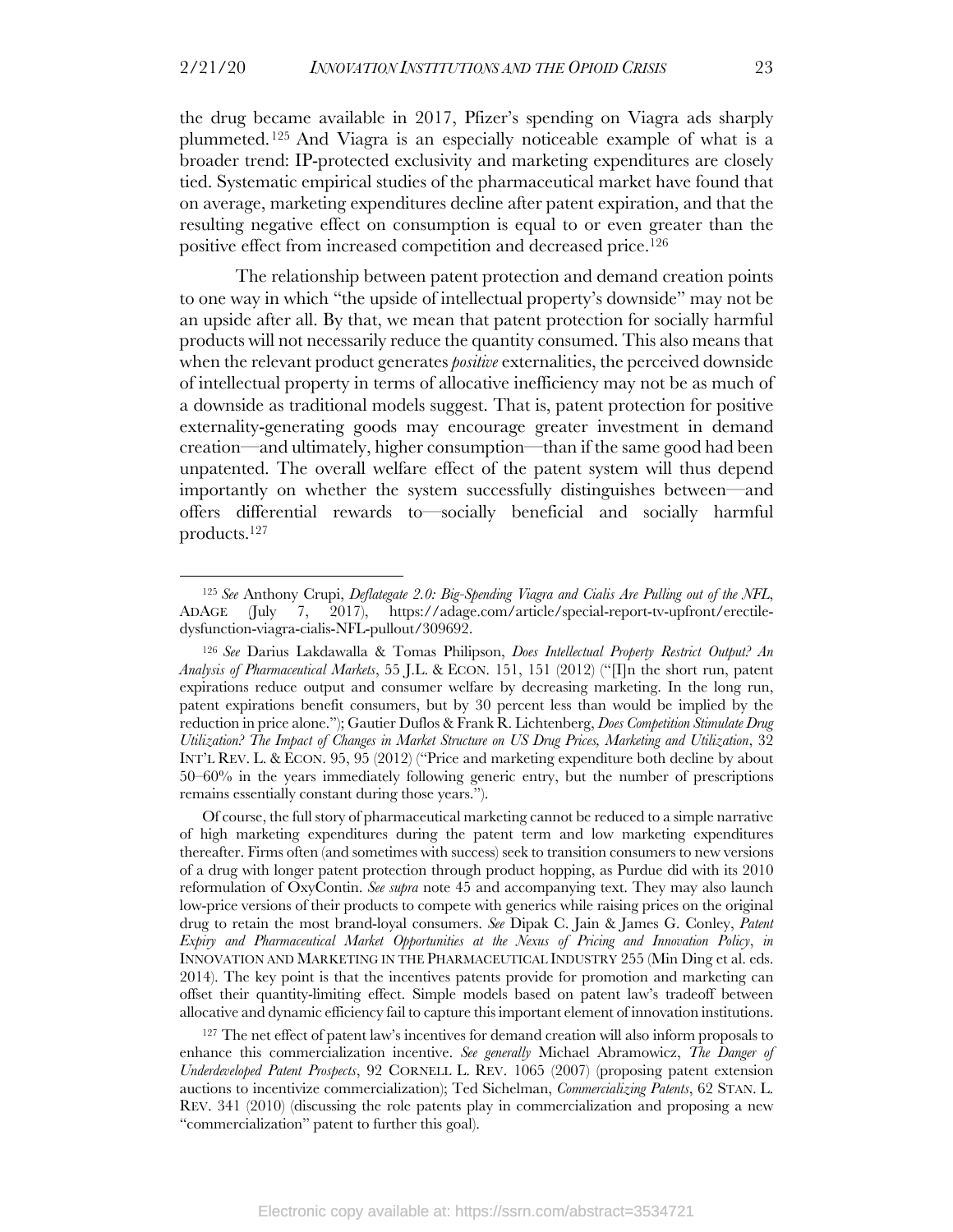#### **b. Habit Formation**

The prospect of market exclusivity interacted with OxyContin's addictive properties to generate especially strong incentives for the dissemination of OxyContin. The risk of addiction may have altered Purdue Pharma's profitmaximization calculus, causing the company to adopt a pricing strategy that initially aimed at encouraging widespread consumption.

If more people consume an addictive good in the present, then future demand for the good will be higher. As economists have recognized, a rational firm with market power may thus choose to lower the present price of its good to increase future demand.128 If, for example, a tobacco company controls a significant share of the cigarette market, then the company is likely to profit from an additional smoker. If, by contrast, the company is one among a large number of players in a competitive cigarette market, then the likely benefit to the company of addicting an additional individual is smaller. Just as patent protection encourages firms to invest more heavily in marketing, it also may encourage manufacturers of addictive products to price more aggressively early in the patent term in order to hook new customers.

Importantly, "addiction" in this context refers to any mechanism through which consumption at one time generates demand at a later time. A drug may be addictive in this sense if patients develop a compulsion to continue using it (as in the case of substance use disorder) or if physicians can become habituated into prescribing it.<sup>129</sup> Studies of physicians' prescription practices show wide variation across doctors in the frequency of opioid prescriptions and the quantity of opioids prescribed—variation that does not appear to be a function of patient characteristics. <sup>130</sup> As the author of one of these studies hypothesizes, physicians may emulate their mentors' prescription practices to a large extent—in which case one physician's prescription behavior at one time may influence many more physicians' behaviors at later points in time.131 If

 $128$  On the interaction between market power and addiction, see generally Robert Driskill & Stephen McCafferty, *Monopoly and Oligopoly Provision of Addictive Goods*, 42 INT'L ECON. REV. 43 (2001) (modeling "monopoly and oligopoly provision of an addictive good" and finding "a wide variety of possible steady-state outcomes, including ones with output above the efficient level and price below marginal cost"); Timothy J. Richards et al., *Fast Food, Addiction, and Market Power*, 32 J. AGRICULTURAL & RESOURCE ECON. 425 (2007) ("[A] firm with market power will price below marginal cost in a steady-state equilibrium . . . ."); and Mark H. Showalter, *Firm Behavior in a Market with Addiction: The Case of Cigarettes*, 18 J. HEALTH ECON. 409 (1999).

<sup>129</sup> *See* Sebastian Potthoff et al., *Planning to Be Routine: Habit as a Mediator of the Planning-Behaviour Relationship in Healthcare Professionals*, 12 IMPLEMENTATION SCI. 24 (2017) ("Healthcare professionals often perform the same clinical behaviours repeatedly until they become routine practice, and once a behaviour has become routine, it is increasingly controlled by habit rather than solely by conscious, in the moment decision-making.").

<sup>130</sup> See Michael L. Barnett, Andrew R. Olenski & Anupam B. Jena, *Opioid-Prescribing Patterns of Emergency Physicians and Risk of Long-Term Use*, 376 N. ENG.J. MED. 663, 667-71 (2017); Maureen V. Hill, *Wide Variation and Excessive Dosage of Opioid Prescription for Common General Surgical Procedures*, 265 ANNALS OF SURGERY 709 (2017).

<sup>131</sup> *See* Julia Belluz, *Certain Doctors Are More Likely to Create Opioid Addicts. Understanding Why Is Key to Solving the Crisis*, VOX (Feb. 16, 2017), https://www.vox.com/science-and-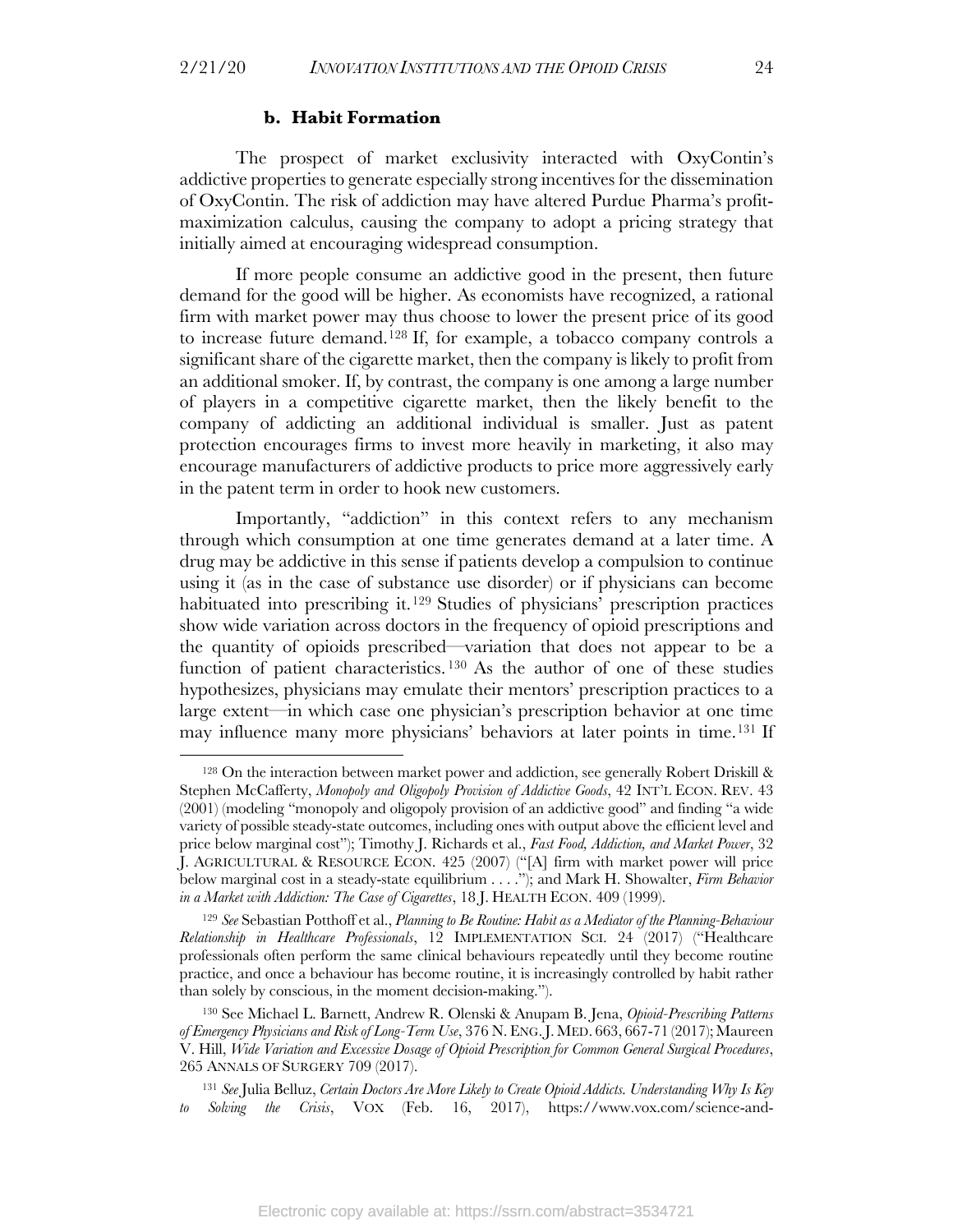prescription behavior is propagated in this way, then firms with long-term market power over a drug have an even stronger incentive to boost presentperiod consumption.

In the case of OxyContin, Purdue's pricing of the drug more or less conformed to what we might expect from a firm with market power over an addictive product. From 2000 to 2015, the (licit) retail price per tablet of 10 miligram strength OxyContin increased by nearly sixty percent after adjusting for inflation, while the inflation-adjusted price of an 80-milligram tablet increased by more than eighty percent.132 But for Purdue's bankruptcy filing in  $2019$  and a tentative settlement with city and state governments,<sup>133</sup> we might have expected a continuing pattern of price increases as the firm's patent exclusivity with respect to OxyContin neared its end. (The tentative settlement restricts Purdue's marketing and sale of OxyContin, which may impede further profit maximization efforts—although there is evidence that the Sackler family's international affiliate is using similar tactics to promote OxyContin abroad. 134)

Purdue's incentive to generate widespread demand for a highly addictive product can help explain why patents may not have had their conventional quantity-limiting effect in the case of OxyContin. We do not mean to suggest, however, that denying IP protection to OxyContin would have prevented the opioid crisis. As noted above, OxyContin constitutes just a small portion of the prescription opioid market. More importantly, it is difficult to know how the market would have evolved in the counterfactual in which Purdue did not have exclusivity with respect to controlled-release oxycodone. Based on the more systematic economic studies discussed above, it seems clear enough that Purdue would have invested far less in pushing the narratives that opioids are safe and effective treatments for chronic pain. But Purdue is not the only opioid producer that has pushed doctors to increase prescription rates in ways that crossed legal and ethical boundaries, <sup>135</sup> and it is plausible that had controlled-release oxycodone been available generically, even more people would have died.

health/2017/2/16/14622198/doctors-prescribe-opioids-varies-patients-hooked (interviewing Harvard Medical School professor Anupam Jena).

<sup>132</sup> *See OxyContin Diversion and Abuse*, *supra* note 40; Complaint at 16 ¶ 58, Commonwealth v. Purdue Pharma L.P., No. 1884-cv-01808 (Mass. Super. Ct. June 12, 2018), https://www.mass.gov/files/documents/2018/06/12/Purdue%20Complaint%20FILED.pdf; *CPI Inflation Calculator*, BUREAU OF LABOR STATISTICS, https://data.bls.gov/cgibin/cpicalc.pl?cost1=1.00&year1=200012&year2=201512 (last visited Mar. 17, 2019).

<sup>133</sup> *See* Jan Hoffman & Mary Williams Walsh, *Purdue Pharma, Maker of OxyContin, Files for Bankruptcy*, N.Y. TIMES (Sept. 15, 2019), https://www.nytimes.com/2019/09/15/health/purdue-pharma-bankruptcy-opioidssettlement.html.

<sup>134</sup> *See* Erika Kinetz, *AP Key Findings About Mundipharma's OxyContin Sales in China*, ASSOCIATED PRESS (Nov. 19, 2019), https://apnews.com/a9b1324e5b7d4679b5a6d465cea2dd2e.

<sup>135</sup> *See, e.g.*, Jonathan Saltzman, *Former Drug Exec Pleads Guilty to Pushing Painkiller Prescriptions*, BOSTON GLOBE (Nov. 28, 2018), https://www.bostonglobe.com/business/2018/11/28/former-drug-exec-pleads-guiltypushing-painkiller-prescriptions/qjxlwlvfKy3o6sNuVvoHwJ/story.html (describing incentives doctors received from Insys Therapeutics to prescribe a fentanyl-based painkiller).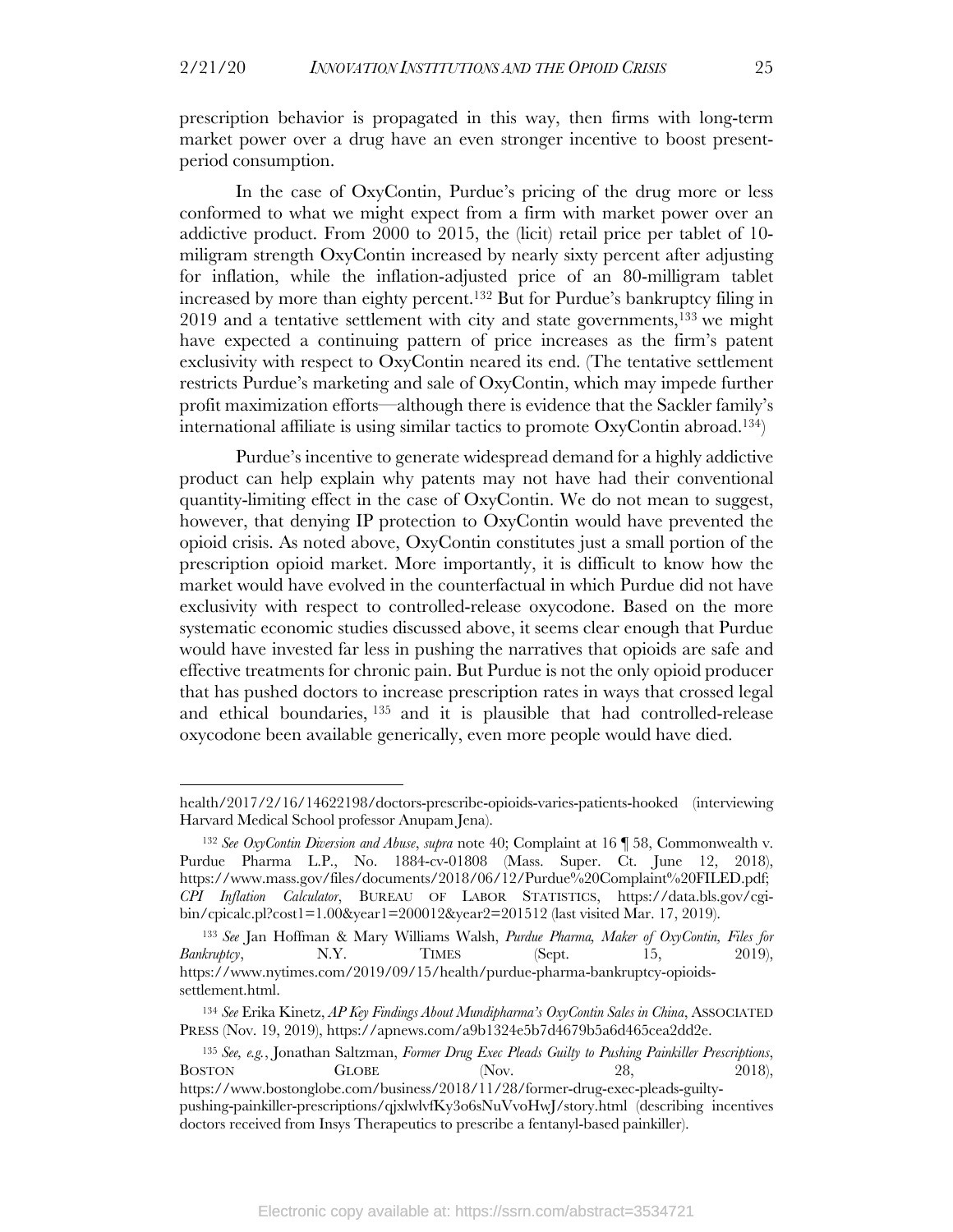To be clear: None of this is to exonerate Purdue for its role in propagating a false narrative around opioids. Nor is it to exonerate IP law for its role in the opioid epidemic. But as we discuss below, IP's contribution to the crisis—while potentially profound—is also nuanced. OxyContin turns out to play a small part in a much more complicated narrative.

#### *2. IP, Suboxone, and Evzio*

The effect of IP law on the availability of our other two illustrative drugs—Suboxone and Evzio—looks on first glance like the more traditional tale of IP leading to high prices and restricted quantities. But again, first impressions can deceive, and the overall effect of IP on the use of opioid substitutes and antidotes turns out to be less obvious.

Again, the conventional wisdom is that IP law—whatever its dynamicefficiency effects—leads IP rightsholders to raise prices and thereby reduce quantities of IP-protected products. Consistent with this conventional story, Sarpatwari et al. blame patent law for Suboxone's high price and attribute the underutilization of Suboxone to that patent-induced pricing problem. <sup>136</sup> And as noted above, Evzio cost \$4100 per two-dose prescription by 2017—nearly eighty times the unit manufacturing cost—leading to similar arguments that patents limited access. 137

If Suboxone and Evzio had not received lengthy IP protection, it is possible these products would have been developed anyway, and that generic competitors would have entered the markets for buprenorphine-naloxone addiction treatments and for naloxone auto-injector overdose treatments, decreasing prices and increasing the number of patients with access to these products. On this account, Indivior and Kaléo could be portrayed as villains in the opioid story, using unnecessary patents, product hopping, and high prices to deprive patients of access to lifesaving medical treatments. But it is not obvious that long-lasting patent protection can be blamed for limiting access to Suboxone and Evzio. The two factors behind OxyContin's proliferation—IP-driven demand creation and habit formation—are present to at least some degree for Suboxone and Evzio as well. It is possible that without Indivior's and Kaléo's high-powered IP incentives to develop and promote demand for their products—including to encourage early use by consumers who would then be more likely to make repeat purchases—fewer patients would be using these products today.

First, although Indivior and Kaléo did not spend as extravagantly on marketing as Purdue did, their long-lasting IP protection would seem to provide a similar incentive to increase demand for their products. ProPublica reports that Indivior has spent about \$4 million on payments to physicians and lobbying since

<sup>136</sup> Sarpatwari et al., *supra* note 94, at 475.

<sup>137</sup> *See supra* notes 89–93 and accompanying text.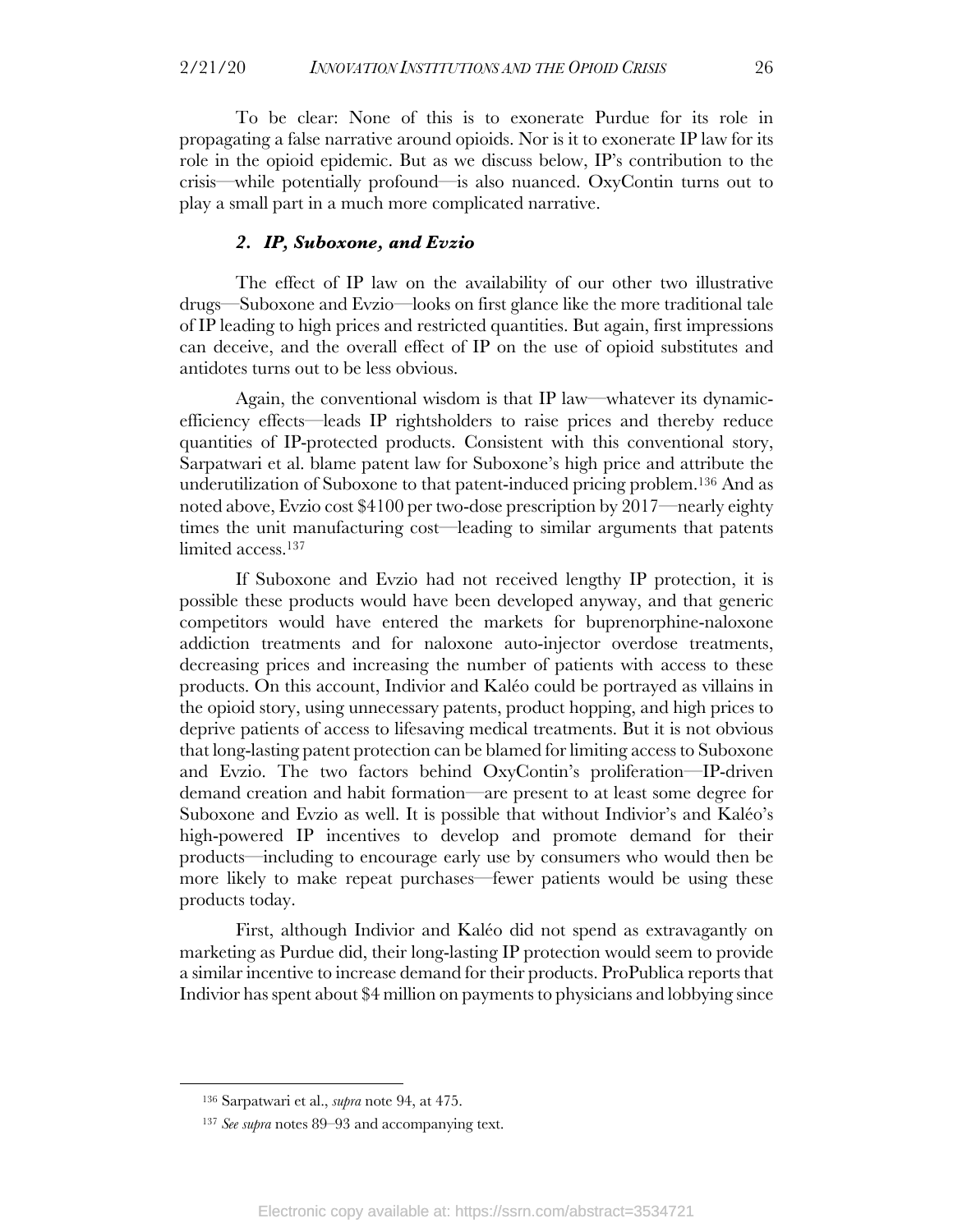2013,138 and the company's annual reports describe its efforts to overcome the stigma of medical treatment for addiction. <sup>139</sup> Meanwhile, Kaléo's financial statements suggest that it was pouring all its revenues and then some into expanding sales, <sup>140</sup> including through nearly \$2.4 million in Evzio-related payments to physicians and lobbying since 2013.141 Although these payments pale next to ProPublica's estimate of almost \$19 million for OxyContin-related payments by Purdue,<sup>142</sup> they signal at least some effort at demand creation.

Second, even if Suboxone and Evzio do not carry the same risk of medical addiction as OxyContin, demand does seem likely to be linked across time such that consumption today increases demand tomorrow. Suboxone is typically used for long-term maintenance therapy for opioid use disorder, with discontinuation linked to high rates of relapse.143 Patients who begin Suboxone treatment are thus very likely to become repeat customers, even in the face of future price increases. And while naloxone has no risk of medical addiction, Evzio purchasers—including first responders, drug treatment centers, and businesses in neighborhoods where overdose is common—may become habituated to Evzio's ease of use. Commentators have noted that Kaléo has distributed over 180,000 free devices, apparently with the hope that some of

<sup>138</sup> *See Dollars for Docs: Suboxone Sublingual Film*, PROPUBLICA, https://projects.propublica.org/docdollars/products/drug-suboxone-sublingual-film (last visited July 21, 2019); *Lobbying Arrangements Results for 'Indivior*,*'* PROPUBLICA, https://projects.propublica.org/represent/lobbying/search?search=indivior (last visited July 21, 2019). Indivior was spun off from Reckitt Benckiser in 2014. *See supra* note 70.

<sup>139</sup> *See, e.g.*, INDIVIOR, ANNUAL REPORT AND FINANCIAL STATEMENTS 2014, at 4 (2014), http://www.indivior.com/wp-

content/uploads/2015/04/INDIVIOR\_Annual\_Report\_2014.pdf. Demand-creation efforts focused on addiction treatments are not necessarily beneficial. In December 2019, the FDA criticized the pharmaceutical firm Alkermes for "misbranding" the opioid addiction drug Vivitrol by failing to communicate the overdose risks associated with the drug. *See* Lev Facher, *FDA Blasts Alkermes for Underselling the Risks of Opioid Addiction Drug Vivitrol*, STAT (Dec. 11, 2019), https://www.statnews.com/2019/12/11/fda-blasts-alkermes-vivitrol-branding.

<sup>140</sup> *See* Kaleo, Inc. and Subsidiary: Consolidated Financial Statements for the Years Ended December 31, 2016, 2015, 2014, at 5, https://www.sec.gov/Archives/edgar/data/850429/000085042917000018/kaleofinancialstat ements.htm.

<sup>141</sup> *See Dollars for Docs: Evzio*, PROPUBLICA, https://projects.propublica.org/docdollars/products/drug-evzio (last visited July 21, 2019); *Lobbying Arrangements Results for 'Kaleo*,*'* PROPUBLICA, https://projects.propublica.org/represent/lobbying/search?search=kaleo (last visited July 21, 2019).

<sup>142</sup> *See Dollars for Docs: OxyContin*, PROPUBLICA, https://projects.propublica.org/docdollars/products/drug-oxycontin (last visited July 21, 2019); *Lobbying Arrangements Results for 'Purdue*,*'* PROPUBLICA, https://projects.propublica.org/represent/lobbying/search?search=purdue+pharma (last visited July 21, 2019).

<sup>143</sup> *See* CANADIAN AGENCY FOR DRUGS & TECHNOLOGIES IN HEALTH, *supra* note 57, at 9; Brandon S. Bentzley et al., *Discontinuation of Buprenorphine Maintenance Therapy: Perspectives and Outcomes*, 52 J. SUBSTANCE ABUSE TREATMENT 48 (2015).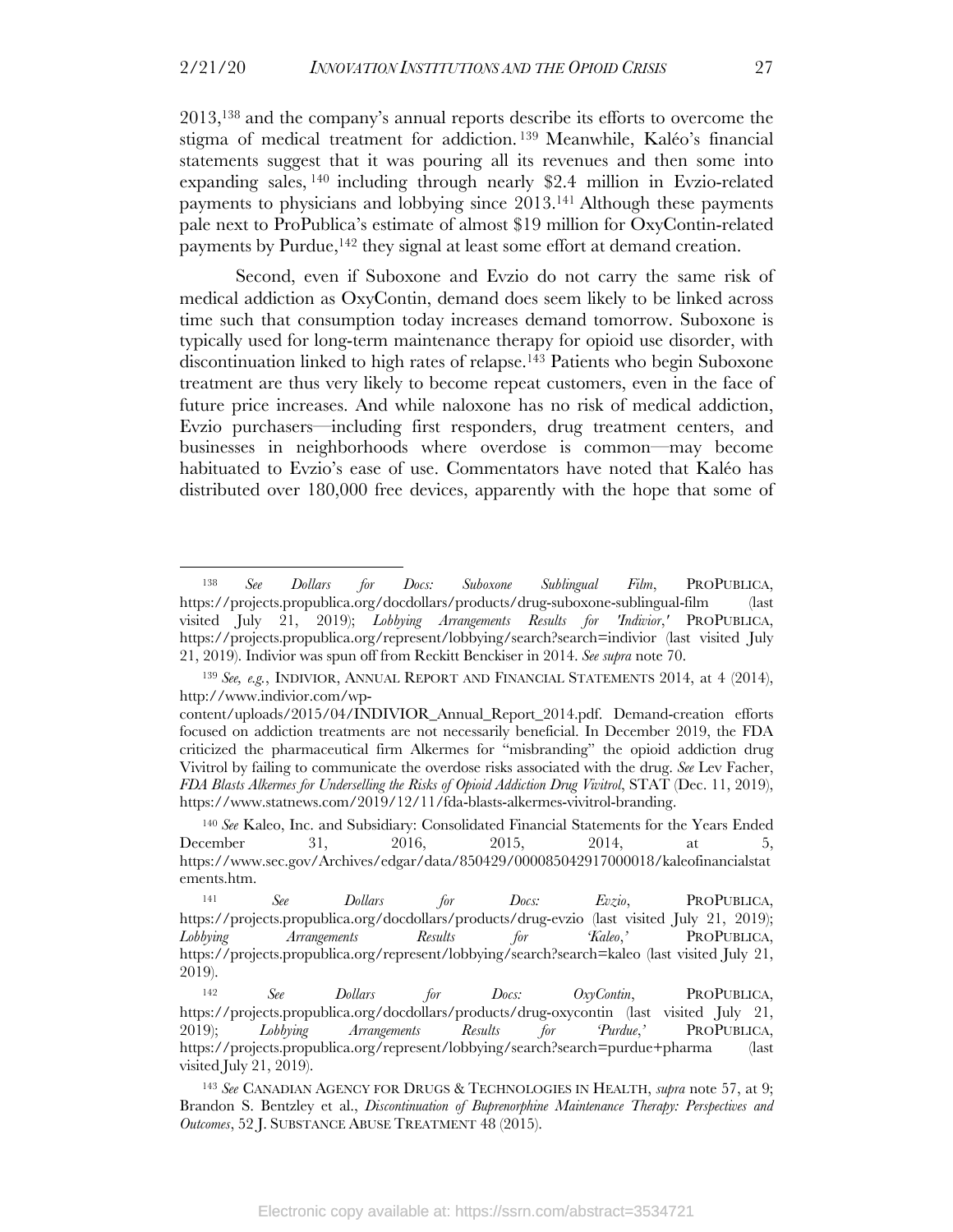these recipients would later become paying purchasers of the product. <sup>144</sup> And physicians may become routinized into prescribing Evzio as instructed by Kaléo's substantial sales force.

It seems plausible that the markets for both Evzio and Suboxone were expanded by campaigns aimed at familiarizing doctors and patients with these products. The naloxone auto-injector was a novel approach to treating overdoses, so people who could benefit from Evzio—including first responders, people with opioid use disorder, friends and family members of those at risk of overdose, and those stocking first aid kits—did not know this was a product they needed. Suboxone faced a different hurdle. A 2019 National Academies report concludes that stigma toward opioid agonists like buprenorphine is a barrier to effective treatment "grounded in the misperception that these medications are substituting one drug for another," but that there is some evidence that "as clinicians gain experience treating patients with [opioid use disorder] with buprenorphine, they gain more positive perceptions about the role of medications in effective treatment." <sup>145</sup> As the sole provider of the leading buprenorphine product, Indivior arguably had stronger incentives to educate clinicians and patients than it would have had in a market with generic competitors who could capture many of the benefits of these promotional efforts.

#### **3.** *Taking Stock*

What, then, can the stories of OxyContin, Suboxone, and Evzio tell us about the role of IP in the opioid crisis? It might seem that the answer is "not much": IP's effects on quantity are ambiguous, making it difficult to attribute the spread of OxyContin or the scarcity of Suboxone and Evzio to patent protection or any other form of IP exclusivity. On further reflection, a few important lessons emerge.

First, IP relies on markets, and so market failures are likely to result in IP failures too. Perhaps most obviously, OxyContin generates negative externalities (including, among others, the externality to family members and neighbors who are at increased risk of addiction when OxyContin appears in ever more medicine cabinets146), and Suboxone and Evzio produce positive externalities (including the externality to individuals other than the prescription holder who may nonetheless be saved from overdose by a naloxone injection).147 Markets tend to spawn socially supraoptimal quantities of products that yield negative

<sup>144</sup> Shefali Luthra, *Getting Patients Hooked on an Opioid Overdose Antidote, Then Raising the Price*, KAISER HEALTH NEWS (Jan. 30, 2017), https://khn.org/news/getting-patients-hooked-on-anopioid-overdose-antidote-then-raising-the-price.

<sup>145</sup> *See* NAT'L ACADS. OF SCIS., ENG'G, & MED., *supra* note 56, at 112.

<sup>146</sup> Nazleen F. Khan et al., *Association of Opioid Overdose with Opioid Prescriptions to Family Members*, 179 JAMA INTERNAL MED. (forthcoming 2019), https://doi.org/10.1001/jamainternmed.2019.1064.

<sup>147</sup> Suboxone (buprenorphine), like OxyContin (oxycodone), can be diverted and abused, but "buprenorphine and buprenorphine/naloxone generally ranked as the least-abused or misused opioid among those studied." Michael A. Yokell et al., *Buprenorphine and Buprenorphine/Naloxone Diversion, Misuse, and Illicit Use: An International Review*, 2011 CURRENT DRUG ABUSE REV. 28.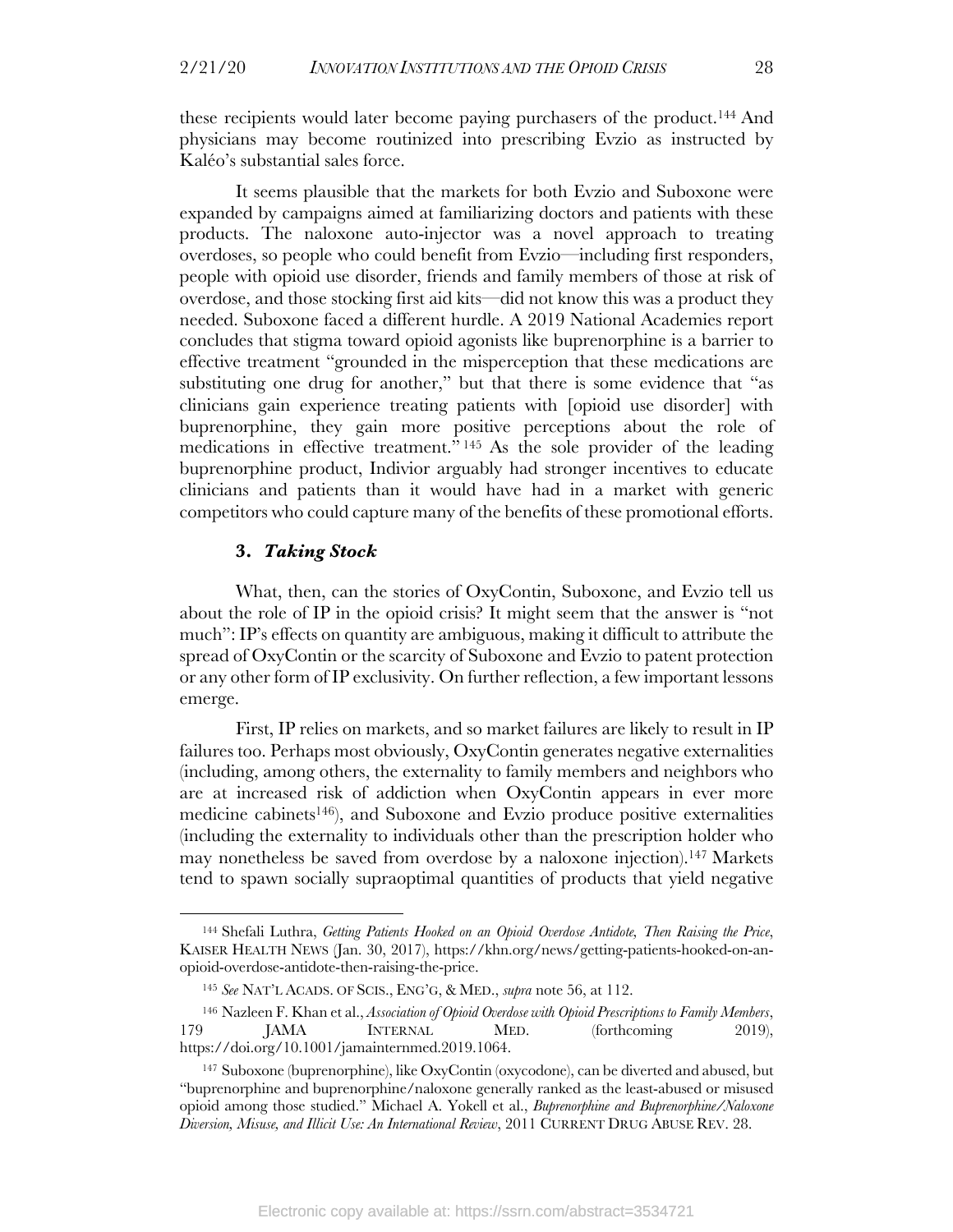externalities and suboptimal quantities of products that create positive externalities. It is in some ways unsurprising that America—reliant as it was on IP, a market institution, to allocate access—ended up with too much OxyContin and not enough Suboxone and Evzio.

Second, and precisely because IP's effects on quantity are ambiguous, IP is too blunt a tool on its own to produce socially optimal quantities of externalitygenerating goods. Sarpatwari, Sinha, and Kesselheim suggest that without patent protection for OxyContin and Suboxone, we would have ended up with less of the former and more of the latter.148 But while those counterfactual claims are plausible, it is also plausible that in a world without patent protection for OxyContin and Suboxone, we could have ended up with more of the former (because of lower prices) and less of the latter (because of lower investment in demand creation). Dialing IP protection down or up will have difficult-to-predict effects on welfare.

Finally, and relatedly, reliance on market institutions to allocate access to externality-generating goods will lead to predictable pathologies unless policymakers use other tools—including ex ante regulation, ex post liability, and supply- and demand-side subsidies—to correct for market failures. In the remainder of this Part, we consider how those tools were used and whether they succeeded.

#### **C. Regulation and Liability**

Institutions that regulate new knowledge goods—either in controlling whether and how the goods make it to market ex ante or in penalizing firms whose marketed goods turn out to be harmful ex post—play a key role in mediating IP's effect on welfare. Here, we consider some of these institutions and how they interacted with IP throughout the opioid crisis.

#### *1. Ex Ante Limits: The FDA and DEA*

The FDA plays an important role in setting the IP incentives discussed in the prior Section because FDA approval is typically accompanied by a period of regulatory exclusivity. <sup>149</sup> But the FDA also plays a direct role in drug regulation by deciding whether and under what conditions a new drug can reach the market. This regulatory power could be used to cause firms to internalize negative externalities of their products. For example, a 2017 National Academies report on pain management argues that the FDA should incorporate public

<sup>148</sup> *See* Sarpatwari et al., *supra* note 94, at 464, 470–71, 473.

<sup>149</sup> For example, new small-molecule drugs and biologics receive five and twelve years of data exclusivity, respectively, before the FDA will approve a generic version, and orphan drugs receive seven years of market exclusivity. 21 U.S.C.  $\S$  355(c)(3)(E)(ii), 355(j)(5)(F)(ii), 360cc; 42 U.S.C. § 262(k)(7)(A).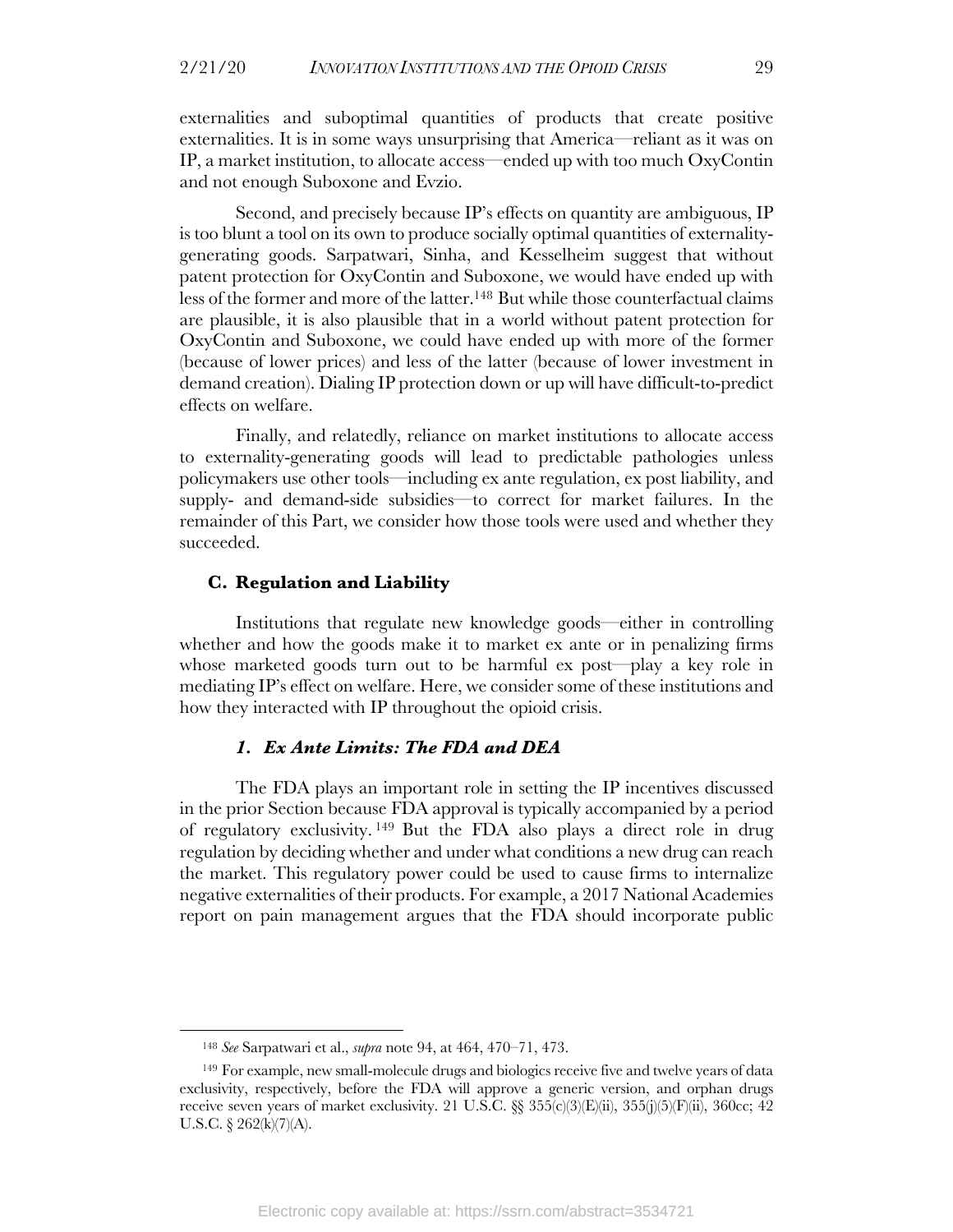health considerations into regulatory decisions, including drug approval and monitoring. 150

But even if the FDA aggressively took this social-welfare-based approach to drug approvals, it is not obvious that it would have reached a different outcome. The opioid crisis has had tremendous social cost, but so does chronic pain. Equally problematically, while the costs of opioids are now reasonably apparent, it would have been more difficult for the FDA to assess these costs prior to the height of the epidemic. Controlling the drug supply ex ante is a blunt policy tool that is difficult to wield.

While the FDA does not currently consider broader public health considerations when deciding whether to approve new drugs, it has used its regulatory authority to address direct safety concerns with opioids. Since 2007, the FDA has had authority to impose a Risk Evaluation and Mitigation Strategy  $(REMS)$  requirement on drugs with serious associated risks,<sup>151</sup> though systematic studies have been unable to determine whether REMS affect prescribing and dispensing practices.152 The agency also has encouraged opioid manufacturers to develop "abuse-deterrent" versions of their products, and it has provided an abuse-deterrent designation for numerous brand-name opioids, starting with Purdue's OxyContin reformulation in 2010.153 But this supply-side intervention may have backfired, at least in the short term: a recent economic study of crossstate variation in OxyContin exposure suggests that the reformulation in OxyContin—by cutting access to an easy source of highs—has accelerated the turn toward heroin as an alternative.154 Of course, had the FDA required a tamper-resistant formulation from the outset, it would have avoided this problem—but that would have required the FDA to foresee OxyContin's abuse potential.

Finally, we note that the FDA is not the only drug regulator. For example, another federal agency that plays an important role in ex ante drug regulation is the Drug Enforcement Administration (DEA) within the Justice Department. Prescribing or dispensing buprenorphine (one of the active ingredients in Suboxone) requires a DEA waiver—a hurdle that is not required to prescribe OxyContin. Although this rule was motivated by a desire to prevent further abuse, it likely had the opposite effect. The 2017 report from the President's opioid commission recommended that all addiction patients have access to medication-assisted treatment including buprenorphine but noted that forty-seven percent of counties nationwide and seventy-two percent of the most rural counties did not have a physician who had received the required DEA

<sup>150</sup> NAT'L ACADS. OF SCIS., ENG'G, & MED., PAIN MANAGEMENT AND THE OPIOID EPIDEMIC: BALANCING SOCIETAL AND INDIVIDUAL BENEFITS AND RISKS OF PRESCRIPTION OPIOID USE 410–14 (2017); *see also* Patricia J. Zettler, Margaret Foster Riley & Aaron S. Kesselheim, *Implementing a Public Health Perspective in FDA Drug Regulation*, 73 FOOD & DRUG L.J. 221 (2017) (same).

<sup>151</sup> 21 U.S.C. § 355-1(a)(1)(E).

<sup>152</sup> *See* NAT'L ACADS. OF SCIS., ENG'G, & MED., *supra* note 150, at 366.

<sup>153</sup> *See* Alpert et al., *supra* note 53, at 5–6.

<sup>154</sup> *Id.*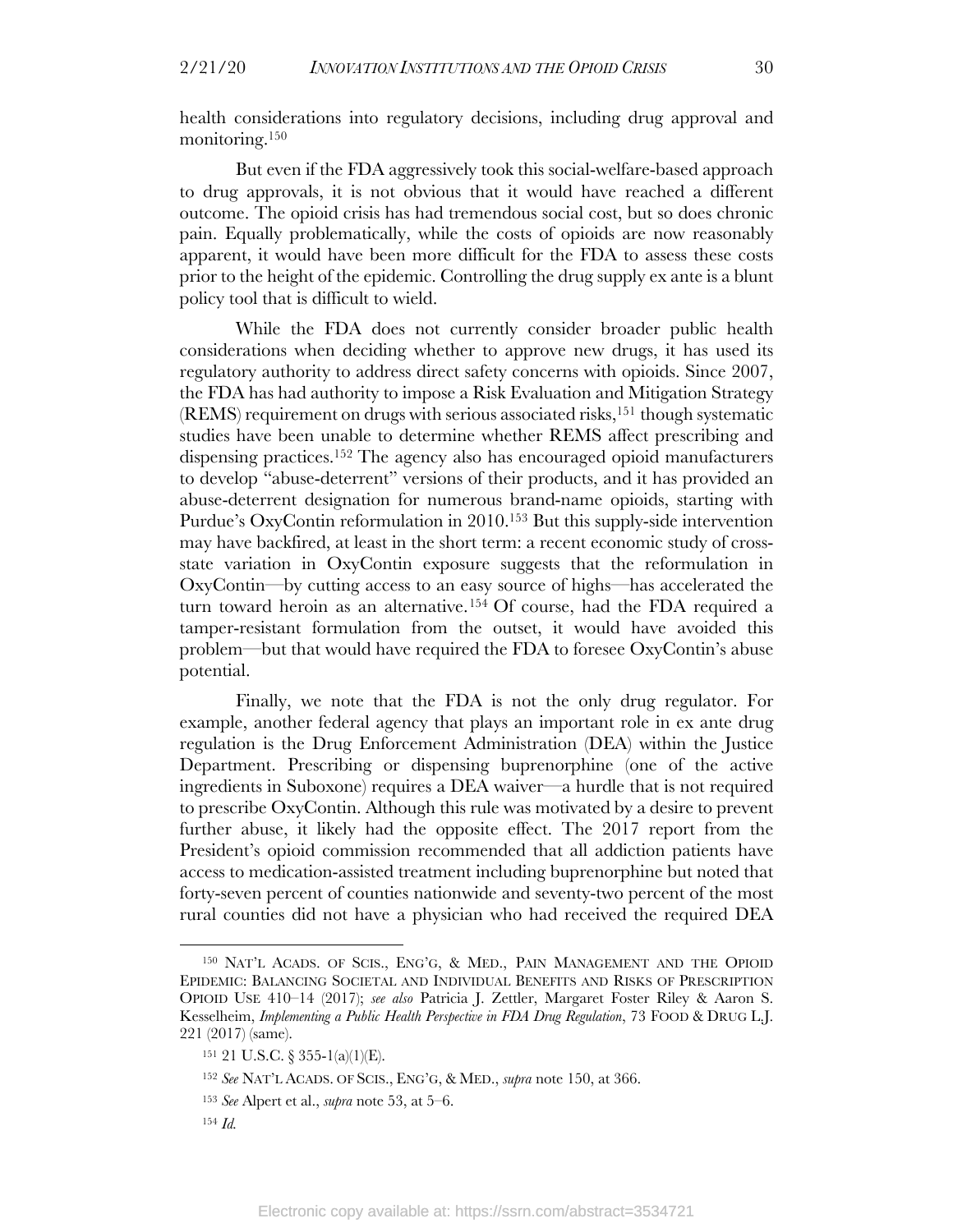waiver to prescribe this drug.155 In other words, the DEA may have done more to restrict access to drugs that treat addiction than to drugs that cause it.

#### *2. Ex Post Penalties: Tort and Criminal Liability*

Separate legal institutions for ex post drug regulation are the tort and criminal law system. A sprawling web of complex litigation is currently playing an important role in forcing Purdue and other opioid manufacturers to internalize some of the social costs of their products. <sup>156</sup> Purdue pled guilty to felony misbranding in 2007,157 and in March 2019 it agreed to pay \$270 million to settle claims brought by the state of Oklahoma.158 In September 2019, it filed for bankruptcy and agreed to cede all of its assets to a public benefit trust.159 The bankruptcy case is ongoing as of this writing, but certainly no one would predict that Purdue will emerge from the experience unscathed. The Sackler family that founded and controlled Purdue has pledged to pay \$3 billion from their own fortune as part of a global settlement (though it is not clear whether that aspect of the deal will hold).160

Why didn't the threat of tort liability deter opioid manufacturers from aggressively hawking their wares? For one thing, we cannot say for sure that the ex ante effect of the threat of ex post liability was null. It may be (though it seems unlikely) that executives of Purdue and other pharmaceutical companies would have been even more unabashed in puffing up their products' virtues and concealing their vices if tort law had been off the table. We can, however, surmise several reasons why the shadow of ex post liability was short.

The first set of reasons is internal to tort law. The framework of negligence liability—centering on the elements of duty, breach, causation, and damages—provides an awkward fit for claims against opioid manufacturers. It

<sup>159</sup> *See* Hoffman & Walsh, *supra* note 133.

<sup>155</sup> CHRISTIE ET AL., *supra* note 10, at 34, 68.

<sup>156</sup> For a primer, see Abbe R. Gluck, Ashley Hall & Gregory Curfman, *Civil Litigation and the Opioid Epidemic: The Role of Courts in a National Health Crisis*, 46 J.L. MED. & ETHICS 351 (2018). For a more recent update, see Colin Dwyer, *Your Guide to the Massive (and Massively Complex) Opioid Litigation*, NPR (Oct. 15, 2019), https://www.npr.org/sections/healthshots/2019/10/15/761537367/your-guide-to-the-massive-and-massively-complex-opioidlitigation.

<sup>157</sup> *See* Barry Meier, *Origins of an Epidemic: Purdue Pharma Knew Its Opioids Were Widely Abused*, N.Y. TIMES (May 29, 2018), https://www.nytimes.com/2018/05/29/health/purdue-opioidsoxycontin.html

<sup>158</sup> *See* Jef Feeley, *Purdue Pharma Reaches Deal to Settle Oklahoma Opioid Case*, BLOOMBERG (Mar. 25, 2019), https://www.bloomberg.com/news/articles/2019-03-26/purdue-pharma-said-toreach-deal-to-settle-oklahoma-opioid-case.

<sup>160</sup> *See* Jan Hoffman, *Purdue Pharma Warns That Sackler Family May Walk from Opioid Deal*, N.Y. TIMES (Sept. 19, 2019), https://www.nytimes.com/2019/09/19/health/purdue-sackleropioid-settlement.html. The bankruptcy judge put lawsuits against Purdue and the Sacklers on hold until April 2020 to give the parties more time to reach a settlement. *See* Tom Hals & Mike Spector, *Where the Purdue Pharma-Sackler Legal Saga Stands*, REUTERS (Jan. 29, 2020), https://www.reuters.com/article/us-purdue-pharma-bankruptcy-factbox/where-the-purduepharma-sackler-legal-saga-stands-idUSKBN1ZS1H3.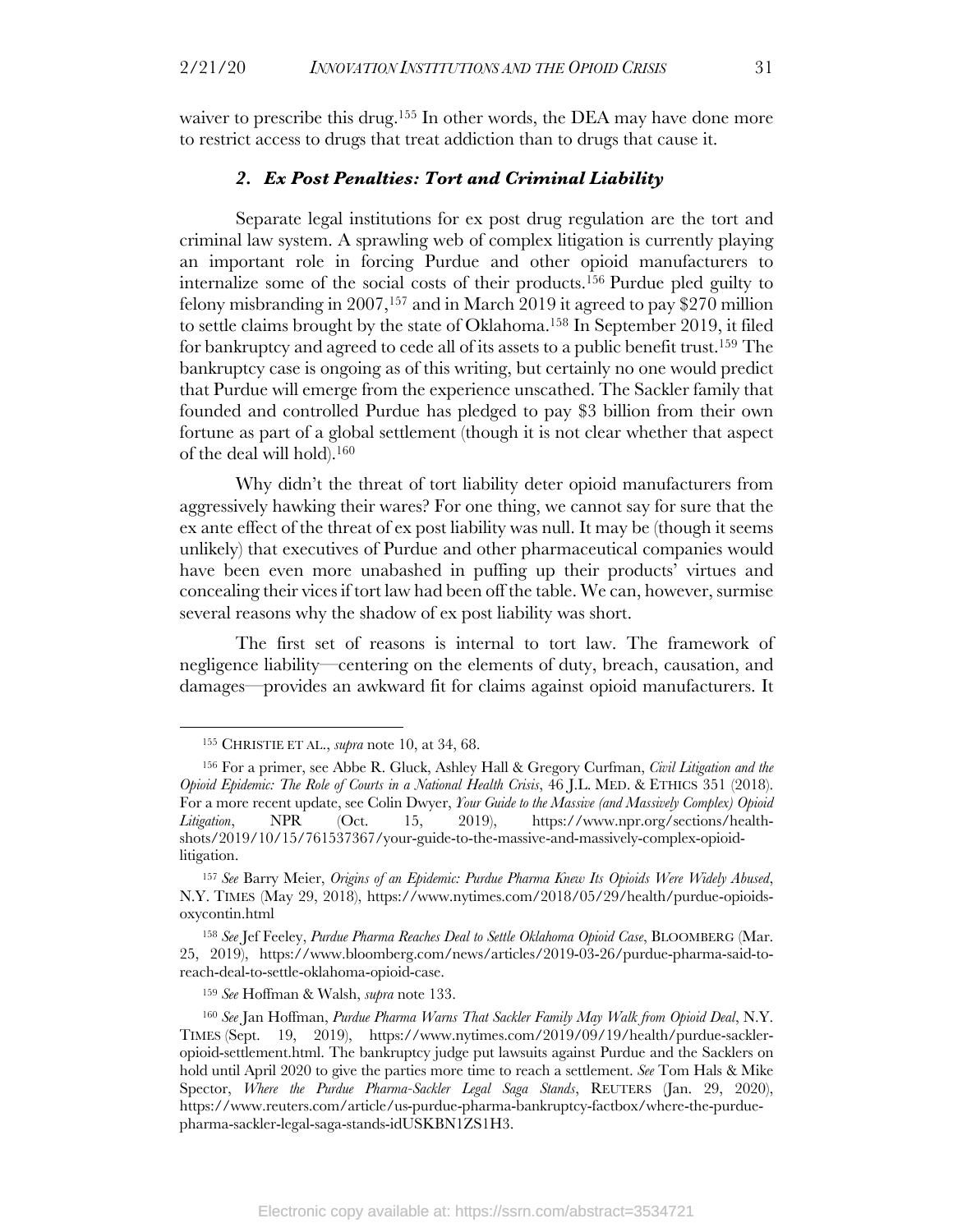was far from obvious that, for example, Purdue owed any duty to individuals who stole OxyContin from family members' medicine cabinets, crushed tablets to destroy the controlled-release feature, and then snorted or injected oxycodone. The fact that the FDA approved OxyContin and other prescription opioids would have made breach difficult to establish in court, and even if breach were shown, drawing a causal connection between a manufacturer's distribution of opioids and any given individual's overdose would require a fair amount of legal creativity. <sup>161</sup> As for damages, apportionment among manufacturers presents a factual and conceptual challenge. As a court in Connecticut said when dismissing a suit by the city of New Haven against Purdue, attempting to assign liability to a particular pharmaceutical company for a share of opioid crisis costs "would inevitably require determining causation by conjecture."162 It would be, according to the court, "junk justice."163

The Connecticut court's claim of "junk justice" is certainly contestable. "Junk justice," one might fairly respond, is a tort system that allows opioid manufacturers to flood the country with addictive pills, conceal their risks, and escape scot-free. But supporters of the effort to hold opioid manufacturers accountable through tort law forthrightly acknowledged that the battle they were fighting was uphill.164 The apparent settlement of claims against Purdue may be a victory on one front of that fight, but it is not an outcome that was clearly predictable ex ante.

A second set of limits on the power of ex post tort liability is external to tort law. The limited-liability structure of the corporation shields shareholders from the financial consequences of corporate wrongdoing. The corporation can always declare bankruptcy—an option that, as noted, Purdue has pursued—and it is difficult (though perhaps not impossible) for plaintiffs to claw back from shareholders the dividends that a corporation paid in solvent times. The Sacklers

<sup>161</sup> *See* Mariano-Florentino Cuéllar & Keith Humphreys, *The Political Economy of the Opioid Epidemic*, YALE L. & POL'Y REV. (forthcoming) (noting that unlike cigarettes, which "were never reviewed and sanctioned for sale in advance by the federal government .... every pharmaceutical opioid on the market was approved by the [FDA]" and "when prescribed judiciously can dramatically relieve human suffering").

<sup>162</sup> City of New Haven v. Purdue Pharma, L.P., 2019 Conn. Super. LEXIS 55, at \*5 (Jan. 8, 2019).

<sup>163</sup> *Id.*

<sup>164</sup> *See* Richard C. Ausness, *The Role of Litigation in the Fight Against Prescription Drug Abuse,* 116 W. VA.L. REV. 1117, 1165 (2014) (advocating for the pursuit of civil remedies but acknowledging that "the overall effectiveness of civil litigation in this area is highly questionable"); Cuéllar & Humphreys, *supra* note 161 (describing the "host of constraints" facing tort law as a tool for addressing the opioid crisis); Nora Freeman Engstrom & Michelle M. Mello, *Litigation is Critical to Opioid Crisis Response*, DAILY JOURNAL (Mar. 13, 2019), https://www.dailyjournal.com/articles/351533-litigation-is-critical-to-opioid-crisis-response (arguing that "litigation is a critically important component of the response to the opioid crisis" but acknowledging that "the plaintiffs' path forward is studded with obstacles"); Amanda Pustilnik, *The Law's Responses to the Opioid Epidemic: Legal Solutions to a Unique Public Health, Criminal law, and Market-Related Crisis*, *in* CONFRONTING OUR NATION'S OPIOID CRISIS: A REPORT OF THE ASPEN HEALTH STRATEGY GROUP 93, 110 (Alan R. Weil & Rachel Dolan eds., 2017) (noting that "the litigation approach as currently practiced has limited deterrent value" and arguing that manufacturers must somehow be forced to internalize future harms).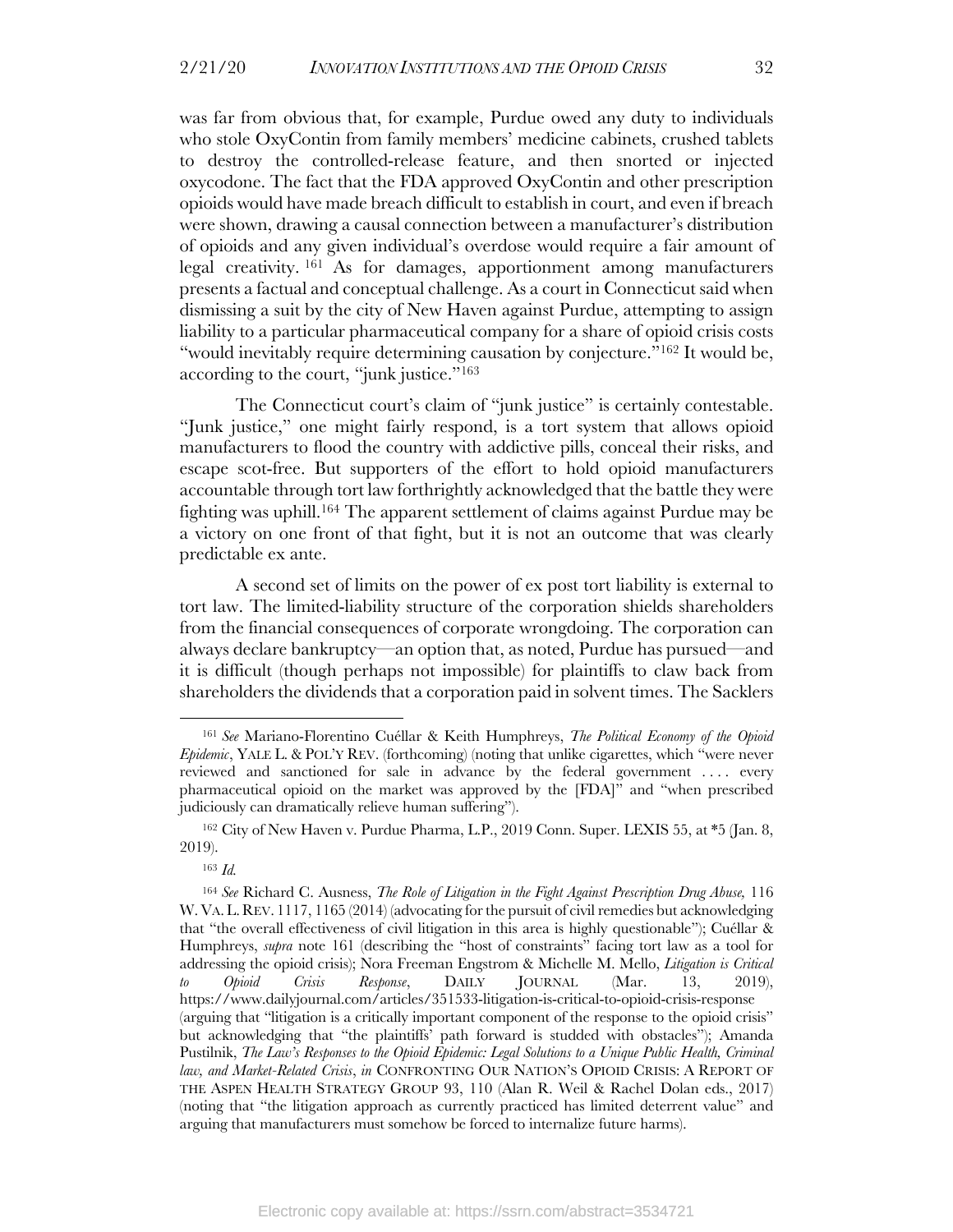may prove to be the rare case of successful corporate veil-piercing, but they stand out as an anomaly against the background of limited shareholder liability in American law.165

Criminal law, meanwhile, may have a role to play in policing the most egregious abuses, but it is a small role in the overall scheme of the crisis. Obstacles to the use of serious criminal sanctions may be partly political indeed, it was an intervention from the Bush administration that spared three Purdue executives from jail time in 2007 166—but they are also legal and practical. Convincing twelve jurors that blame for the opioid crisis lies with individual corporate executives—executives whose companies were distributing drugs that also addressed post-surgical pain and other very real medical conditions—is not an easy task in any courtroom. Of course, our criminal justice system visits harsh consequences on street-level dealers of chemically similar substances on a daily basis, and the disparities in how we treat street-level drug dealers and high-ranking pharmaceutical executives are stark. But it is far from clear that treating the executive like the street-level drug dealer is the solution. And in any event, the task of criminal justice reform is one of the few that is even more daunting than the opioid epidemic. A broken criminal-justice system is almost certainly not the opioid epidemic's fix.

#### **D. Demand-Side Subsidies: Medicare and Medicaid**

Demand-side subsidies are another set of institutions that perhaps could have but did not correct IP's flaws as the opioid crisis sprung up and spread. The largest government programs providing subsidies for prescription drugs are Medicare Part D and Medicaid, which are administered at the federal level by the Centers for Medicare & Medicaid Services (CMS). Medicare Part D is an opt-in federal benefit for people over 65 or with certain disabilities. <sup>167</sup> The formula for benefits is complex, but in 2019, Medicare Part D covers seventyfive percent of brand-name costs up to an initial coverage limit of \$3,820, after a \$415 deductible.168 Medicaid is a joint federal-state program that provides

<sup>165</sup> *See* Henry Hansmann & Reiner Kraakman, *Toward Unlimited Shareholder Liability for Torts*, 100 YALE L.J. 1879, 1879 (1991) (noting that "[l]imited liability in tort has been the prevailing rule for corporations in the United States, as elsewhere, for more than a century," though arguing for a change to this rule).

<sup>166</sup> *See* Barry Meier, *Why Drug Company Executives Haven't Really Seen Justice for Their Role in the Opioid Crisis*, TIME (June 15, 2018), https://time.com/5311359/purdue-pharma-oxycontinlawsuit-opioid-crisis.

<sup>167</sup> *See* STAFF OF S. PERMANENT SUBCOMM. ON INVESTIGATIONS, *supra* note 89, at 27–28. Medicare also provides limited coverage under Part B for some physician-administered drugs, which does not include opioids but does include some addiction treatments. *See* Brett P. Giroir & Kimberly Brandt, *Testimony on Tracking Opioid and Substance Use Disorders in Medicare Medicaid, and Human Services Programs before Committee on Finance*, HEALTH & HUMAN SERVS. (Apr. 19, 2018), https://www.hhs.gov/about/agencies/asl/testimony/2018-04/tracking-opioid-and-substanceuse-disorders-medicare-medicaid-hhs-programs.html.

<sup>168</sup> *An Overview of the Medicare Part D Prescription Drug Benefit*, HENRY J. KAISER FAMILY FOUND. (Oct. 12, 2018), https://www.kff.org/medicare/fact-sheet/an-overview-of-the-medicare-partd-prescription-drug-benefit. About 13 million out of 44 million Part D beneficiaries receive low-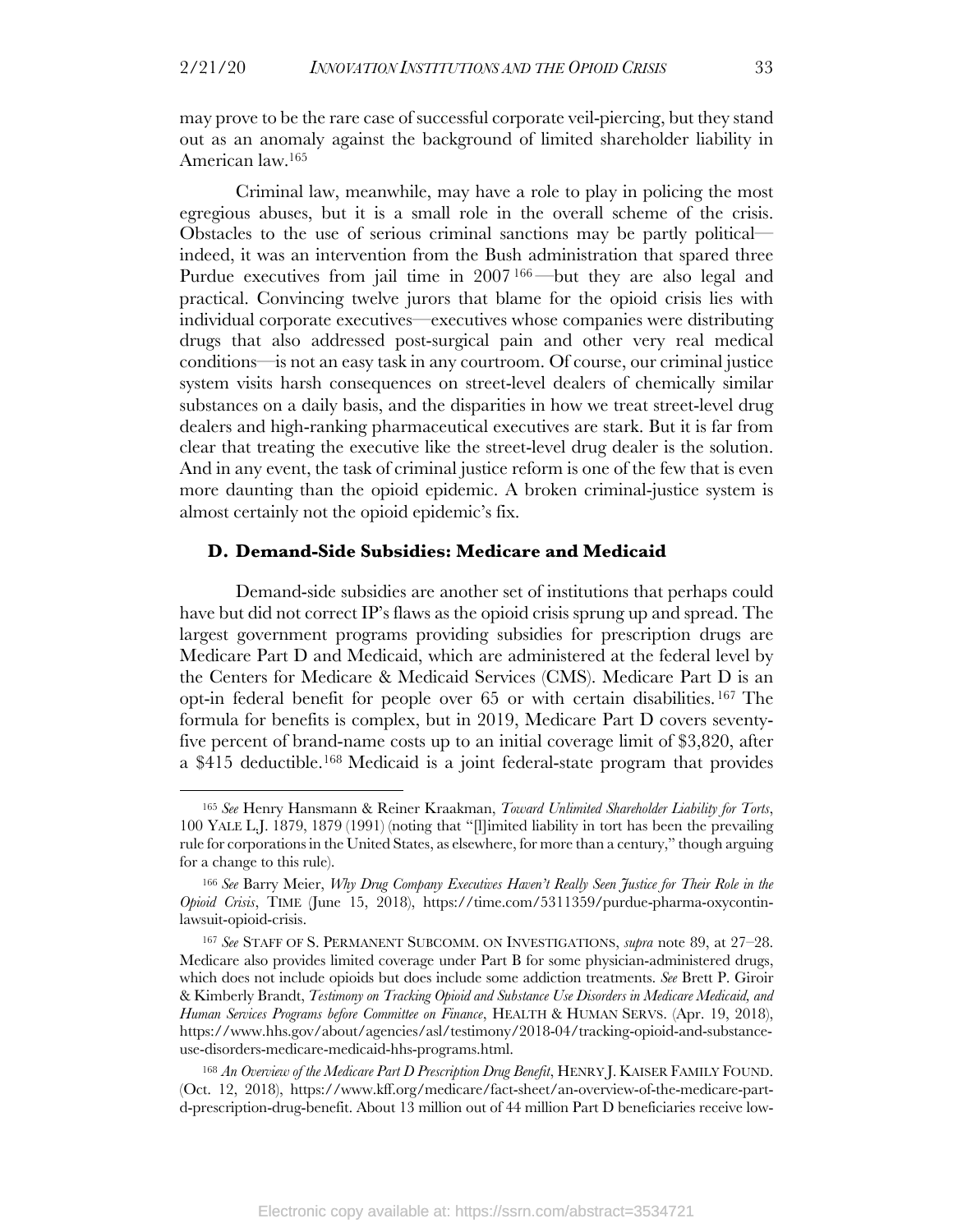health care coverage for low-income individuals. Medicaid beneficiaries receive full coverage for prescription drugs, with some states requiring a small co-pay.169

Within these limits, Medicare and Medicaid have generally reimbursed the costs of prescription opioids such as OxyContin. Indeed, in 2016, opioids were provided to one-third of Medicare Part D beneficiaries (14.4 million individuals).170 The nearly 80 million opioid prescriptions cost taxpayers \$4.1 billion.171 From 2011 to 2016, Medicaid reimbursed an average of 30 million opioid prescriptions per year. <sup>172</sup> In contrast, even though almost half of nonelderly adults with opioid use disorder are Medicaid beneficiaries, many states deny or limit coverage for medication-assisted treatments such as Suboxone, including by imposing barriers such as prior authorization requirements. <sup>173</sup> Part of the blame for the proliferation of opioids and the more limited spread of opioid-addiction treatments may thus lie with the institutional design choices that led to subsidies for opioids and not for addiction treatments.

This Section provides an in-depth look at the role of Medicare and Medicaid in the opioid epidemic. First, we consider whether expanding access to health care contributed to the crisis. Next, we examine whether a particular aspect of Medicaid's approach to pharmaceutical pricing had the unintended consequence of limiting access to opioid antidotes. The claim that expanding access to health care made the crisis worse turns out to be tenuous at best. But as we seek to show in Section I.D.2, programmatic features of Medicaid may indeed have had pernicious effects for patients.

#### *1. Health Care Coverage and Opioid Use*

Generally, demand-side subsidies for a product should result in lower out-of-pocket per-unit costs for subsidy recipients and higher consumption overall. That appears to be what happened with Medicare Part D. Economists Mark Duggan and Fiona Scott Morton have shown that for drugs with competitors in the same therapeutic class, the introduction of Medicare Part D led to substantial price declines and increases in utilization. <sup>174</sup> Subsequent

income subsidies reducing their out-of-pocket spending. *See* SUZANNE M. KIRCHHOFF, MEDICARE PART D PRESCRIPTION DRUG BENEFIT, CONGRESSIONAL RESEARCH SERVICE 1 (2018), https://fas.org/sgp/crs/misc/R40611.pdf.

<sup>169</sup> *See Medicaid Benefits: Prescription Drugs*, HENRY J. KAISER FAMILY FOUND., https://www.kff.org/medicaid/state-indicator/prescription-drugs (last visited Feb. 15, 2019).

<sup>170</sup> U.S. DEP'T OF HEALTH & HUMAN SERVS. OFFICE OF INSPECTOR GEN., OPIOIDS IN MEDICARE PART D; CONCERNS ABOUT EXTREME USE AND QUESTIONABLE PRESCRIBING 2 (2017), https://oig.hhs.gov/oei/reports/oei-02-17-00250.pdf.

<sup>171</sup> *Id.*

<sup>172</sup> *See* Alana Sharp et al., *Impact of Medicaid Expansion on Access to Opioid Analgesic Medications and Medication-Assisted Treatment*, 108 AM. J. PUB. HEALTH 642, 643 (2018).

<sup>173</sup> *See* CHRISTIE ET AL., *supra* note 10, at 70; NAT'L ACADS. OF SCIS., ENG'G, & MED., *supra* note 56, at 12–13, 123–26.

<sup>174</sup> Mark Duggan & Fiona Scott Morton, *The Effect of Medicare Part D on Pharmaceutical Prices and Utilization*, 100 AM. ECON. REV. 590 (2010); *see also* Mark A. Lemley, Lisa Larrimore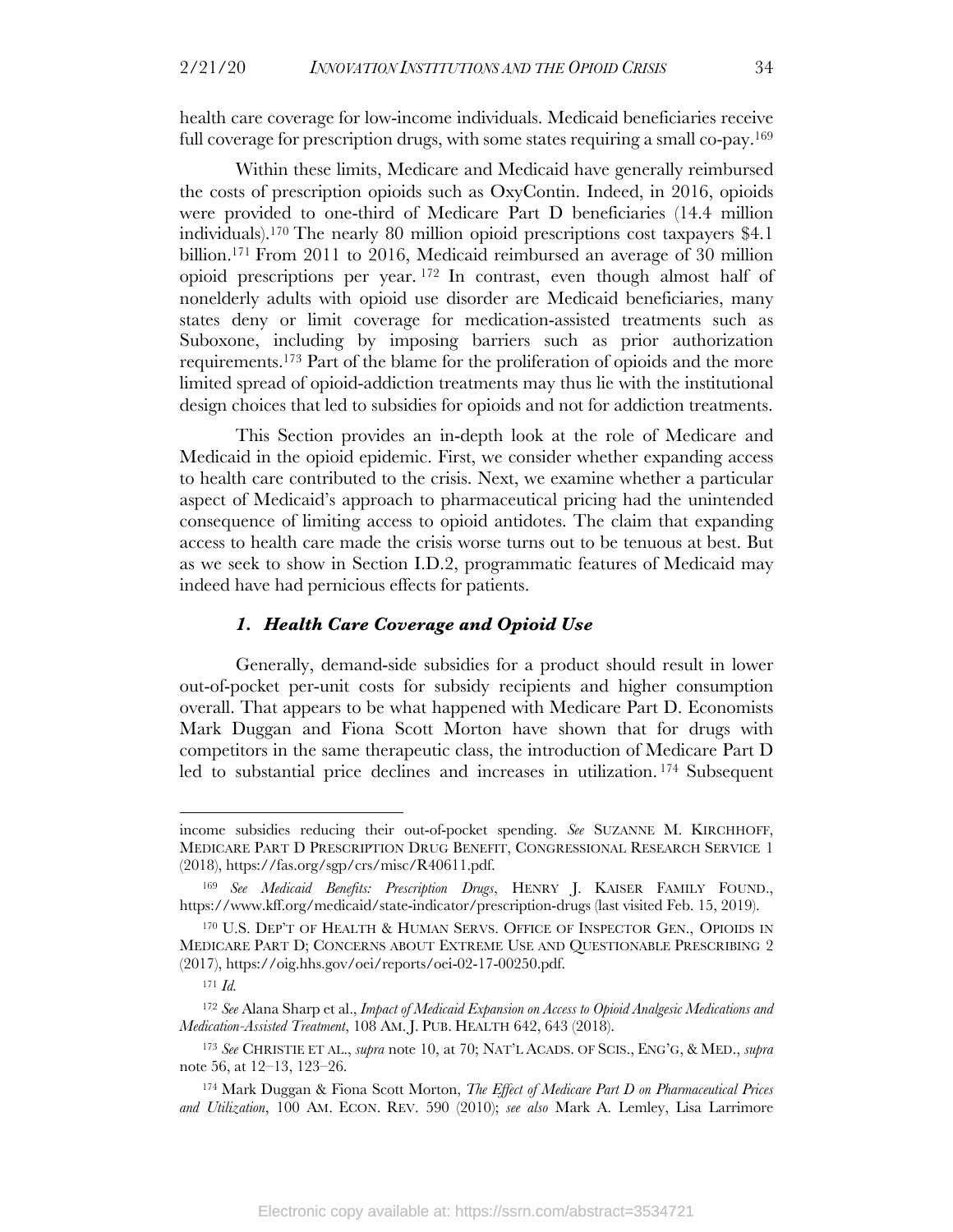studies have confirmed these findings in the opioid context: Part D coverage reduced the out-of-pocket cost of prescription opioids for newly insured seniors by roughly forty to fifty percent, and prescription opioid utilization among the covered population increased more or less commensurately.175

While Medicare Part D appears to have contributed to the proliferation of prescription opioids, the same does not appear to have been the case for Medicaid. Rather, Medicaid-focused studies have found no statistically significant relationship between Medicaid expansion and opioid use. <sup>176</sup> The contrast between Medicare Part D and Medicaid presents a puzzle with at least two potential answers.177

First, Medicaid establishes limits on reimbursements to pharmaceutical manufacturers that are based on prices paid by non-Medicaid consumers such that Medicaid receives the "best price" among purchasers. <sup>178</sup> This arrangement gives manufacturers an incentive to raise the prices that they charge to non-Medicaid consumers and thereby extract more revenue from the Medicaid program, and Duggan and Scott Morton have shown that an increase in the Medicaid market share is indeed associated with an increase in the average price of a prescription. <sup>179</sup> The result is that Medicaid coverage likely increases access among Medicaid beneficiaries but has the opposite effect on non-beneficiaries. Since Medicare Part D prices are not explicitly tied to rates in the rest of the market, Medicare Part D does not create the same incentive for manufacturers to hike prices. But this is at most a partial explanation: Medicaid expansion failed

<sup>177</sup> These answers are certainly not exhaustive. The different populations treated by Medicare and Medicaid may also play some role; for example, there may be greater unmet demand for pain treatment among the more elderly Medicare beneficiaries.

<sup>178</sup> *See* Ramsey Baghdadi, *Medicaid Best Price*, HEALTH AFFAIRS (Aug. 10, 2017), https://www.healthaffairs.org/do/10.1377/hpb20171008.000173/full. For an overview of Medicaid pricing, see Sachs, *supra* note 27, at 182, 196.

<sup>179</sup> Mark Duggan & Fiona M. Scott Morton, *The Distortionary Effects of Government Procurement: Evidence from Medicaid Prescription Drug Purchasing*, 121 Q.J. ECON. 1 (2006).

Ouellette & Rachel E. Sachs, *The Medicare Innovation Subsidy*, 95 N.Y.U. L. REV. (forthcoming May 2020), https://ssrn.com/abstract=3441247 (arguing that access-focused proposals such as "Medicare for All" should recognize how demand-side subsidies are connected to innovation incentives).

<sup>175</sup> *See* Aparna Soni, *Health Insurance, Price Changes, and the Demand for Pain Relief Drugs: Evidence from Medicare Part D* 16–17 (Kelley Sch. Bus. Research Paper No. 19-4, 2018), https://ssrn.com/abstract=3268968 (finding 38% reduction in out-of-pocket costs and 74% increase in morphine-milligram-equivalent consumption); David Powell, Rosalie Liccardo Pacula & Erin Taylor, *How Increasing Medical Access to Opioids Contributes to the Opioid Epidemic: Evidence from Medicare Part D* 15 (Nat'l Bureau of Econ. Research, Working Paper No. 21072, 2016), https://www.nber.org/papers/w21072 (finding 48% reduction in out-of-pocket costs and 28% increase in number of prescriptions).

<sup>176</sup> *See* Katherine Baicker et al., *The Effect of Medicaid on Medication Use Among Poor Adults: Evidence from Oregon*, 36 HEALTH AFFAIRS 2110 (2017) (finding that Oregon residents who were randomized into a Medicaid expansion program were not more likely to use opioids); Alana Sharp et al., *Impact of Medicaid Expansion on Access to Opioid Analgesic Medications and Medication-Assisted Treatment*, 108 AM. J. PUB. HEALTH 642 (2018) (finding that state populations covered by Medicaid expansions were not more likely to use opioids but were more likely to use medicationassisted treatment (buprenorphine and naltrexone) for opioid use disorders).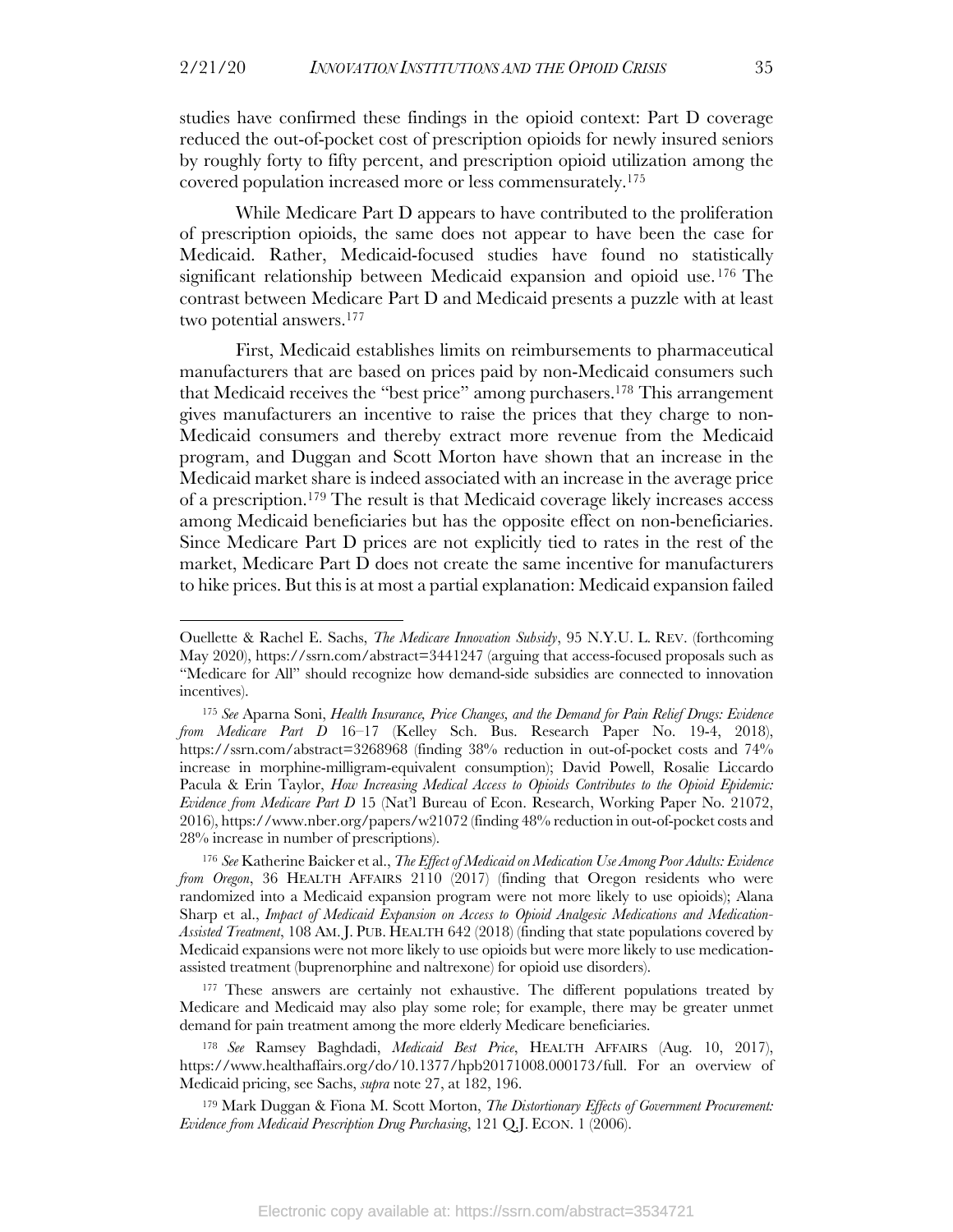to raise prescription opioid use in a statistically significant way not only at the state level, but also at the individual level among newly covered Medicaid beneficiaries.180 The null result of Medicaid coverage on prescription opioid use is thus not simply a case of a positive effect on use among Medicaid beneficiaries being offset by a negative effective on use among others.

A second plausible explanation for the Medicare/Medicaid contrast is that while Medicare Part D expanded prescription drug coverage among seniors who already had access to non-pharmaceutical care, Medicaid increased access to both pharmaceuticals and other forms of healthcare. In the pain relief context, healthcare and prescription painkillers may be substitutes, dampening the impact of increased opioid access. Thus, even while Medicaid provides a demand-side subsidy for prescription opioids, it also subsidizes certain forms of non-pharmaceutical care that serve to reduce demand for prescription opioids.

In sum, demand-side subsidies do appear to have played a role in the proliferation of prescription opioids, but the story is not a straightforward one.<sup>181</sup> In particular, the contrast between Medicare Part D and Medicaid suggests that subsidies for prescription drugs and broader health care subsidies may have differential effects on opioid use. We return to this subject in Section II.B when we consider the implications of our analysis for potential health care access reforms.

#### *2. The Medicaid Best Price Rule and Private Payers*

Like OxyContin, Evzio has been the beneficiary of demand-side subsidies. The federal government spent over \$142 million on Evzio from its 2014 launch through August 2018, primarily through Medicare Part D and Medicaid.182 Most of these expenditures occurred after Kaléo's sales force began urging prescribing doctors in 2016 to complete paperwork indicating that Evzio was "medically necessary," triggering coverage by both commercial and government plans.183 In the first quarter of 2017, Medicare and Medicaid were responsible for 24% of the 2522 units sold but 75% of the \$7.94 million in net sales.184

When setting the price of Evzio, Kaléo sought advice from a number of industry consultants who offered widely varying recommendations. One consultancy suggested a price of \$125 per device, or \$250 for a double-dose

<sup>180</sup> *See* Baicker et al., *supra* note 176.

<sup>181</sup> The Council of Economic Advisers, in its February 2020 *Economic Report of the President*, argues that the decline in out-of-pocket opioid prices (driven largely by government subsidies) accounts for a significant share of the rise in opioid deaths in recent years. *See* ECONOMIC REPORT OF THE PRESIDENT 228 (Feb. 2020) ("We estimate that the decline in observed out-ofpocket prices is capable of explaining between 31 and 83 percent of the growth in the death rate involving prescription opioids from 2001 to 2010.").

<sup>182</sup> STAFF OF S. PERMANENT SUBCOMM. ON INVESTIGATIONS, *supra* note 89, at 74–84.

<sup>183</sup> *Id.* at 4.

<sup>184</sup> *Id.* at 5.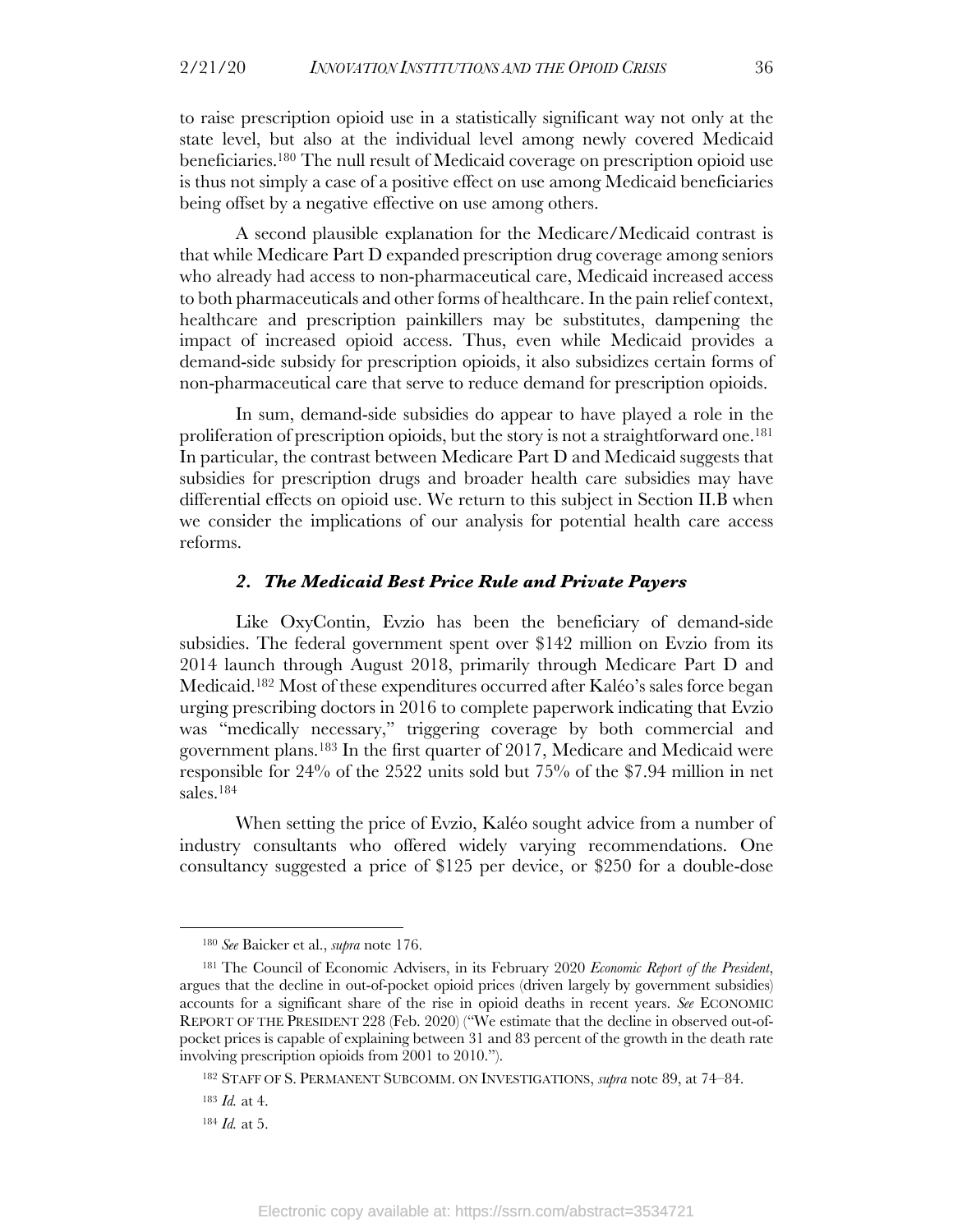packet.185 Another firm advised Kaléo to price its packets in the \$300 to \$350 range.186 A third recommended a target price per packet of \$575, which is where Evzio started out in 2014.187

Two Chicago-based consultants, Todd Smith and Benjamin Bove, were hired in 2015 and offered up a very different strategy, which Kaléo ultimately adopted. <sup>188</sup> Under the distribution model urged by Smith and Bove, Kaléo promised to cover the copays of patients who received Evzio.189 These patients would receive Evzio in the mail, bypassing the traditional pharmacy channel.<sup>190</sup> Kaléo would charge sky-high prices (in the several thousands of dollars) to commercial insurers, apparently with the expectation that some would not pay but others would.191 The strategy was described to *60 Minutes* journalists by former Kaléo employees as "a legal shell game to bilk insurance companies."192

Kaléo's shell game hit a number of roadblocks. Two of the three major U.S. pharmacy benefit managers (PBMs),<sup>193</sup> Express Scripts and CVS, removed Evzio from their drug menus in 2016 and replaced it with the naloxone nasal spray Narcan, <sup>194</sup> which is generally considered to be less user-friendly than Evzio.195 Kaléo responded by terminating rebate agreements with the PBMs and with CMS, allowing it to earn a higher profit per device.<sup>196</sup> Kaléo received more than \$140 million in payments from Medicare Part D and Medicaid, but even so, according to a Senate subcommittee report, Kaléo had not turned a profit on Evzio as of 2018.197 Meanwhile, state and local governments—which were not the beneficiaries of Kaléo's zero-copay pledge—struggled to afford the \$4100 drug. <sup>198</sup> Ultimately—though only after significant pressure from a Senate

<sup>192</sup> *60 Minutes: Evzio: The Overdose-Reversal Drug with a \$4000+ Price Tag* (CBS television broadcast Nov. 18, 2018), https://www.cbsnews.com/news/evzio-the-opioid-overdosereversal-drug-naloxone-with-a-4000-price-tag-60-minutes.

<sup>193</sup> PBMs are the middlemen between drug manufacturers and healthcare payers (including commercial insurers, Medicare, and Medicaid), and three PBMs—CVS, Express Scripts, and UnitedHealth's Optum—account for over seventy percent of claims. *See* John Arnold, *Are Pharmacy Benefit Managers the Good Guys or the Bad Guys of Drug Pricing?*, STAT (Aug. 27, 2018), https://www.statnews.com/2018/08/27/pharmacy-benefit-managers-good-or-bad.

<sup>194</sup> STAFF OF S. PERMANENT SUBCOMM. ON INVESTIGATIONS, *supra* note 89, at 66–70.

<sup>195</sup> *See 60 Minutes: Evzio: The Overdose-Reversal Drug with a \$4000+ Price Tag*, *supra* note 192 (showing reporter Lesley Stahl struggling to administer Narcan but exclaiming that Evzio is "[r]eally easy").

<sup>196</sup> STAFF OF S. PERMANENT SUBCOMM. ON INVESTIGATIONS, *supra* note 89, at 67, 79.

<sup>197</sup> *Id.* at 74.

<sup>198</sup> *See supra* note 93 and accompanying text.

<sup>185</sup> *Id.* at 38.

<sup>186</sup> *Id.*

<sup>187</sup> *Id.* at 39–41.

<sup>188</sup> *Id.* at 47.

<sup>189</sup> *Id.* at 54–55.

<sup>190</sup> *Id.* at 55.

<sup>191</sup> *Id.* at 54–55.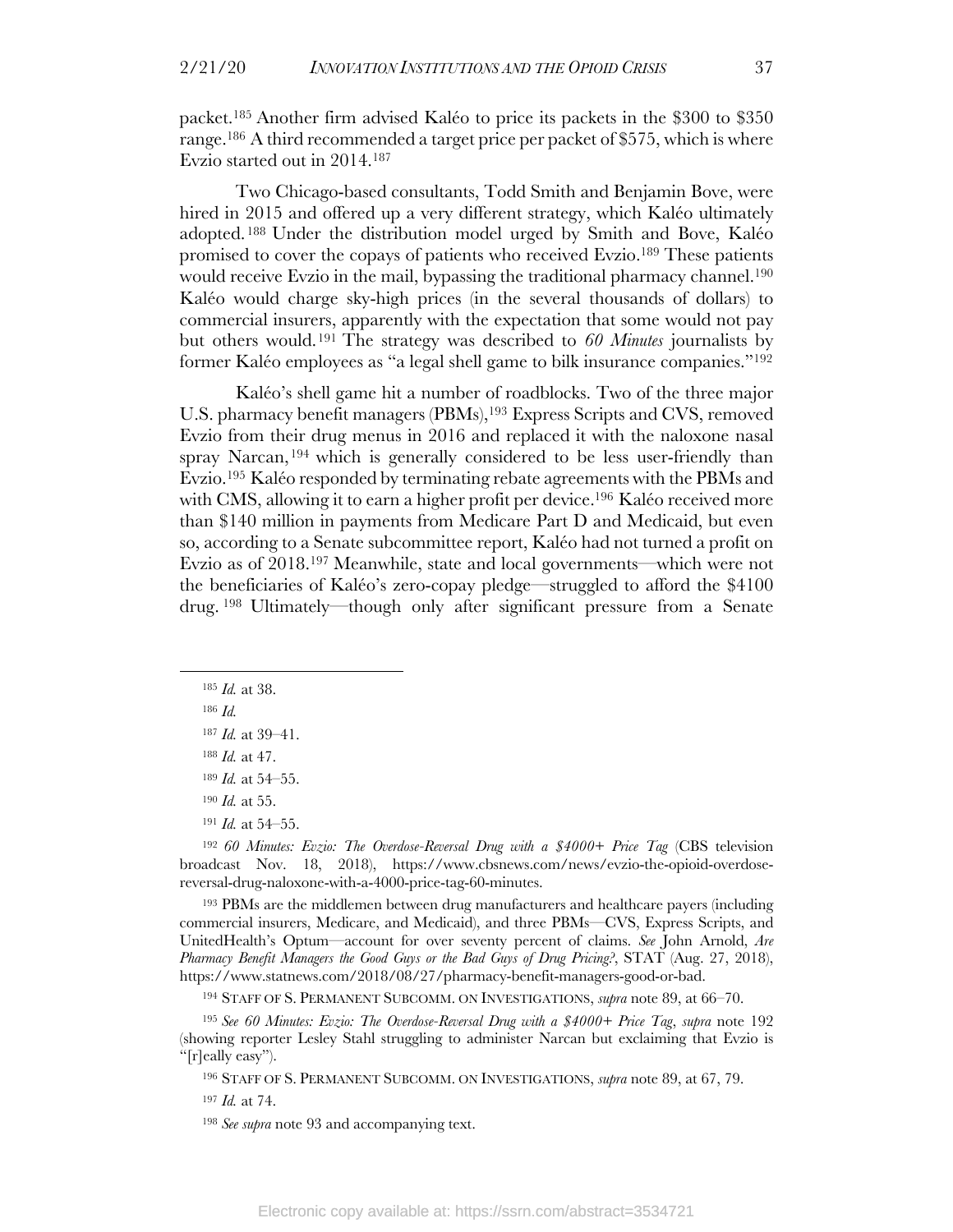investigation and critical news articles199—Kaléo began offering Evzio to first responders for \$180 in April 2018,200 and in December 2018, Kaléo announced that a subsidiary will sell an authorized generic version for \$178.201

One way to describe Kaléo's strategy is as a failed effort at price discrimination. If successful, price discrimination—charging different prices to different consumers—could alleviate the allocative inefficiencies of patent protection. As long as a firm can charge each consumer less than her willingness to pay, then no one's access will be limited, even if prices are well above marginal cost for consumers whose willingness to pay is high.202 But a number of factors stood in the way of Kaléo's price discrimination gambit. For one, drug manufacturers do not typically interact directly with consumers—hence Kaléo's effort to establish independent relationships through specialty pharmacies and bypass traditional distribution channels. For another, federal law places some limits on price discrimination. Drug manufacturers seeking Medicaid coverage typically enter rebate agreements with CMS, with the rebate size guaranteeing Medicaid the "best price" among purchasers.203 Specifically, Medicaid receives a minimum rebate of 23.1 percent off the Average Manufacturer Price (AMP), and if any private purchaser (or some public purchasers, including local governments) receives more than this discount, Medicaid receives that "best price."204 This mandate made it unattractive for Kaléo to negotiate discounts with individual PBMs.<sup>205</sup> And even after Kaléo ended its rebate agreements, it could (and did) receive Medicaid and Medicare Part D payments when doctors

<sup>199</sup> *See* STAFF OF S. PERMANENT SUBCOMM. ON INVESTIGATIONS, *supra* note 89; *see, e.g.*, *60 Minutes: Evzio: The Overdose-Reversal Drug with a \$4000+ Price Tag*, *supra* note 192; Luthra, *supra* note 90; Dylan Scott, *This Drug Saves Americans from Opioid Overdoses. Its Price Has Been Hiked 600 Percent*, VOX (Nov. 19, 2018), https://www.vox.com/policy-andpolitics/2018/11/19/18103361/opioid-overdose-naloxone-evzio-drug-prices.

<sup>200</sup> *See* Press Release, Kaléo, EVZIO® (naloxone HCl injection, USP) Auto-Injector Now Available to Patients in Select States Without a Prescription Through Kaléo's New Virtual Standing Order Pilot Program and to Government Agencies at a Direct Purchase Price (Apr. 5, 2018), https://kaleo.com/press-release/evzio-naloxone-hcl-injection-usp-auto-injector-nowavailable-to-patients-in-select-states-without-a-prescription-through-kaleos-new-virtualstanding-order-pilot-program-and-to-govern.

<sup>201</sup> *See* Lev Facher, *Kaleo, Maker of \$4,100 Overdose Antidote, Authorizes a Generic Version for Just \$178*, STAT (Dec. 12, 2018), https://www.statnews.com/2018/12/12/kaleo-evzio-overdoseantidote-generic.

<sup>202</sup> *See generally* SUZANNE SCOTCHMER, INNOVATION AND INCENTIVES 37 (2004) ("The deadweight loss imposed by a monopolist can be mitigated, and possibly eliminated, if the monopolist can discriminate on price").

<sup>203</sup> *See* Baghdadi, *supra* note 178.

<sup>204</sup> *Id.*

<sup>205</sup> *See id.* ("One ripple effect of guaranteeing the best price for Medicaid is that it weakens the leverage of private commercial payers and pharmacy benefit managers (PBMs) in negotiations with manufacturers, in effect setting a floor under prices. Private payers argue that they would be able to negotiate even lower prices for patients if manufacturers were not obliged to offer the same price to all fifty state Medicaid programs.").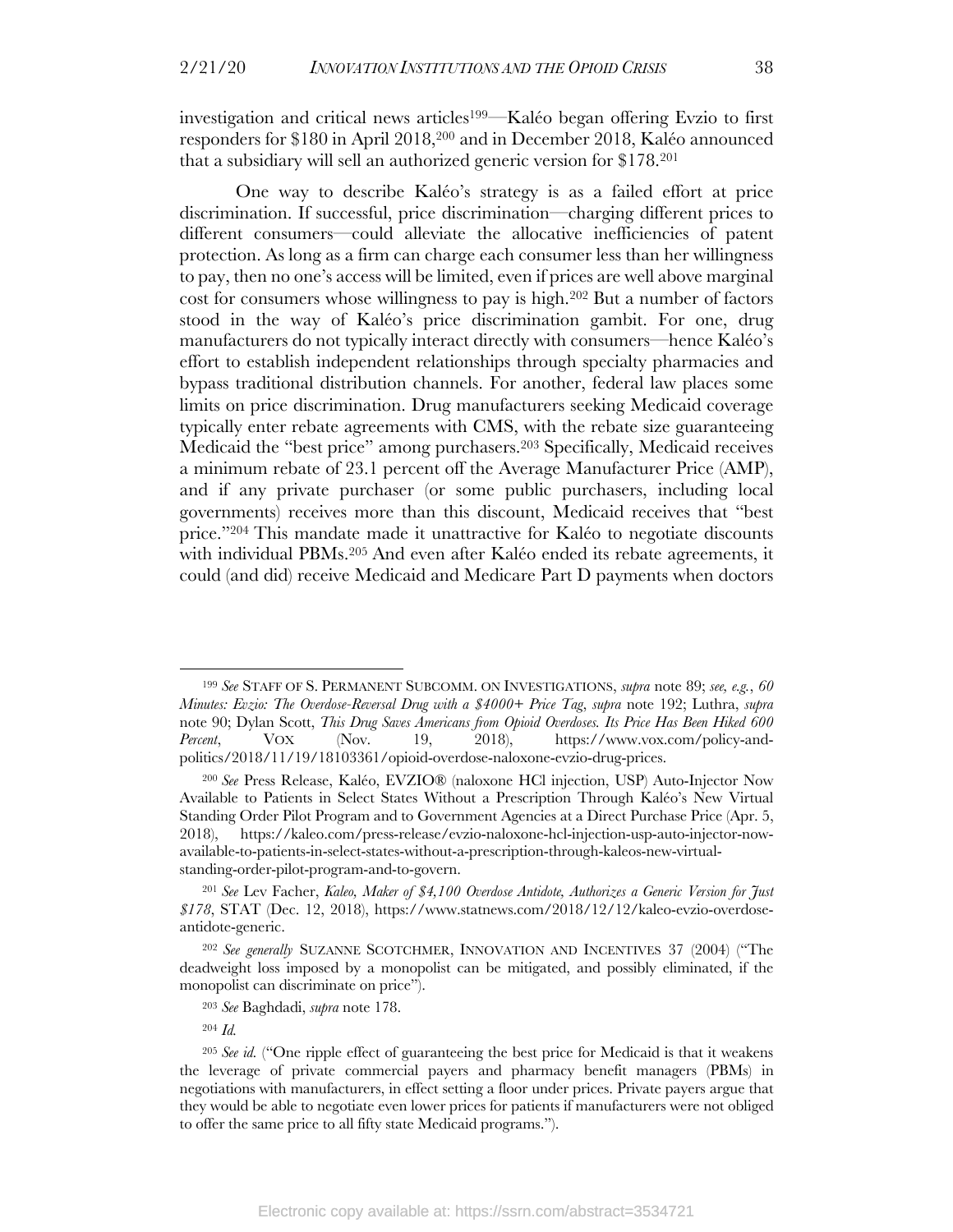certified Evzio as "medically necessary,"206 but these payments could not be higher than "usual and customary charges to the general public,"<sup>207</sup> again limiting incentives to negotiate individual discounts.<sup>208</sup>

Under typical accounts of the patent system—including our own previous work209—demand-side subsidies like Medicaid are viewed as a *solution* to allocative inefficiencies. And there are indeed substantial demand-side subsidies for Evzio through Medicaid and Medicare Part D. But they are not playing the role they play in the classic story; instead, they appear to be exacerbating the allocative problem. If the limits on charging CMS more than the "best price" or the "usual and customary charges" did not exist, Kaléo might well have reached agreements with individual purchasers such as cash-strapped local governments or patients without insurance that preserved patient access to Evzio (thereby lowering deadweight loss). But with these limits in the background, Kaléo had less incentive to strike deals with private purchasers that would have reduced what it could charge the federal government.<sup>210</sup>

The Kaléo story thus confirms and challenges our view of patent law. It confirms the view that monopoly power can, under certain conditions, lead to supracompetitive prices and suboptimal output. It challenges the view of demand-side subsidies as an easy solution to the problem. This is not to say that demand-side subsidies *could not* address the allocative problem here. It is, instead, to illustrate that the design details of those subsidies are critically important, and that non-patent policies can magnify as well as mitigate the patent system's pathologies.

<sup>206</sup> *See* STAFF OF S. PERMANENT SUBCOMM. ON INVESTIGATIONS, *supra* note 89, at 74, 80 (reporting that from January to August 2018, Medicare Part D paid over \$45 million and Medicaid paid over \$5 million for Evzio); *see id.* at 1 (describing sales efforts focused on getting doctors to sign "paperwork indicating that EVZIO was medically necessary, which ensured the drug would be covered by government programs like Medicare and Medicaid").

<sup>207</sup> 42 CFR § 447.512(b)(2). This regulation was renumbered from § 447.331 in 2007. *See* 72 Fed. Reg. 39,142, 39,154 (July 17, 2007).

<sup>208</sup> There is relatively little discussion in case law or legal commentary about the effect of this "usual and customary" limit on pharmaceutical prices because most firms voluntarily enter rebate agreements with CMS, but the inability to charge CMS more that the "usual and customary charges to the general public" has limited price discrimination in other pharmaceutical contexts. *See* United States ex rel. Garbe v. Kmart Corp., 824 F.3d 632, 644 (7th Cir. 2016) ("Regulations related to 'usual and customary' price should be read to ensure that where the pharmacy regularly offers a price to its cash purchasers of a particular drug, Medicare Part D receives the benefit of that deal.").

<sup>209</sup> *See* Hemel & Ouellette, *supra* note 21, at 563, 594–95 (describing Medicaid as the closest example in the United States to "matching" of an IP innovation incentive with a non-IP allocation mechanism to reduce allocative inefficiencies).

<sup>210</sup> To be clear, the "best price" mandate does permit a variety of novel pricing arrangements, including pay-for-value models, as explained by Rachel Sachs, Nicholas Bagley & Darius N. Lakdawalla, *Innovative Contracting for Pharmaceuticals and Medicaid's Best-Price Rule*, 43 J. HEALTH POL. POL'Y & L. 5 (2018). But Kaléo could not, for example, charge \$200 to poorer purchasers while charging \$4000 to Medicaid.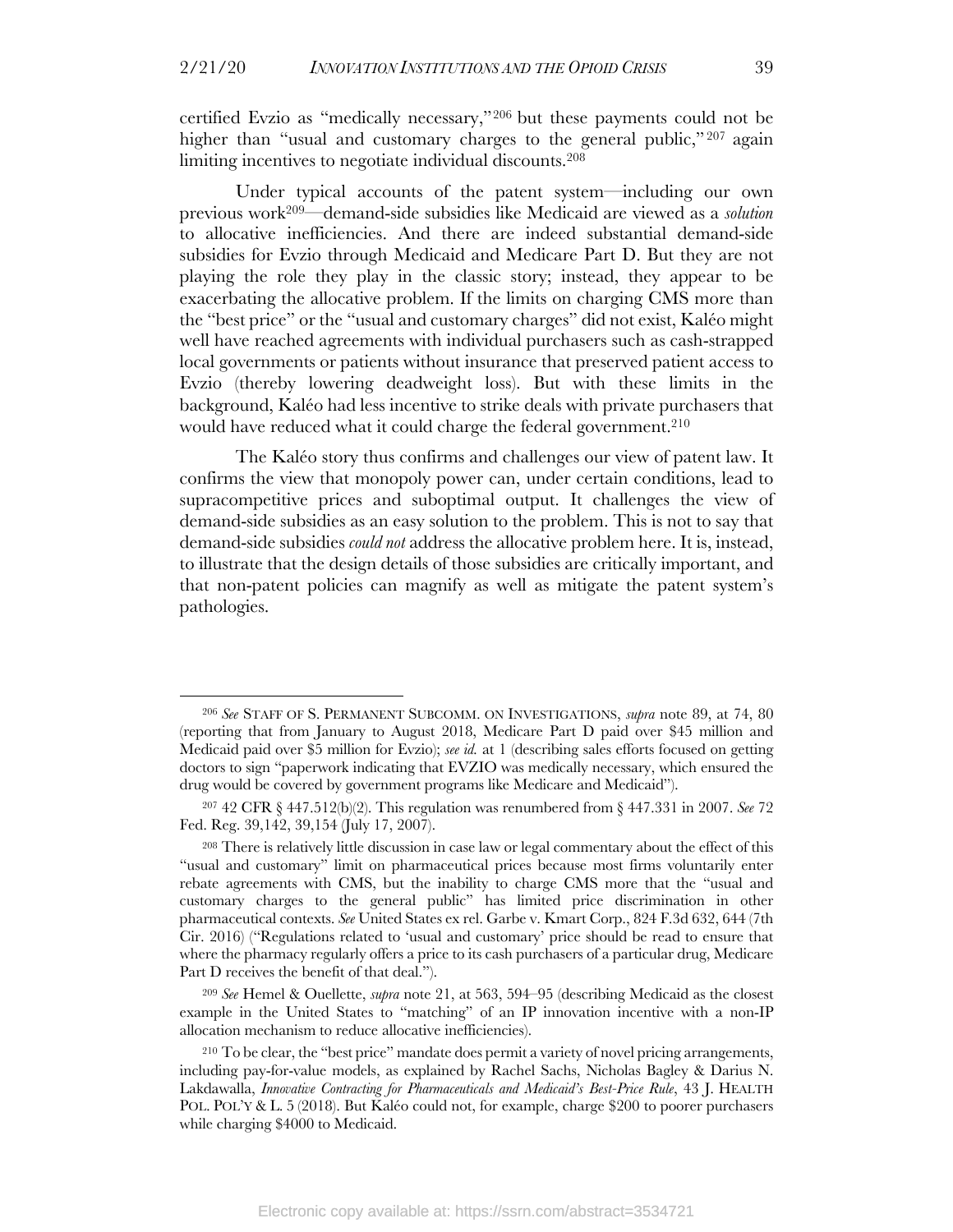#### **E. Where Were the Alternative Pain and Addiction Treatments?**

Thus far, this Part has illustrated the history of the opioid crisis through a tale of three drugs. But why is it a tale of three *drugs*? Here, we explain how the U.S. patent system helped lead to the current opioid epidemic not only through its incentives to commercialize prescription pain treatments, but also through its *failure* to provide incentives for alternative non-pharmacological pain and addiction treatments. There are, of course, important differences between the problem of treating chronic pain and the problem of treating those addicted to opioids, including the differential role of politics, which we turn to in Section II.C. We think it is worth emphasizing, however, the common institutional distortions that affected the market for innovations in both contexts.

The patent system is designed to mitigate the problem of underinvestment in innovation. Knowledge goods present a classic public goods problem: producers underinvest because knowledge goods often benefit persons other than the producer (nonrivalry) who are hard to exclude from their benefits (nonexcludability), and rational firms do not account for these benefits in their investment decisions.211 Patent law addresses this problem by making many knowledge goods more excludable. But as Amy Kapczynski and Talha Syed have explained, this system creates a skew in research toward innovations that can be excluded through patents, such as pharmaceuticals.212

Many solutions to chronic pain are not easily patentable. Even within the pharmaceutical space, it is difficult to patent (or to enforce patents on) new uses of existing drugs. <sup>213</sup> Information that corrects misinformation about existing drugs is also difficult to patent or commodify.214 Recent randomized controlled trials have suggested that opioids may be no more effective than certain nonopioids at treating both acute and chronic pain.215 Why weren't these studies conducted before opioid misuse became a national crisis? Why aren't these nonopioid treatment strategies being aggressively promoted even now? A substantial part of the answer is likely the inability to patent or commodify these findings: no one firm can capture the significant public benefit of correcting misinformation about opioid efficacy.

Patents are even less effective at incentivizing pain-treatment research that is not related to a commodifiable pill. The 2017 National Academies report on pain management stressed the importance of additional research on nonpharmacologic interventions that may be more effective than medications, including acupuncture, physical therapy and exercise, cognitive behavioral

<sup>211</sup> *See* Daniel J. Hemel & Lisa Larrimore Ouellette, *Knowledge Goods and Nation-States*, 101 MINN. L. REV. 167, 170 (2016) (explaining this theory and numerous caveats).

<sup>212</sup> Kapczynski & Syed, *supra* note 23.

<sup>213</sup> *See* Benjamin N. Roin, Solving the Problem of New Uses (Oct. 1, 2013) (unpublished manuscript), https://ssrn.com/abstract=2337821.

<sup>214</sup> *See* Sean B. Seymore, *The Null Patent*, 53 WM. & MARY L. REV. 2041 (2012); *supra* note 110 and accompanying text.

<sup>215</sup> *See supra* notes 107–109 and accompanying text.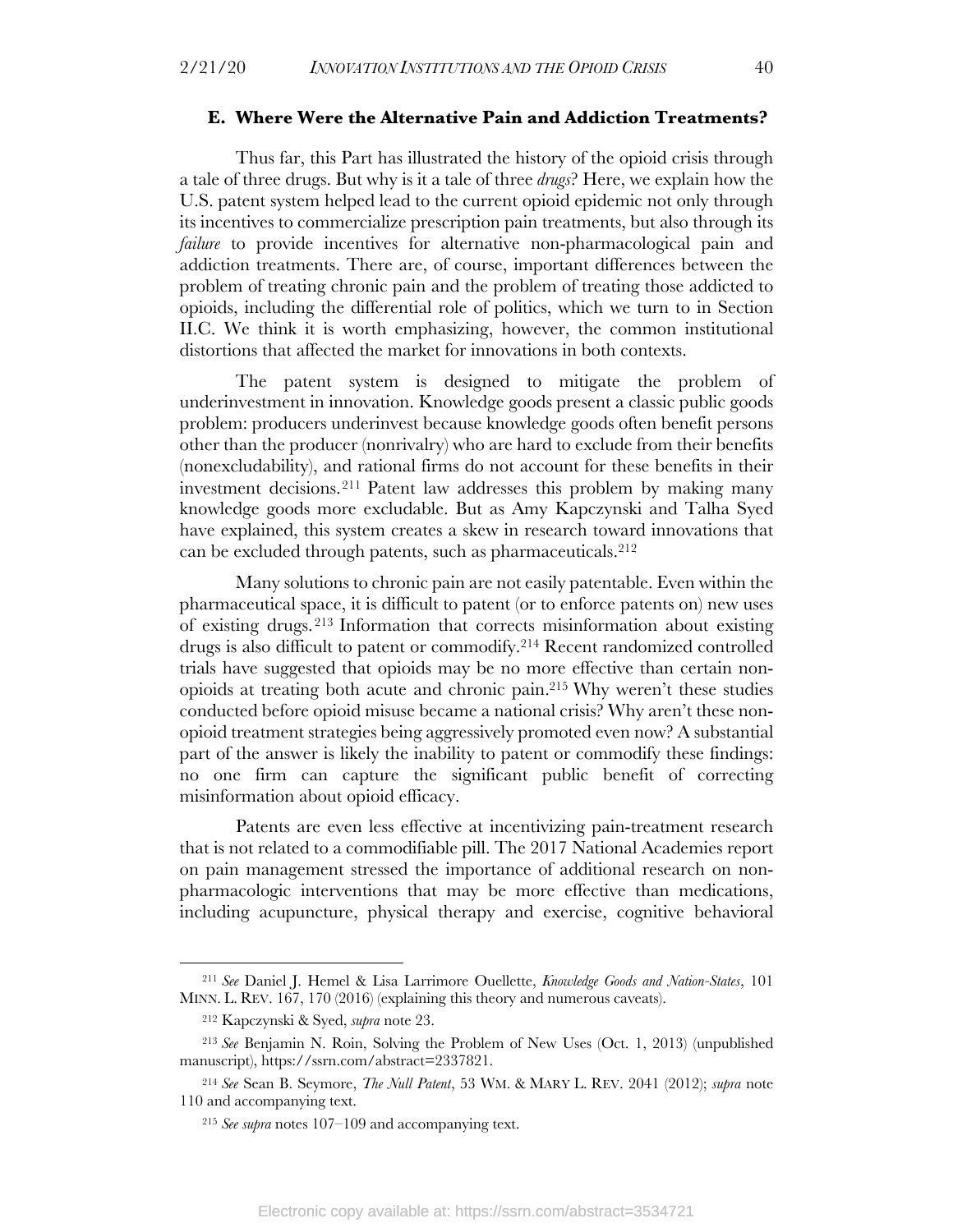therapy, and mindfulness meditation.216 But even if firms could overcome the legal hurdles to patenting improvements to these methods of pain management,  $2^{17}$  it would be difficult to monitor the dispersed use of these knowledge goods and to enforce these legal rights.<sup>218</sup>

Ideally, these patent law failures could be corrected by government-set incentives such as increased grant spending on alternative pain treatments and increased subsidies to expand the market for resulting interventions. But while CMS generally reimbursed the costs of prescription opioids, it did not reimburse the costs of many non-opioid pain treatments such as acupuncture or behavioral programs. <sup>219</sup> This coverage choice makes non-pharmacological treatments more expensive to patients, even if they are more cost-effective overall.

Worse yet, CMS may have inadvertently pushed physicians to rely more heavily on prescription opioids through its use of pain management questions on patient satisfaction surveys.220 Specifically, the Hospital Consumer Assessment of Healthcare Providers and Systems (HCAHPS) survey—introduced by CMS in 2006 and administered to patients after discharge 221—asked in its nowcontroversial Question 14: "How often did the hospital or provider do everything in their power to control your pain?" <sup>222</sup> Providers anecdotally observed that patients who received opioid prescriptions were more likely to provide favorable survey responses.223 The stakes for hospitals were reputational as well as financial. Starting in 2007, hospitals receiving payments from Medicare for inpatient stays were required to collect and submit HCAPHS data, which was then made publicly available.<sup>224</sup> The rewards for high HCAPHS scores increased after the Affordable Care Act explicitly tied hospital

<sup>221</sup> *HCAHPS Fact Sheet*, CTRS. FOR MEDICARE & MEDICAID SERVS. (Nov. 2, 2017), https://www.hcahpsonline.org/globalassets/hcahps/facts/hcahps\_fact\_sheet\_november\_2017 .pdf.

<sup>216</sup> NAT'L ACADS. OF SCIS., ENG'G, & MED., *supra* note 150, at 84–91.

<sup>217</sup> New knowledge about the relative efficacy of existing treatment methods would fail the novelty and nonobviousness requirements of 35 U.S.C. §§ 102–103, and patents on novel methods would likely be challenged as patent-ineligible abstract ideas or laws of nature, *see* Alice Corp. v. CLS Bank Int'l, 573 U.S. 208 (2014).

<sup>218</sup> Many activities by medical professionals are exempt from liability under 35 U.S.C. § 287(c), and activities that can be performed by patients at home—such as exercise and other healthy lifestyle changes—would be very difficult to monitor.

<sup>219</sup> *See* CHRISTIE ET AL., *supra* note 10, at 56–57.

<sup>220</sup> *See* Jerome Adams, Gregory H. Bledsoe & John H. Armstrong, *Are Pain Management Questions in Patient Satisfaction Surveys Driving the Opioid Epidemic*, 106 AM. J. PUB. HEALTH 985 (2016);Teresa A. Rummans, Caroline Burton & Nancy L. Dawson, *How Good Intentions Contributed to Bad Outcomes: The Opioid Crisis*, 93 MAYO CLINIC PROC. 344 (2018).

<sup>222</sup> Adams et al., *supra* note 220, at 985.

<sup>223</sup> *See* Anna Lembke, *The Opioid Epidemic Is a Symptom of Our Faltering Healthcare System*, BMJ OPINION (Oct. 31, 2017), https://blogs.bmj.com/bmj/2017/10/31/anna-lembke-the-opioidepidemic-is-a-symptom-of-our-faltering-healthcare-system ("Doctors' salary and professional advancement are tied to how well patients rate them on 'patient satisfaction surveys.' Doctors are desperate to avoid bad ratings, and will write a prescription for an opioid, even when it's not indicated, to avoid a dissatisfied customer.").

<sup>224</sup> *HCAHPS Fact Sheet*, *supra* note 221, at 2.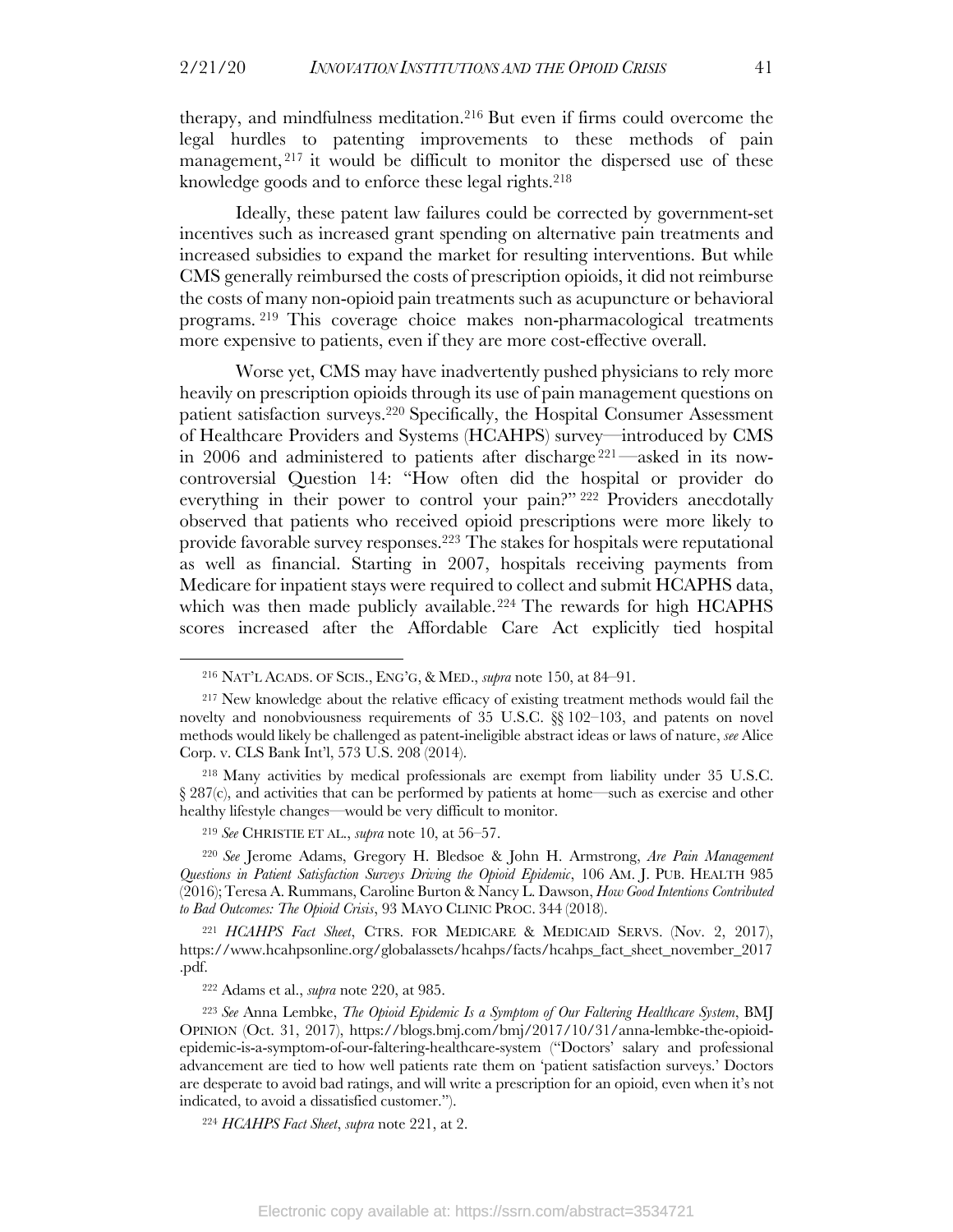reimbursements in part to a hospital's HCAHPS performance. <sup>225</sup> Hospitals were effectively rewarded (or, at least, believed they were being rewarded<sup>226</sup>) for alleviating short-term pain with opioids and were not subsequently punished when their patients or their patients' relatives started abusing the drugs.

In short, instead of offsetting the patent system's skew toward addictive pharmacological pain treatments, other federal policies amplified patent law's flaws. The patent system is only one among a complex of innovation institutions that can balance each other's biases, but here, non-patent innovation institutions did more to exacerbate than to equilibrate the tilt toward prescription opioids. As we discuss in the Parts that follow, the failures of non-patent innovation institutions in the opioid crisis inform potential near-term policy responses to the ongoing epidemic as well as long-term efforts at innovation policy reform.

#### **II. Mixing, Matching, and Layering Innovation Policies to Address the Opioid Crisis**

While the design of U.S. innovation institutions created conditions that allowed the opioid crisis to develop, these institutions also can play an important role in helping resolve (or at least contain) the epidemic. The causes of opioid addiction and overdose are manifold, but knowledge goods (or the lack thereof) play a critical role at each step along the way. Greater access to affordable nonaddictive pain treatment alternatives would stem the spread of prescription opioids in the first place. Technologically assisted early interventions can halt transitions from opioid use to opioid abuse. Medication-assisted treatments can put patients with opioid abuse disorders on the path to discovery. And widespread availability of opioid antidotes such as naloxone can avert catastrophic outcomes when earlier efforts fail.

In prior work, we have drawn a distinction between the *incentives* that innovation institutions provide to producers of knowledge goods and the *allocation mechanisms* that innovation institutions establish to govern access to knowledge goods.227 Here, we apply this framework to the challenges presented by the opioid epidemic. Section II.A considers ways in which innovation institutions can spur the development of technologies that reduce addiction and overdose risks. Section II.B examines policies that can ensure broader access to knowledge goods that fight the opioid epidemic. Finally, Section II.C places these potential policy responses within a broader political and social context. To some degree, the failures of innovation institutions during the opioid crisis reflect underlying inequalities and political pathologies that innovation policy reform is unlikely to solve. In still other respects, however, the crisis was precipitated and

<sup>225</sup> *Id.*

<sup>226</sup> Whether high rates of opioid prescription actually boosted HCAHPS scores is a subject of some ambiguity. *See* Jay S. Lee, Hsou M. Hu & Chad M. Brummett, *Postoperative Opioid Prescribing and the Pain Scores on Hospital Consumer Assessment of Healthcare Providers and Systems Survey*, 317 JAMA 2013 (2017) (finding no correlation between postoperative opioid prescribing and HCAHPS scores).

<sup>227</sup> *See* Hemel & Ouellette, *supra* note 21.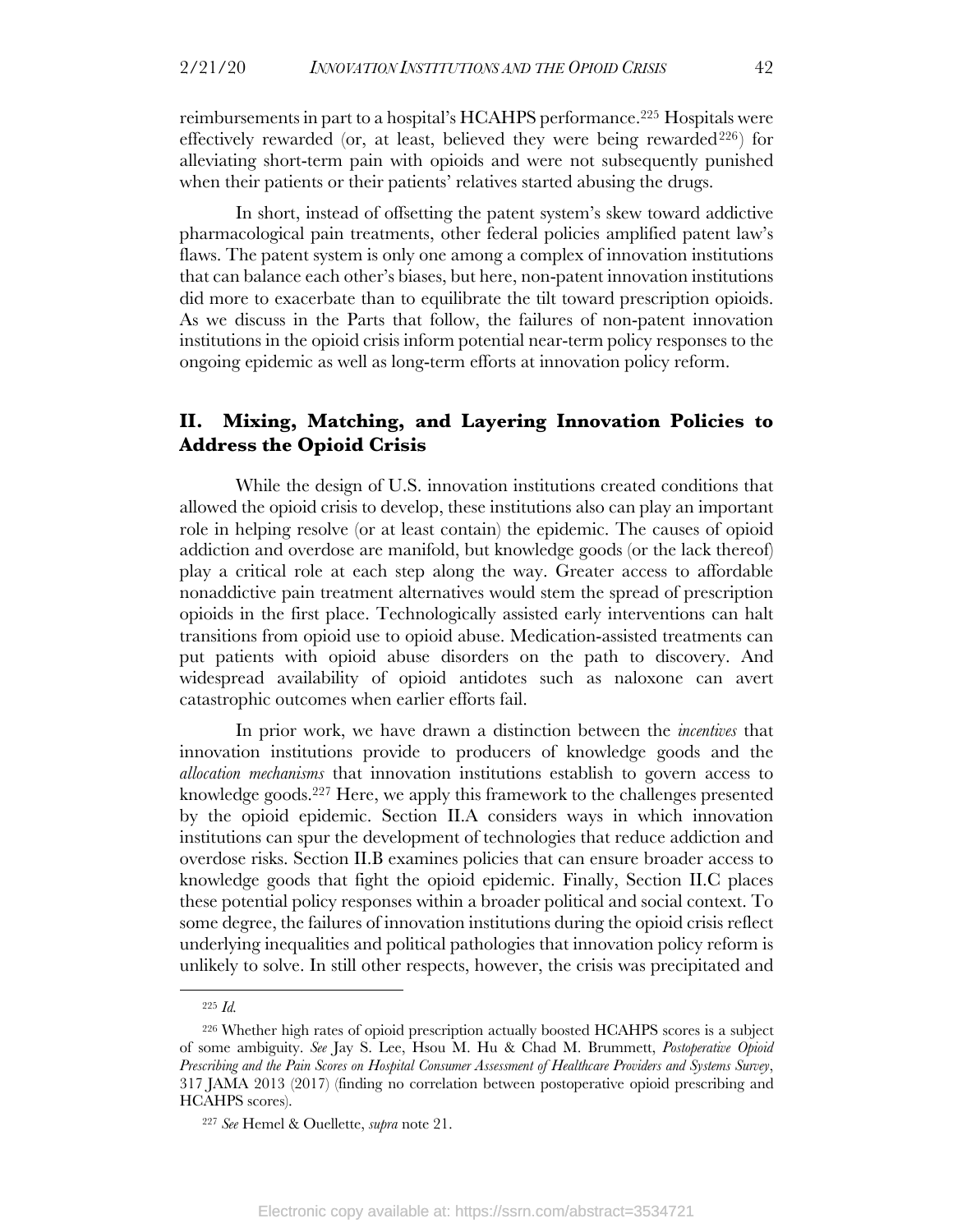perpetuated by policy mistakes that can be corrected, even though the human and economic costs of past mistakes cannot be erased.

#### **A. Incentivizing Pain- and Addiction-Related Innovation**

#### *1. Intellectual Property and Market Incentives*

Conventionally, innovation scholars have focused on patent law as the main policy tool to increase production of new knowledge goods.228 Patents, at least in theory, leverage private information from market actors about the value and viability of potential projects and provide strong incentives for investments in promising ideas. <sup>229</sup> But as emphasized in Section I.B, these same features of the patent system encouraged the development and commercialization of prescription opioids. Given the patent system's pro-pharmaceutical skew—and, in particular, its bias toward addictive goods—one natural response might be to write off patents as a potential solution to a problem that, in many respects, is a product of too many pills.

We think that would be a mistake. As awareness grows among physicians and patients about the addiction risk associated with prescription opioids, demand for nonaddictive pain treatments will increase too. The patent system will generate strong financial incentives for pharmaceutical and biotech firms to invest in the development of non-opioid painkillers, <sup>230</sup> abuse-resistant opioids,  $231$  drugs that can be used to treat addiction,  $232$  and easier delivery methods for the overdose antidote naloxone.233 (Indeed, many firms already have.234) There is, to be sure, something unseemly about the very firms that

<sup>232</sup> *See Information About Medication-Assisted Treatment (MAT)*, *supra* note 55 (listing approved products). Most of these products are heavily patented. *See Orange Book*, FOOD & DRUG ADMIN., https://www.accessdata.fda.gov/scripts/cder/ob (last visited Nov. 28, 2018) (search for the product name and then click on the "Appl No" and "Patent and Exclusivity Information"); *see also* Orexo AB v. Actavis Elizabeth LLC, 903 F.3d 1265 (Fed. Cir. 2018) (reversing a judgment of invalidity for a buprenorphine patent).

<sup>233</sup> *See supra* note 84 and accompanying text.

<sup>234</sup> *See* CHRISTIE ET AL., *supra* note 10, at 88; Nic Fleming, *The Search for the Perfect Painkiller*, GUARDIAN (Jan. 28, 2018), https://www.theguardian.com/us-news/2018/jan/28/opioids-the-

<sup>228</sup> *See* Dan L. Burk & Mark A. Lemley, *Policy Levers in Patent Law*, 89 VA. L. REV. 1575, 1576 (2003) ("Patent law is our primary policy tool to promote innovation.").

<sup>229</sup> *See* Hemel & Ouellette, *supra* note 21, at 554–57.

<sup>230</sup> *See* Tamara Mathias, *U.S. Regulators Snip Red Tape for Medical Devices to Curb Opioid Crisis*, REUTERS (Nov. 8, 2018), https://www.reuters.com/article/us-usa-opioids-focus/u-sregulators-snip-red-tape-for-medical-devices-to-curb-opioid-crisis-idUSKCN1NE0GQ ("Drugmakers including Pfizer Inc, Eli Lilly and Co, Regeneron Pharmaceuticals Inc and Teva Pharmaceutical Industries Inc have been packing their pipelines with potential solutions to the crisis and there are 120 non-opioid drugs under FDA review this year, up some 650 percent since  $2013...$ ").

<sup>231</sup> FDA-approved abuse-deterrent opioids, none of which have generic alternatives, are listed at *Abuse-Deterrent Opioid Analgesics*, FOOD & DRUG ADMIN., https://www.fda.gov/Drugs/DrugSafety/PostmarketDrugSafetyInformationforPatientsandPr oviders/ucm600788.htm (last updated Apr. 23, 2018).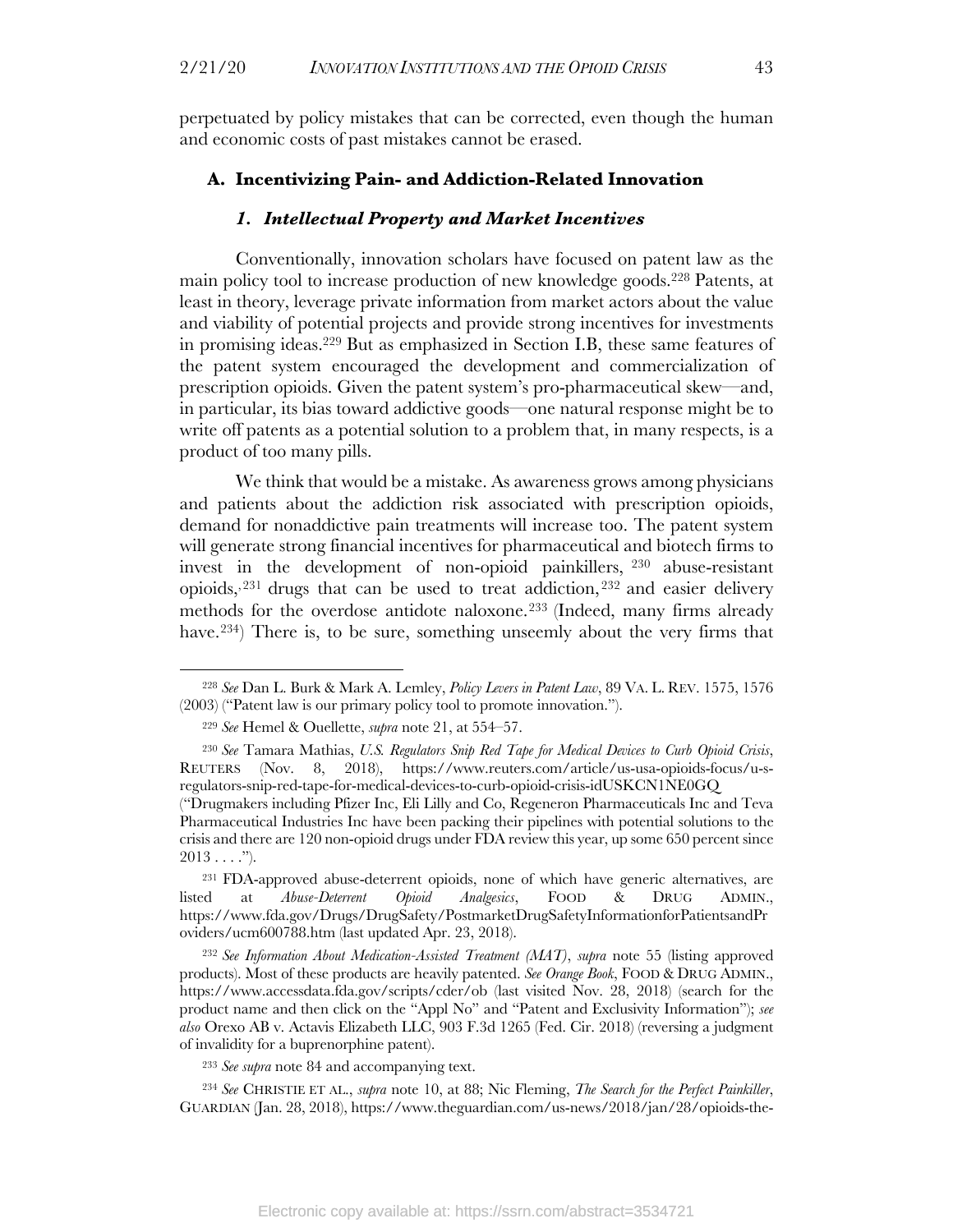fueled the spread of prescription opioids also profiting from the problem they helped create. Many Americans were thus understandably outraged to learn that Purdue Pharma has filed for a patent on a drug that could "help wean addicts from opioids," given that Purdue had helped to hook some of those same people on opioids in the first place. <sup>235</sup> It would be an even crueler irony, though, if the patent system failed to reward investments in innovations that could bring the opioid epidemic under control, and thereby encouraged the proliferation of prescription opioids but not the development of solutions to addiction.

Of course, these powerful patent incentives still may be subject to the same distortions described in Part I. Patents also skew research toward treatments that require repeated use—and thus generate steady streams of revenue—rather than preventatives which are effective after a single administration.236 Patent law may therefore be more helpful, for example, in encouraging the development of nonaddictive painkillers than in the development of anti-addiction vaccines.237 Patent law likewise will do little to facilitate research and development directed at ideas that are difficult for a single firm to commodify—for example, reducing the default number of pills per prescription, <sup>238</sup> informing doctors when their patients overdose, <sup>239</sup> or encouraging the use of alternative pain treatments such as physical or behavioral therapy. <sup>240</sup> Patents are also ineffective incentives for non-pharmaceutical addiction recovery tools such as mobile-phone reminders that track the number

search-for-the-perfect-painkiller-tens-of-thousands-us-deaths-g-protein-coupled-receptor;

Mathias, *supra* note 230. For examples of recent patents on devices for treating pain through neural stimulation, see U.S. Patent No. 9,925,384 (filed Sept. 1, 2016), and U.S. Patent No. 9,855,427 (filed Mar. 9, 2017).

<sup>235</sup> Lindsey Bever, *The Man Who Made Billions of Dollars from OxyContin is Pushing a Drug to Wean Addicts off Opioids*, WASH. POST. (Sept. 8, 2018), https://www.washingtonpost.com/news/business/wp/2018/09/08/the-man-who-madebillions-of-dollars-from-oxycontin-is-pushing-a-drug-to-wean-addicts-off-opioids; *see also* Lily Dancyger, *OxyContin Maker Granted Patent for Opioid Addiction Treatment*, ROLLING STONE (Sept. 11, 2018), https://www.rollingstone.com/culture/culture-news/oxycontin-purdue-pharma-patentopioid-addiction-treatment-722646 ("The idea of Purdue and the Sacklers swooping in with the cure for an epidemic they have profited from, with a new product that will make them even richer, however, feels like the darkest form of capitalist absurdity—and like maybe it's time to make a corporate version of the Son of Sam laws, which prohibit murderers from profiting from their crimes.").

<sup>236</sup> *See* Lisa Larrimore Ouellette & Q. Claire Xue, Intellectual Property and the Market for Vaccines (Feb. 5, 2020) (unpublished manuscript); *see also* Michael Kremer & Christopher M. Snyder, *Preventatives Versus Treatments*, 130 Q.J. ECON. 1167 (2015) (providing an economic analysis of other biases that distort R&D toward treatments rather than preventatives).

<sup>237</sup> On not-yet-successful efforts to create a vaccine against addictive drugs, see Michael Torrice, *Vaccines Against Addictive Drugs Push Forward Despite Past Failures*, CHEM. & ENG'G NEWS (Feb. 19, 2018), https://cen.acs.org/articles/96/i8/Vaccines-against-addictive-drugspush.html.

<sup>238</sup> *See* Alexander S. Chiu et al., *Association of Lowering Default Pill Counts in Electronic Medical Record Systems with Postoperative Opioid Prescribing*, 153 JAMA SURGERY 1012 (2018).

<sup>239</sup> *See* Jason N. Doctor et al., *Opioid Prescribing Decreases After Learning of a Patient's Fatal Overdose*, 361 SCIENCE 588 (2018).

<sup>240</sup> *See supra* notes 216–219 and accompanying text.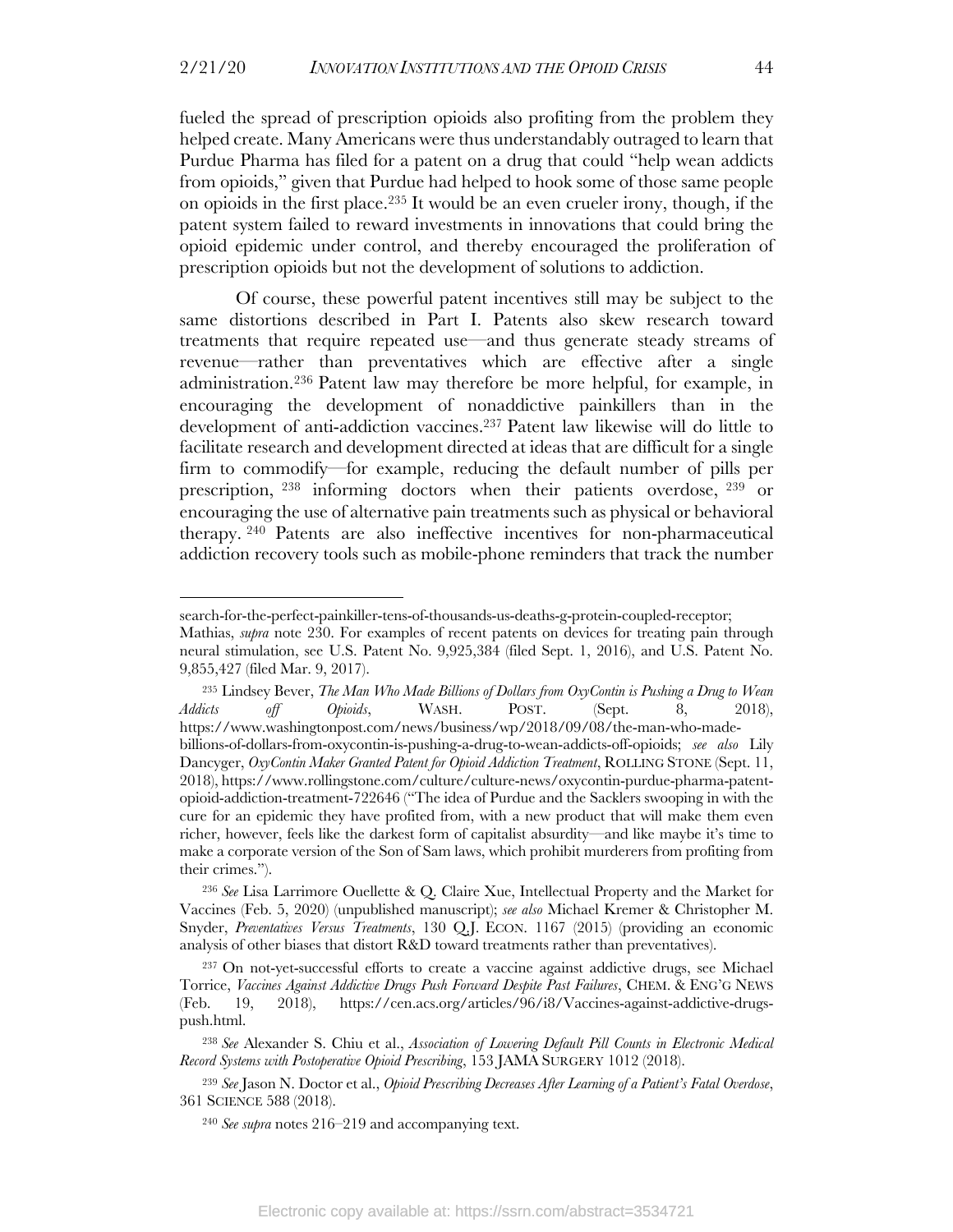of days that a patient has remained substance-free, <sup>241</sup> for creative ideas like using reverse-motion detectors in clinic bathrooms (i.e., devices that detect *lack* of motion) to prevent fatal overdoses,  $242$  and for research on the comparative value of supervised drug use clinics243 or different drug court protocols or streamlined ER-to-outpatient transfers for preventing relapse.<sup>244</sup>

Episodes such as Indivior's effort to undermine the tablet form of Suboxone<sup>245</sup> highlight the need to consider broad changes to patent law and its interactions with FDA regulatory law, antitrust law, tort law, and other institutions that might cabin its pathologies.246 These changes, however, may take years to formulate and implement. In the meantime, the opioid epidemic's daily death toll reminds us of "the fierce urgency of now."247 While patents may play a role in promoting the development and commercialization of opioid alternatives, antidotes, and addiction treatments, we think it is clear enough that America will not patent its way out of the opioid crisis. Policymakers will need to look elsewhere for solutions.

#### *2. Ex Ante Government Spending: Grants and Contracts*

Patents, fortunately, are not the only choice in the innovation policy toolkit. Another major innovation lever is direct government R&D spending through grants, contracts, and national laboratories, which collectively account for about one-quarter of the \$500 billion spent on U.S. R&D each year.248 Government-set rewards can encourage innovation in areas where patent law fails (e.g., where welfare-enhancing ideas are difficult to commodify).<sup>249</sup> But

<sup>243</sup> *See* Bob Oakes & Martha Bebinger, *Somerville Mayor Plans to Open a Supervised Consumption Site Next Year*, WBUR (Aug. 14, 2019), https://amp.wbur.org/commonhealth/2019/08/14/curtatone-supervised-illegal-drug-use.

<sup>247</sup> Martin Luther King, Jr., I Have a Dream, Speech Delivered at the Lincoln Memorial (Aug. 28, 1963), *reprinted in* A TESTAMENT OF HOPE 218 (James Melvin Washington ed., 1986).

<sup>248</sup> *See* NAT'L SCI. BD., SCIENCE & ENGINEERING INDICATORS 2018, at 4-20 tbl.4-3 (2018), https://www.nsf.gov/statistics/2018/nsb20181/assets/nsb20181.pdf.

<sup>249</sup> *See* Hemel & Ouellette, *supra* note 21, at 555; W. Nicholson Price II, *Grants*, 34 BERKELEY TECH. L.J. 1 (2019).

<sup>241</sup> *See* Orly Nadell Farber, *Can a Phone App's Warnings to Avoid Risky Friends and Places Prevent Opioid Addiction Relapses?*, STAT (Aug. 7, 2018), https://www.statnews.com/2018/08/07/canphone-app-prevent-opioid-addiction-relapses.

<sup>242</sup> *See* MACY, *supra* note 120, at 288.

<sup>244</sup> *See* MACY, *supra* note 120, at 220, 301.

<sup>245</sup> *See* Section I.A.2.

<sup>246</sup> *See, e.g.*, NAT'L ACADS. OF SCIS., ENG'G, & MED., *supra* note 150, at 410–14 (arguing that the FDA should incorporate public health considerations into regulatory decisions, which could be used to block products for which the negative externalities swamp the social benefits); Engstrom & Mello, *supra* note 164 (discussing the importance of tort litigation in responding to the crisis); Robin Feldman, *May Your Drug Price Be Evergreen*, 5 J.L. & BIOSCIENCES 590 (2018) (suggesting legal changes to cabin extensions of exclusivity with limited public health benefits); *infra* notes 324–326 (discussing potential doctrinal changes to patent law's utility requirement and remedies rules to incorporate broader social welfare concerns).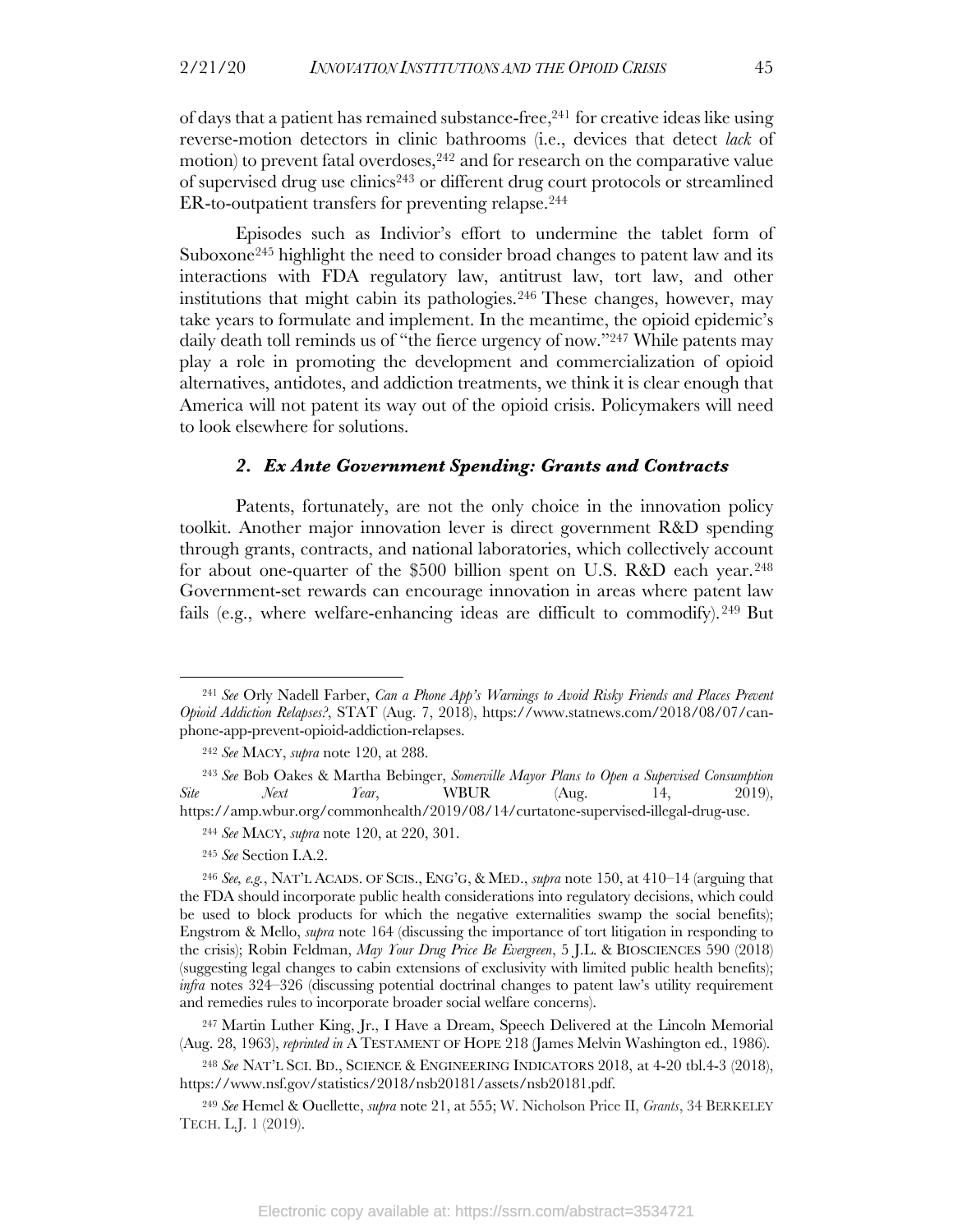government-set rewards are, as we discuss below, vulnerable to pathologies of their own.

The United States already does provide direct funding for research related to opioids and alternatives, mostly at federal level through the National Institutes of Health (NIH). In 2017, the NIH spent \$516 million on pain-related research and \$1.6 billion on all forms of substance abuse (of which opioids are only one fraction).250 In fiscal year 2018, Congress nearly doubled NIH funding for research on opioid addiction with an additional \$500 million.251 Yet these investments, while nontrivial, are on a scale too small for a problem whose economic costs likely top \$500 billion annually.252 For example, opioid-related research funding is less than the \$3 billion the NIH provides each year for HIV/AIDS research,253 even though in 2016, there were over ten times more Americans abusing prescription pain relievers than living with HIV, 254 and more Americans now die from opioid overdoses than died from the AIDS epidemic at its peak.255

The 2017 National Academies report recommended that the United States invest more heavily in research on pain and on opioid use disorder.<sup>256</sup> We agree, and we think understanding the failures of innovation institutions that contributed to the present crisis can help policymakers direct this funding to where it is most needed. For example, although patent law is likely to incentivize investment in new non-addictive pharmaceutical pain treatments, it is less likely to encourage research on non-pharmaceutical (and in most cases unpatentable) pain treatments such as acupuncture, physical therapy and exercise, cognitive behavioral therapy, and mindfulness meditation. <sup>257</sup> And while patent law potentially rewards firms for developing opioid antidotes such as Evzio and pharmacological addiction treatments such as Suboxone, it does much less to encourage research into other addiction management mechanisms (e.g., counseling as a complement to medication-assisted treatment<sup>258</sup>). Grantmaking

<sup>250</sup> *Estimates of Funding for Various Research, Condition, and Disease Categories (RCDC)*, NAT'L INSTS. OF HEALTH (May 18, 2018), https://report.nih.gov/categorical\_spending.aspx.

<sup>251</sup> Francis S. Collins, Walter J. Koroshetz & Nora D. Volkow, *Helping to End Addiction Over the Long-Term: The Research Plan for the NIH HEAL Initiative*, 320 JAMA 129 (2018).

<sup>252</sup> *See supra* note 10 and accompanying text.

<sup>253</sup> *See Estimates of Funding for Various Research, Condition, and Disease Categories (RCDC)*, *supra* note 250.

<sup>&</sup>lt;sup>254</sup> Compare SUBSTANCE ABUSE & MENTAL HEALTH SERVS. ADMIN., *supra* note 50, at 170525 tbl. 1.97A (eleven million), *with HIV in the United States and Dependent Areas*, CTRS. FOR DISEASE CONTROL & PREVENTION, https://www.cdc.gov/hiv/statistics/overview/ataglance.html (last updated Jan. 29, 2019) (one million).

<sup>255</sup> *See supra* note 5 and accompanying text.

<sup>256</sup> NAT'L ACADS. OF SCIS., ENG'G, & MED., *supra* note 150, at 162–63.

<sup>257</sup> *See supra* note 216 and accompanying text.

<sup>258</sup> Findings on the effectiveness of cognitive behavioral therapy for patients simultaneously receiving medication-assisted treatment for opioid abuse are decidedly mixed. *Compare* David A. Fielin et al., *A Randomized Trial of Cognitive Behavioral Therapy in Primary Care-based Buprenorphine*, 126 AM.J. MED. 74.e11 (2013) (finding no statistically significant difference on effectiveness measures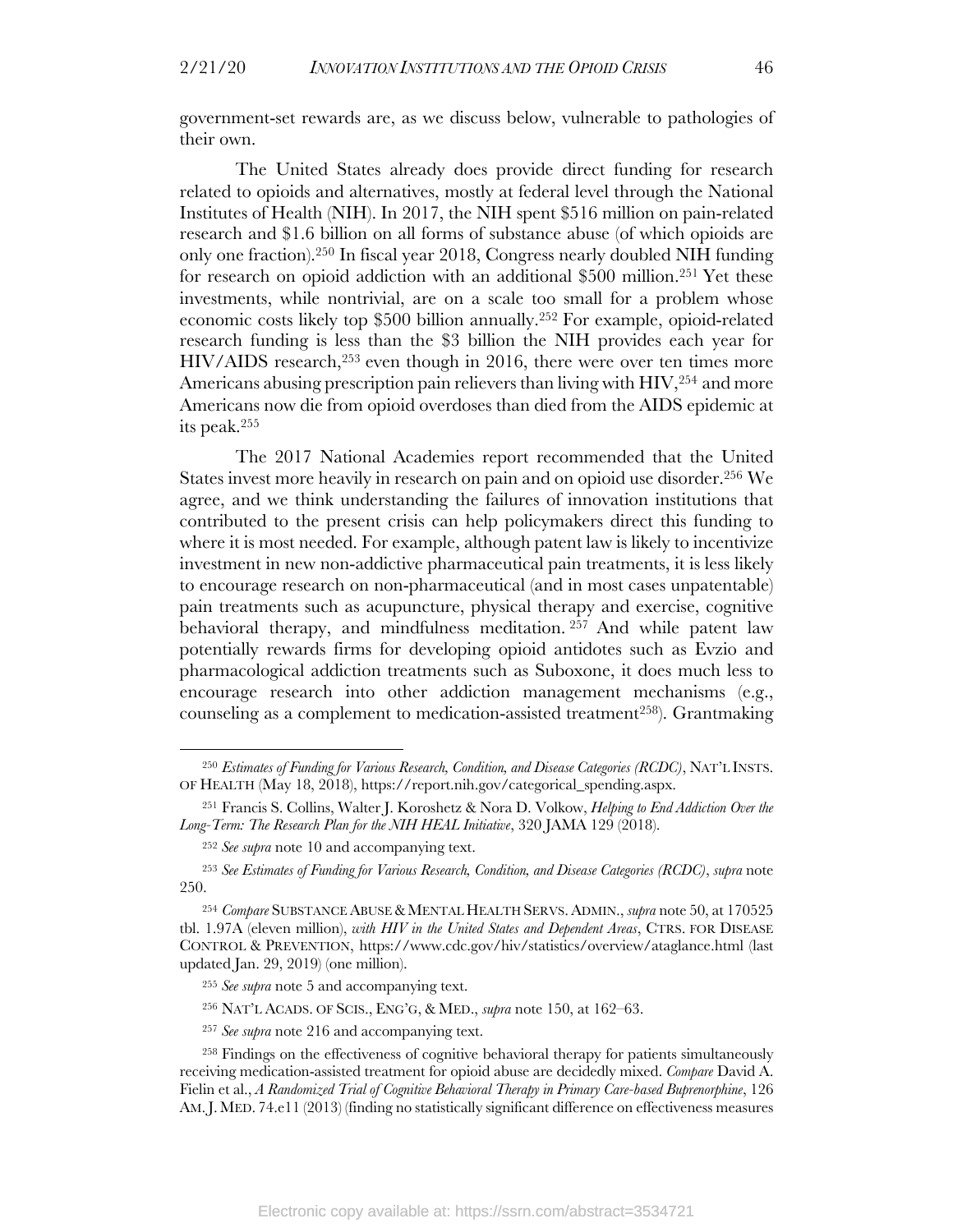agencies should consider the patent system's skews when allocating funds so that their dollars can do the most good—which likely means that resources should be directed at precisely the areas that the patent system leaves untouched.

In making these recommendations, we are cognizant that in the realworld of federal grants and contracts, politics as well as policy considerations shape outcomes. For example, one study finds that each additional member on the House subcommittee that oversees the NIH's budget is associated with a roughly nine percent increase in NIH grants to public universities in that member's state259—suggesting that grant allocations may not be based purely on the merits of potential projects. Universities spend many millions of dollars each year lobbying Congress and federal agencies for more grant money,  $260$  and certainly some of this spending can be fairly characterized as rent-seeking. Increasing the amount of federal spending on opioid-related research will likely increase the social cost of competition among politicians and potential grantees for funds. Yet these rent-seeking costs pale in comparison to the costs of patent litigation<sup>261</sup> and seem rather trivial when compared with the magnitude of the crisis that opioid-related R&D addresses. That the federal R&D grant process remains far from perfect is, we think, both undeniably true and also not a compelling argument against dramatic increases in opioid-related grantmaking.

#### *3. Ex Post Government Spending: Prizes and Market Subsidies*

Government grants—i.e., direct, ex ante public funding for research and development—are both familiar and popular, with polling suggesting that eight in ten U.S. adults think government investments in medical research "usually pay off in the long run."262 Less well recognized—at least outside the innovation

between patients receiving Suboxone and patients receiving Suboxone plus cognitive behavioral therapy), *with* Brent A. Moore, *Cognitive Behavioral Therapy Improves Treatment Outcomes for Prescription Opioid Users in Primary Care Buprenorphine Treatment*, 71 J. SUBSTANCE ABUSE TREATMENT 54 (2017) (finding that cognitive behavioral therapy increases probability of abstinence among prescription opioid abusers but not heroin abusers).

<sup>259</sup> Deepak Hegde & David C. Mowery, *Politics and Funding in the U.S. Public Biomedical R&D System*, 322 SCIENCE 1797, 1798 (2008).

<sup>260</sup> *See* Rick Cohen, *Universities Pay Plenty for Influence and Access Through Lobbying*, NONPROFIT Q. (July 16, 2014), https://nonprofitquarterly.org/2014/07/16/universities-pay-plenty-forinfluence-and-access-through-lobbying; Monica Vendituoli, *Top Schools for Federal R&D Grants Are Big Spenders on Lobbying, Campaign Contributions*, OPEN SECRETS (June 5, 2013), https://www.opensecrets.org/news/2013/06/federal-research-and-development-fu.

<sup>261</sup> *See* Malathi Nayak, *Cost of Patent Infringement Litigation Falling Sharply*, BLOOMBERG NEWS (Aug. 10, 2017), https://www.bna.com/cost-patent-infringement-n73014463011 (reporting that even with new lower-cost procedures for challenging patents, the median cost for a patent infringement case with \$1 million to \$10 million at stake was still \$1.7 million in 2017); *see also* Daniel J. Hemel & Lisa Larrimore Ouellette, *Beyond the Patents–Prizes Debate*, 92 TEX. L. REV. 303, 365 (2013) (estimating the total annual cost of patent litigation to be around \$2.5 billion).

<sup>262</sup> *See* Brian Kennedy, *Americans Broadly Favor Government Funding for Medical and Science Research*, PEW RES. CTR. FACT TANK (July 3, 2018), http://www.pewresearch.org/facttank/2018/07/03/americans-broadly-favor-government-funding-for-medical-and-scienceresearch.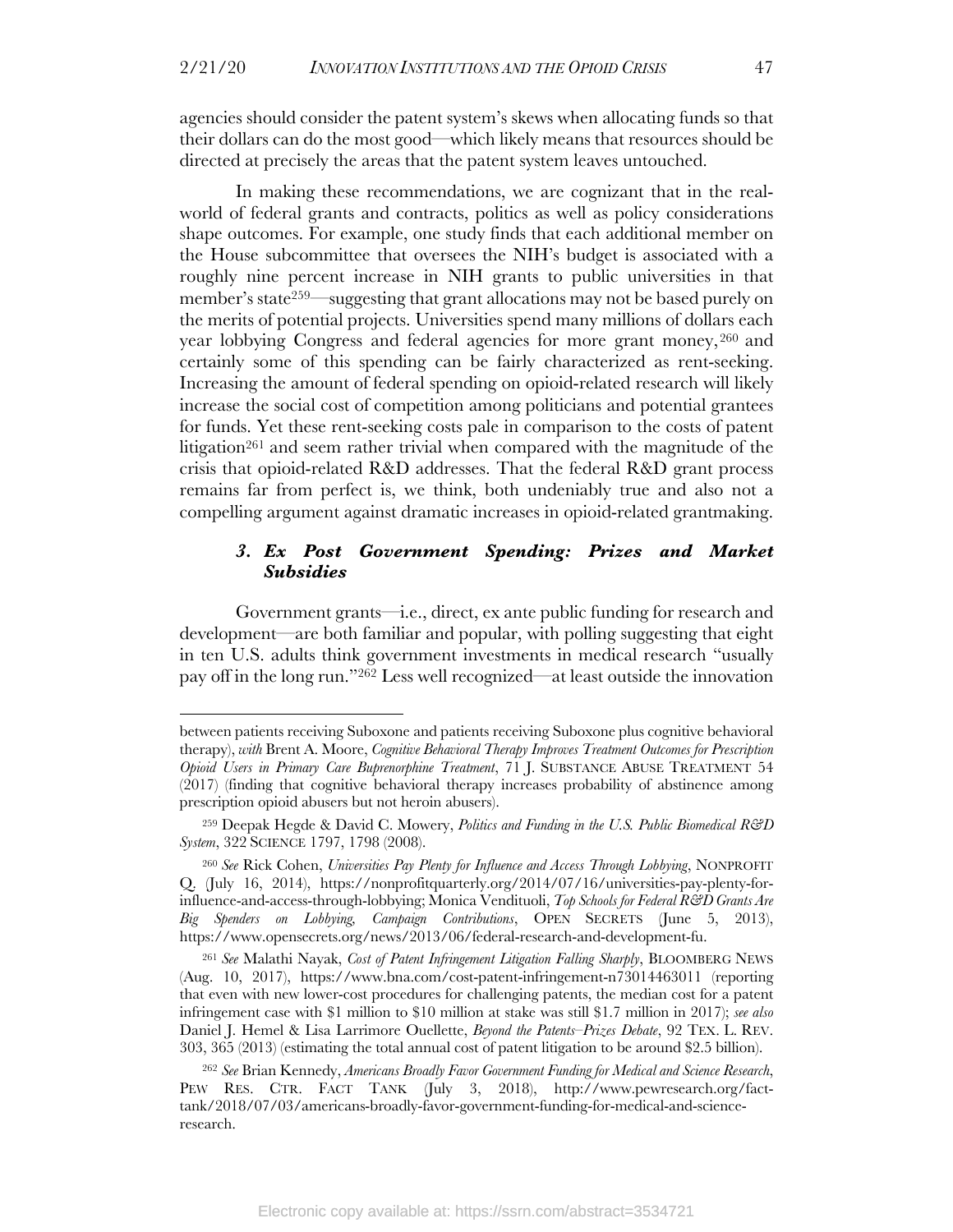policy literature263—is that the government can also choose to reward specific technologies ex post through prize systems. Because ex post rewards are only given to successful researchers, they can provide stronger incentives for ingenuity and effort, at least as long as researchers can acquire necessary bridge financing until their ideas reach fruition. 264

Innovation inducement prizes are a small but growing portion of U.S. innovation institutions, <sup>265</sup> including in the opioid context. The NIH is offering \$2.5 million for five challenges related to developing open-source databases, algorithms, and biological assays to streamline development of treatments for pain, opioid use disorder, and opioid overdose.266 Other prize competitions offer financial awards for developing the most promising solutions for tackling a broad portion of the opioid problem, without specifying a particular technological goal.267 For example, the federal Health Resources and Services Administration, an agency within the U.S. Department of Health and Human Services (HHS), is offering up to \$375,000 for innovations that address any "barriers that limit access to quality treatment . . . for those with Opioid Use Disorder (OUD), including pregnant women and new moms."268 And the HHS two-day Opioid Code-a-Thon distributed three \$10,000 prizes for "data-driven solutions to combat the opioid epidemic."269 Several states have launched prize competitions of their own. For example, an Ohio prize competition awarded \$200,000 in 2018 to each of twelve winners working on technologies to address drug abuse and addiction.270 And most recently, a New York state prize competition focused on novel solutions to the opioid epidemic awarded a grand prize of \$10,000 to a team developing a new intranasal naloxone patch in January 2019. 271

<sup>263</sup> Among innovation scholars, debates on the value of prizes as an innovation policy have been ongoing since at least the nineteenth century. *See* Fritz Machlup & Edith Penrose, *The Patent Controversy in the Nineteenth Century*, 10 J. ECON. HIST. 1, 19 (1950). For a more recent discussion of innovation prizes, see Michael J. Burstein & Fiona E. Murray, *Innovation Prizes in Practice and Theory*, 29 HARV. J.L. & TECH. 401 (2016).

<sup>264</sup> *See* Hemel & Ouellette, *supra* note 21, at 556–57.

<sup>265</sup> *See* Hemel & Ouellette, *supra* note 261, at 317–18.

<sup>266</sup> *2018 NCATS ASPIRE Design Challenges*, NAT'L INSTS. HEALTH, https://ncats.nih.gov/aspire/challenges (last visited Feb. 8, 2018). We have argued that prize competitions may be particularly effective for this kind of computational challenge, where capital constraints typically are not binding. *See* Hemel & Ouellette, *supra* note 261, at 317–376.

<sup>267</sup> *See generally* Jason Reinecke, *General Innovation Competitions*, 21 STAN. TECH. L. REV. 128 (2018) (describing this kind of competition).

<sup>268</sup> *Addressing Opioid Use Disorder in Pregnant Women and New Moms: Timeline*, HEALTH RESOURCES & SERVS. ADMIN., https://mchbgrandchallenges.hrsa.gov/challenges/addressingopioid-use-disorder-pregnant-women-and-new-moms/timeline (last visited Feb. 7, 2019).

<sup>269</sup> *HHS Opioid Code-a-Thon*, U.S. DEP'T OF HEALTH & HUMAN SERVS., https://www.hhs.gov/challenges/code-a-thon/index.html (last updated Jan. 3, 2018).

<sup>270</sup> *See Ohio Opioid Technology Challenge*, OHIO DEV. SERVS. AGENCY (last updated Sept. 2018), https://development.ohio.gov/bs\_thirdfrontier/ootc.htm.

<sup>271</sup> *See Empire State Opioid Epidemic Innovation Challenge*, CAMTECH (Jan. 2019), http://www.globalhealthmgh.org/camtech/new-york-city-opioid-epidemic-challenge-summitsolutions-sprint.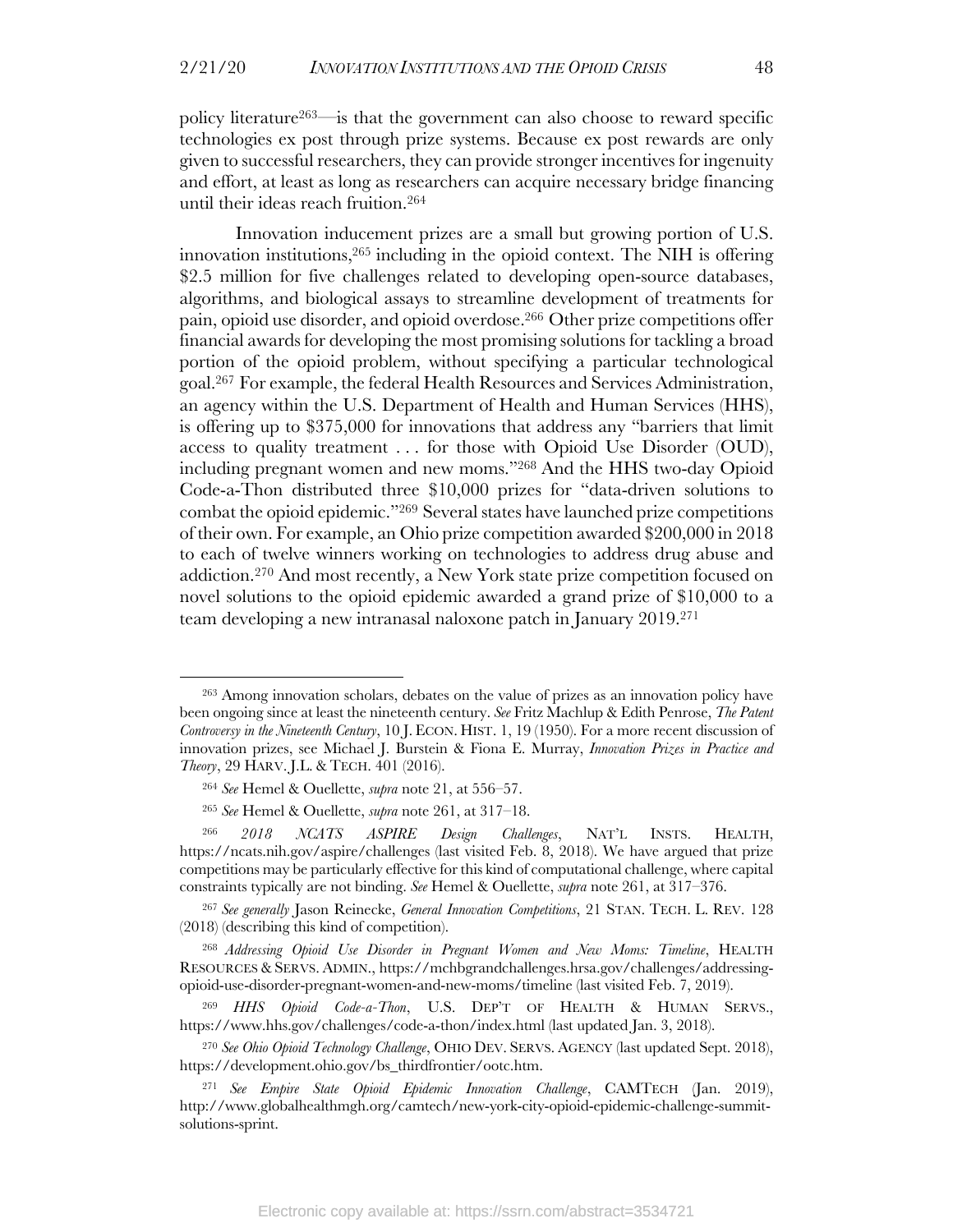Many opioid-related prize competitions offer funding at such a small scale that they seem unlikely to overcome financial barriers to addressing the epidemic—although prizes can have effects beyond direct monetary rewards. Economists Petra Moser and Tom Nicholas have demonstrated that prizes also encourage innovation through publicity, independent from the inducement effect of financial incentives.272 As a possible illustration of this effect, the FDA ran a prize competition for opioid-related medical devices that came with no cash prize—winners received only "enhanced interactions with FDA review divisions" and "Breakthrough Device designation."273 Despite the lack of direct financial reward, the competition generated significant interest, with 250 applications, from which eight winners were selected.274

Where innovation inducement prizes are explicitly financial, moreover, they need not be structured as offering a fixed amount of money for a particular technological development. The prize can also be tied to some market outcome, with larger prizes corresponding to greater use of the resulting technology by consumers. For example, rather than offering \$100 million for creation of a new vaccine, a prize sponsor could offer \$50 per person actually inoculated—an intermediate solution between government-set fixed prizes and market-set patent rewards. <sup>275</sup> This kind of market-based prize has been used to incentivize distribution of pneumococcal vaccines.<sup>276</sup> But such a structure is not limited to small demonstration projects: demand-side government subsidies for certain technologies, such as through insurance programs like Medicare and Medicaid,

<sup>272</sup> Petra Moser & Tom Nicholas, *Prizes, Publicity and Patents: Non-Monetary Awards as a Mechanism to Encourage Innovation*, 61 J. INDUS. ECON. 763 (2013).

<sup>273</sup> Press Release, Food & Drug Admin. (May 30, 2018), https://www.fda.gov/NewsEvents/Newsroom/PressAnnouncements/ucm609188.htm. The competition was broadly open to any opioid-related devices, including devices related to "diagnostics to identify patients at increased risk for addiction, treatments for pain that eliminate the need for opioid analgesics (such as opioid-sparing or replacement therapies for acute or chronic pain), treatments for opioid use disorder or symptoms of opioid withdrawal, as well as devices or technologies that can prevent diversion of prescription opioids." *Id.*

<sup>274</sup> *FDA Innovation Challenge: Devices to Prevent and Treat Opioid Use Disorder*, FOOD & DRUG ADMIN.,

https://www.fda.gov/AboutFDA/CentersOffices/OfficeofMedicalProductsandTobacco/CD RH/CDRHInnovation/ucm609082.htm (last updated Nov. 30, 2018). To be sure, the absence of a clear counterfactual makes it difficult to draw any strong conclusions about the causal effect of these programs. *See generally* Heidi Williams, *Innovation Inducement Prizes: Connecting Research to Policy*, 31 J. POL'Y ANALYSIS 752, 768 (2012) (describing this evaluation problem). And while rewards are not directly financial, they may be indirectly so. For example, Breakthrough Device designation may help manufacturers obtain FDA approval at a quicker clip—thus bringing the product to market sooner and increasing total profits over the device's life. *See Breakthrough Devices Program*, FOOD & DRUG ADMIN., https://www.fda.gov/medical-devices/how-study-andmarket-your-device/breakthrough-devices-program (last updated May 16, 2019).

<sup>275</sup> *See* Hemel & Ouellette, *supra* note 21, at 554.

<sup>276</sup> *See generally* Williams, *supra* note 274, at 752, 758–59, 769–70 (describing this pneumococcal prize and the challenges in measuring its effectiveness).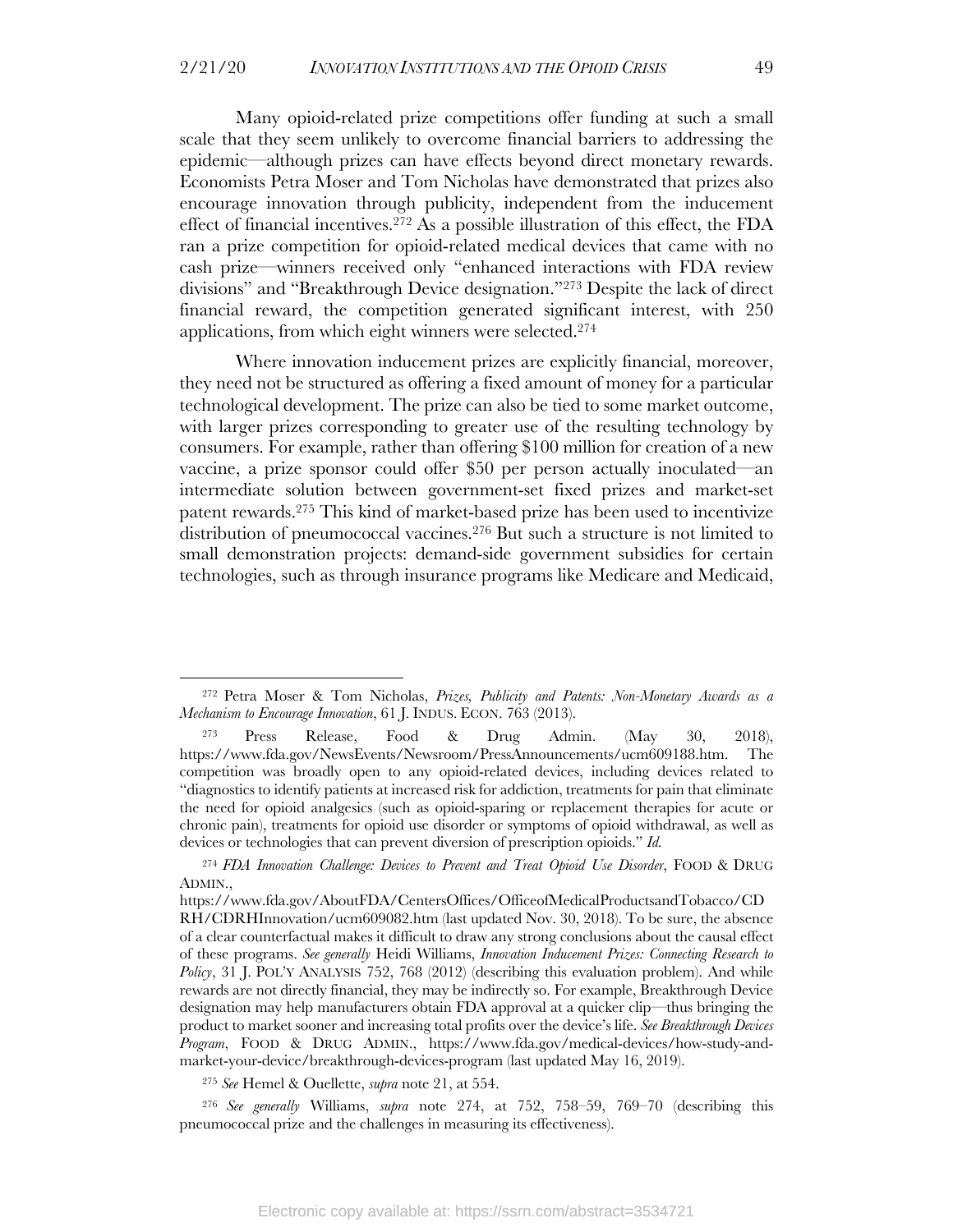bear some similarities to market-based prizes277 (though they may also introduce new distortions, as discussed above278).

The federal government has offered some targeted subsidies focused on relieving the opioid crisis. Most notably, the U.S. Substance Abuse and Mental Health Services Administration (SAMHSA) distributed over \$1 billion in State Opioid Response Grants, focused on "increasing access to medication-assisted treatment using the three [FDA] approved medications for the treatment of opioid use disorder, reducing unmet treatment need, and reducing opioid overdose related deaths through the provision of prevention, treatment and recovery activities for opioid use disorder." <sup>279</sup> If firms expect this kind of demand-side subsidy to expand the market for a particular medical intervention, the subsidy can enhance incentives to develop technologies in that area in the first place.

Grants administered at the state level also provide some opportunity to learn from state experimentation with opioid abuse treatment models—policy variation is important in the face of uncertainty about which policies are most effective. <sup>280</sup> Indeed, SAMHSA grants explicitly include funding for "identify[ing] which system design models will most rapidly and adequately address the gaps in their systems of care."281 Some learning has already occurred from state-level responses: for example, Virginia's 2017 increase in Medicaid reimbursement rates to addiction treatment providers seems to have reduced opioid-related emergency department visits by expanding the supply of (and thus access to) addiction treatment services. <sup>282</sup> To encourage policy experimentation, federal policymakers should consider ways to reward states that use SAMHSA grants or other funding sources to develop innovative approaches that are adopted by other states. To the extent the results of state-level innovation are patentable, states could internalize some out-of-state benefits from their innovation.283 But while this benefit-internalization approach might work for

<sup>281</sup> *State Opioid Response Grants*, SUBSTANCE ABUSE & MENTAL HEALTH SERVS. ADMIN., https://www.samhsa.gov/grants/grant-announcements/ti-18-015 (last updated Aug. 3, 2018).

<sup>277</sup> *See* Lemley et al., *supra* note 174; Benjamin N. Roin, *Intellectual Property Versus Prizes: Reframing the Debate*, 81 U. CHI. L. REV. 999, 1011–14 (2014); Sachs, *supra* note 27.

<sup>278</sup> *See supra* Section I.D.

<sup>279</sup> Press Release, U.S. Dep't of Health & Human Servs., HHS Awards Over \$1 Billion to Combat the Opioid Crisis (Sept. 19, 2018), https://www.hhs.gov/about/news/2018/09/19/hhs-awards-over-1-billion-combat-opioidcrisis.html.

<sup>280</sup> *See* Lisa Larrimore Ouellette, *Patent Experimentalism*, 101 VA. L. REV. 65 (2015).

<sup>282</sup> *See* German Lopez, *We Really Do Have a Solution to the Opioid Epidemic—and One State Is Showing It Works*, VOX (May 10, 2018), https://www.vox.com/policy-andpolitics/2018/5/10/17256572/opioid-epidemic-virginia-medicaid-expansion-arts. For a description of another innovative state program, see German Lopez, *I Looked for a State That's Taken the Opioid Epidemic Seriously. I Found Vermont.*, VOX (Oct. 31, 2017), https://www.vox.com/policy-and-politics/2017/10/30/16339672/opioid-epidemic-vermonthub-spoke.

<sup>283</sup> *See* Hemel & Ouellette, *supra* note 21, at 550 (referring to this combination of innovation policies as "layering," or "the use of different policies at different jurisdictional levels, such as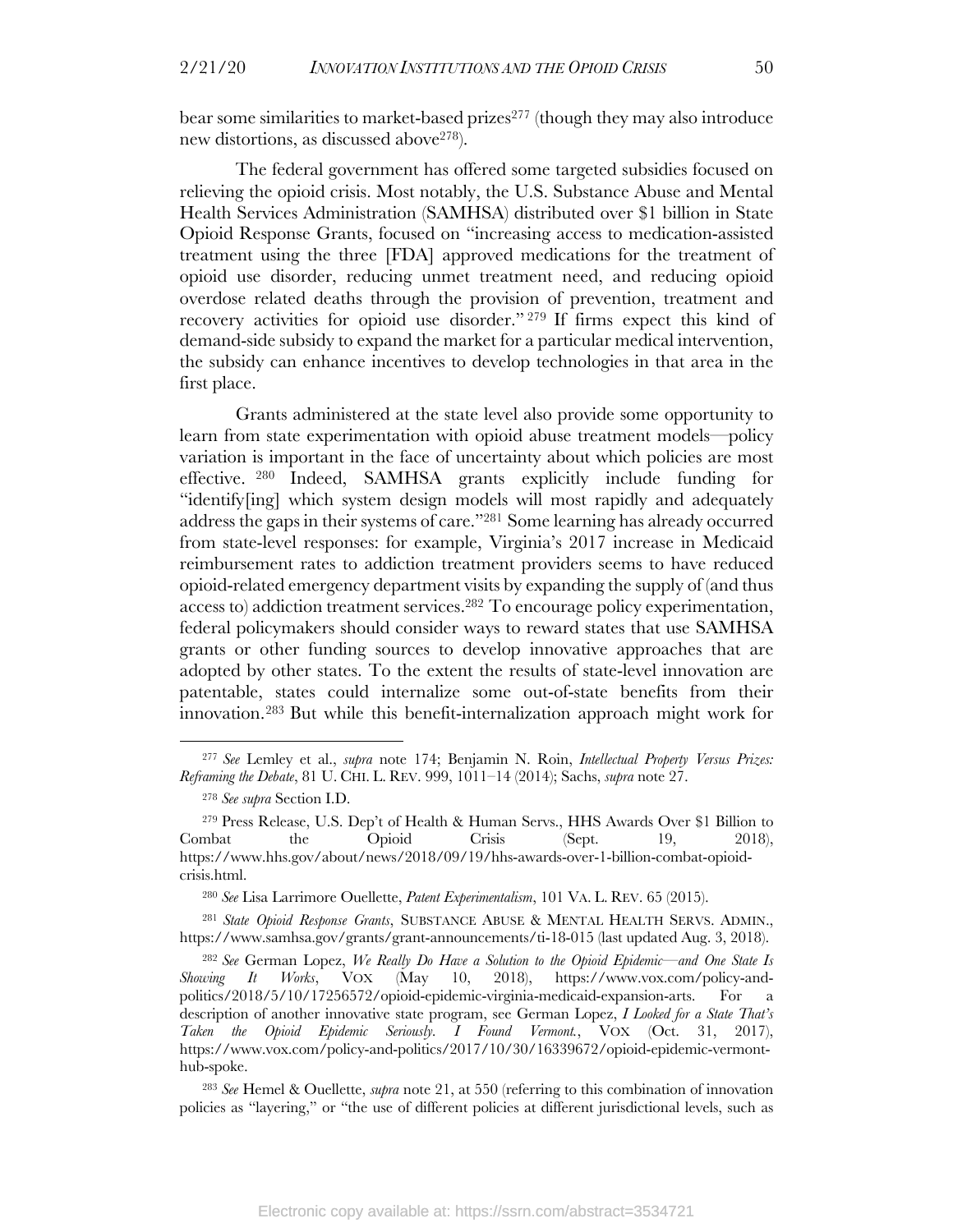some technologies such as medical devices, most state-level opioid-related innovations are less likely to generate financial rewards commensurate with their social value, making the need for federal innovation incentives all the more

The overall efficacy of the SAMHSA grant program is yet to be seen, but a recent investigative report into the District of Columbia's execution of its grants raises an important cautionary note.285 The District won \$4 million through the grant program, but "many programs the city said it would launch never materialized," and "[o]fficials at the clinic contracted by the District with most of its federal funds said not a single patient has been referred to them for addiction treatment."286 This story serves as another reminder that non-market solutions are not a panacea: failures of the political market can be just as devastating, and comparisons of innovation institutions must consider the imperfections of each policy choice. We return to these political concerns in Section II.C.

#### **B. Allocating Access to Pain- and Addiction-Related Innovations**

The opioid epidemic stems in part from our failure to develop and refine non-addictive pain treatments, addiction prevention technologies, and successful therapies for substance abuse. But the opioid crisis is not only a crisis of innovation; it is also a crisis of access. In some cases, expensive but effective patent-protected technologies remain out of patients' reach. In other instances, non-patent-protected treatments are available at reasonable cost, but public and private sector health insurance plans fail to cover them or regulatory barriers limit patient access. In this Section, we consider a combination of interventions that would expand access to technologies that can avert, treat, and contain the consequences of opioid addiction.

Importantly, as we have explained, these allocation choices can be largely separated from the choice of innovation incentive, and increasing access does not necessarily imply a decreased reward for the innovator.287 But questions of incentives and allocation are not hermetically sealed off from one another. In some cases, access-related policy levers *should* be used to decrease the reward to the innovator, such as when a product that generates negative externalities is subjected to a Pigouvian tax. In other cases, access-related policies can be used to *increase* rewards to innovation, as when firms expect demand-side subsidies to

acute. 284

using non-IP innovation incentives and allocation mechanisms at the domestic level within an international legal system oriented around IP").

<sup>284</sup> *See generally* Yair Listokin, *Learning Through Policy Variation*, 118 YALE L.J. 480, 546 (2008) ("[F]ree-rider problems, failure to internalize benefits to other jurisdictions from innovation, network externalities, and spillovers may reduce policy variation in multi-jurisdictional systems to a level far below optimality.").

Peter Jamison, *'Pure Incompetence*,' WASH. POST (Dec. 19, 2018), https://www.washingtonpost.com/graphics/2018/local/dc-opioid-epidemic-response-africanamericans.

<sup>286</sup> *Id.*

<sup>287</sup> *See* Hemel & Ouellette, *supra* note 21.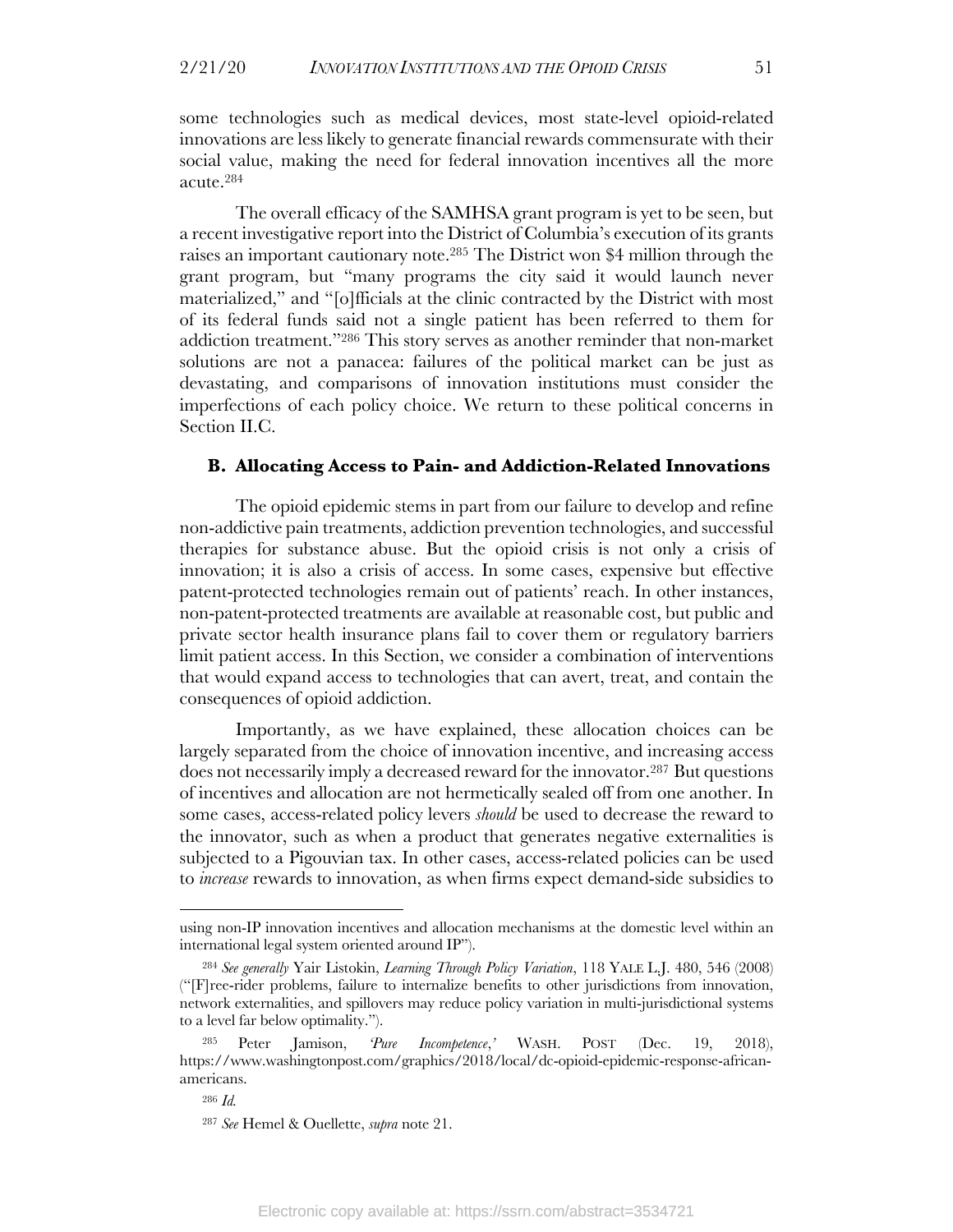boost their profits from new products. Policymakers should remain attentive to the incentive effects of their real-world allocational choices while also understanding the possibility of disaggregating rewards and access.

#### *1. The Case for Open Access*

The benefit of expanding access to innovations that will address the opioid crisis should be obvious: stemming the enormous human cost of chronic pain and addiction. But should policymakers be concerned about losing some of the informational value of proprietary pricing? As Glen Weyl and Jean Tirole have explained, market prices often serve a useful screening function: when consumers are willing to pay higher prices for a new product, it signals that they assign a high value to that product relative to any substitutes.288 But there are a host of reasons that the screening function of proprietary pricing fails in the context of pain- and addiction-related innovations.

These problems largely mirror the shortcomings of patent incentives in these contexts. As noted above, market value does not reflect social value in the presence of the externalities and internalities that beset markets for addictive products. These markets have also been plagued with misinformation that further misaligns economic rewards and social value.289 Additionally, even if detailed information about relative clinical efficacy were available, those suffering from opioid use disorder and perhaps some pain patients probably are not operating at full rationality.<sup>290</sup> It is hard for lay people and even doctors<sup>291</sup> to understand the complex statistical evidence needed to evaluate medical information, and it seems implausible that the choice between two treatment options for addiction will typically be grounded in a full understanding of their comparative value.

Just as market prices can fail to accurately signal social value when consumers lack relevant information, they also can fail when consumers are not the ones paying the patent owner's price, such that consumption signals little about the relative value of innovations. Allocation of medical technologies in the United States—and most other countries—is far from a pure user-pays system. As previously discussed, the federal government subsidizes access to new medical technologies through programs like Medicare and Medicaid, which have generally covered prescription opioids.292 All of these factors suggest that the value of proprietary pricing is more attenuated in markets for pain and addiction

<sup>288</sup> E. Glen Weyl & Jean Tirole, *Market Power Screens Willingness-to-Pay*, 127 Q.J. ECON. 1971, 1972-75 (2012).

<sup>289</sup> *See, e.g.*, *supra* notes 111–118 and accompanying text.

<sup>290</sup> *See generally* CHOICE, BEHAVIOURAL ECONOMICS AND ADDICTION (Rudy E. Vuchinich & Nick Heather eds., 2003).

<sup>291</sup> *See* Donna M. Windish et al., *Medicine Residents' Understanding of the Biostatistics and Results in the Medical Literature*, 298 JAMA 1010 (2007) (finding that on average, medicine residents answered only 8 of 20 questions correctly on a multiple-choice test about statistical methods and interpretation of research outcomes).

<sup>292</sup> *See supra* notes 170–172 and accompanying text.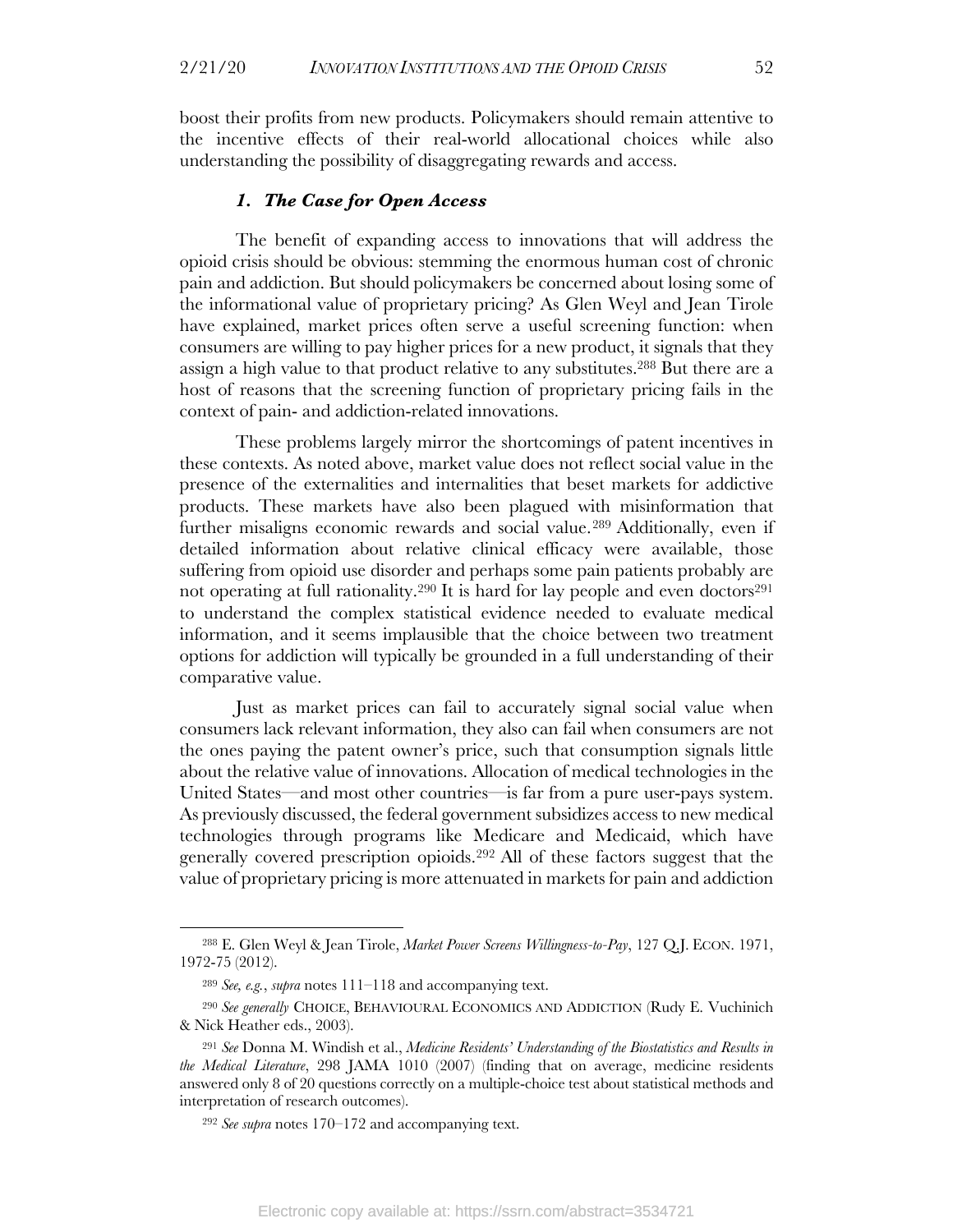treatments than in many other contexts, lessening concerns about some of the policy options discussed below.

#### *2. Carve-Outs, Buy-Outs, and March-Ins*

Sky-high sticker prices for pharmaceutical products such as Evzio are, we have argued, in part a product of unintended consequences of federal reimbursement policies—and in particular, the limits on charging CMS more than the "best price" or the "usual and customary charges" for other payers.<sup>293</sup> These rules discourage pharmaceutical companies from offering discounts to private health insurance plans and pharmacy benefit managers because those discounts will reduce the amount that the companies can charge the government. Limits on CMS payments aspire to serve the noble purpose of protecting the federal fisc from predatory pharmaceutical pricing. In the case of Evzio, however, these laws appear to have had the unintended consequence of keeping the drug out of many private health plans and pharmacy benefit manager formularies while still leaving the government with an enormous bill.

Fortunately, policymakers are not without tools to address the problem. Specifically, the Affordable Care Act authorizes the Secretary of Health and Human Services to waive the Medicaid best-price mandate, among other restrictions, when testing "payment and service delivery models" that "address[] a defined population for which there are deficits in case leading to poor clinical outcomes."294 This authority at least arguably allows the Secretary to create a carve-out from the best-price mandate for sales of naloxone products to health plans in the areas hit hardest by the opioid epidemic.295 Exercise of that waiver authority would encourage Kaléo and its leading competitor, Adapt Pharma's naloxone nasal spray Narcan, to strike deals with private health plans that are currently unwilling to cover the drugs at their list prices.

A bolder approach than a Medicaid best-price carve-out would be for the federal government to offer to buy the family of Evzio-related patents from Kaléo and then to place those patents in the public domain.296 One potential concern with buyouts is that they remove the patent holder's incentive to invest in commercialization—though by this point, the publicity surrounding the naloxone auto-injector may already have accomplished much of what marketing efforts can achieve. Another, more daunting challenge is how to set the price for such a buyout. Academics have proposed auction systems to place some market bound on patent buyout prices, but perhaps the most straightforward approach for a one-time buyout is for Congress to appropriate a specific amount, in effect making a take-it-or-leave-it offer to the manufacturer. Given that Kaléo does not

<sup>293</sup> *See supra* notes 203–208 and accompanying text.

<sup>294</sup> 42 U.S.C. § 1315a(b), (d)(1).

<sup>295</sup> On the scope and limit of the Secretary's authority to waive the best-price mandate, see generally Sachs et al., *supra* note 210, at 14–16.

<sup>296</sup> *See* Hemel & Ouellette, *supra* note 21, at 563–66, 587 (discussing academic buyout proposals including Michael Kremer, *Patent Buyouts: A Mechanism for Encouraging Innovation*, 113 Q. J. ECON. 1137 (1998), as well as how the UK has effectively put these ideas into practice through its system for purchasing and distributing pharmaceuticals).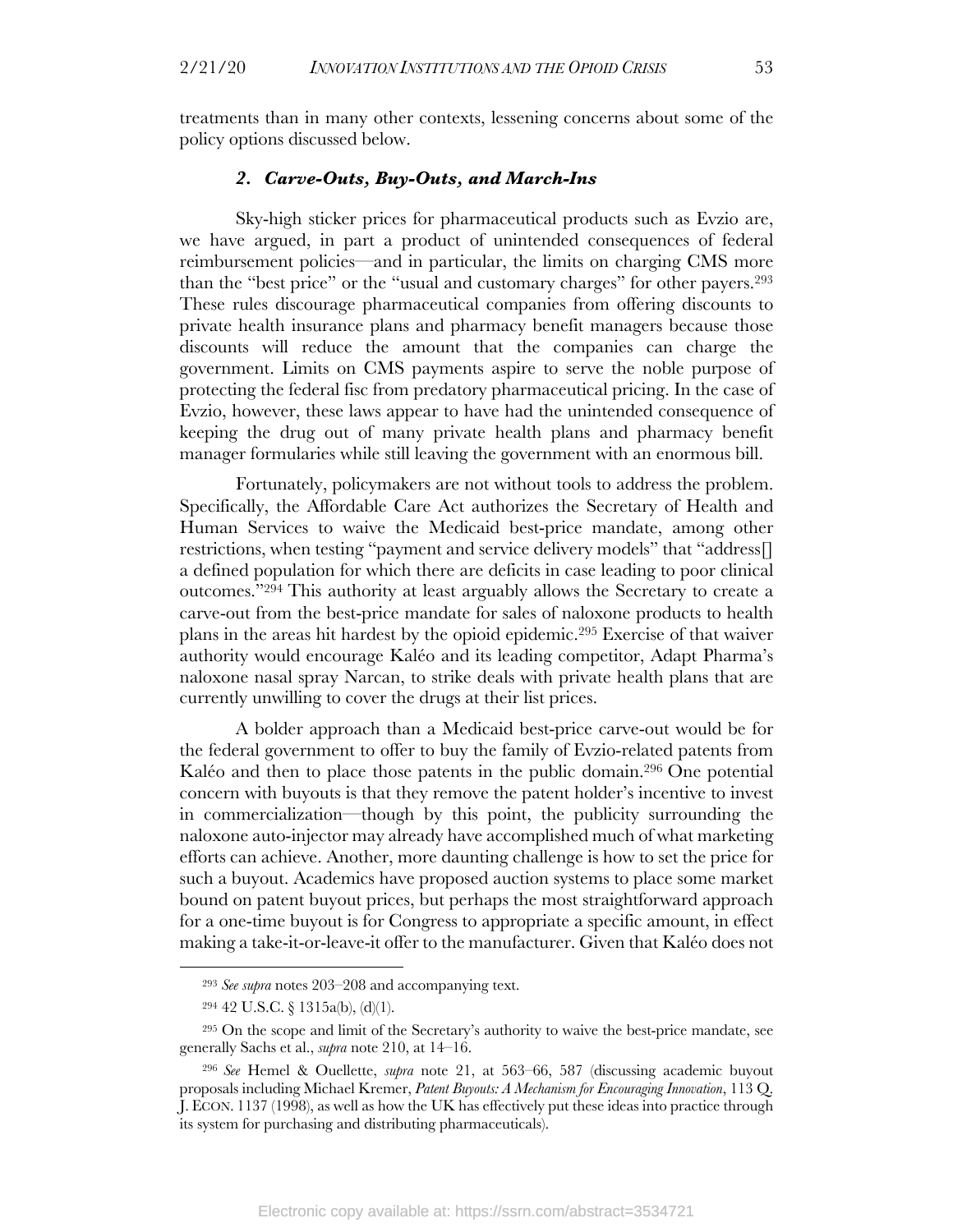appear to be turning a profit from Evzio yet, $297$  it's not crazy to think that the firm would say yes.

Optional patent buyouts are attractive if the optimal buyout price is higher than the patentee's expected market return, which may be the case in the Evzio context given both the product's positive externalities and Kaléo's apparent financial struggles. For unwilling sellers, the government has legal options to effectively force patent buyouts. If all the relevant patents were created under federal grants, the government has a license to practice the invention and can also exercise "march-in" rights to grant additional licenses if "action is necessary to alleviate health or safety needs which are not reasonably satisfied" by the patentee.298 And for any patent, 28 U.S.C. § 1498 allows the government and its contractors to manufacture and use the invention "by or for the United States" in exchange for monetary damages based primarily on the patentee's risk-adjusted research and development costs.299 These statutory mechanisms potentially allow the government to address the problem of "over-reward," although the government has shown reluctance to embrace this authority in other contexts.300

#### *3. Expanding Coverage and Removing Regulatory Hurdles*

As discussed in Part I, Medicare and Medicaid generally provided reimbursements for prescription opioids but not for non-opioid pain treatments such as acupuncture or behavioral programs, exacerbating the patent-related distortion toward drugs as opposed to less excludable interventions. Coverage of non-pharmacological treatments through private insurers has been similarly limited.301 In addition to incentivizing additional research into these alternative pain treatments, the government should address this bias by requiring or subsidizing coverage for these interventions. Moreover, Part I explained how insufficient insurance coverage has presented a barrier to access not only for non-

<sup>297</sup> *See supra* note 197 and accompanying text.

<sup>&</sup>lt;sup>298</sup> 35 U.S.C. §§ 202(c)(4), 203(a)(2). To be sure, march-in rights alone will be of little use when a product is also covered by private-sector patents. *See* Rachel Sachs, *March-In Rights Alone Won't Solve Our Drug Pricing Problems*, BILL OF HEALTH (Jan. 12, 2016), http://blog.petrieflom.law.harvard.edu/2016/01/12/march-in-rights-alone-wont-solve-ourdrug-pricing-problems.

<sup>299</sup> *See* Wang & Kesselheim, *supra* note 83 (applying to the Evzio context the argument of Hannah Brennan, Amy Kapczynski, Christine H. Monahan & Zain Rizvi, *A Prescription for Excessive Drug Pricing: Leveraging Government Patent Use for Health*, 18 YALE J.L. & TECH. 275 (2016)); *see also* Letter from Kim Treanor, Knowledge Ecology Int'l, to Kellyanne Conway, Counselor to the President, and James Carroll, Acting Director, Office of Nat'l Drug Control Pol'y (Mar. 29, 2018), https://www.keionline.org/wp-content/uploads/2018/03/Conway-Carrol-KEI-1498- Evzio-29mar2018.pdf (same).

<sup>300</sup> *See* Ryan Whalen, *The Bayh–Dole Act and Public Rights in Federally Funded Inventions: Will the Agencies Ever Go Marching in?*, 109 NW. U. L. REV. 1083 (2015).

<sup>301</sup> *See* James Heyward et al., *Coverage of Nonpharmacologic Treatments for Low Back Pain Among US Public and Private Insurers*, 1 JAMA NETWORK OPEN e183044 (2018).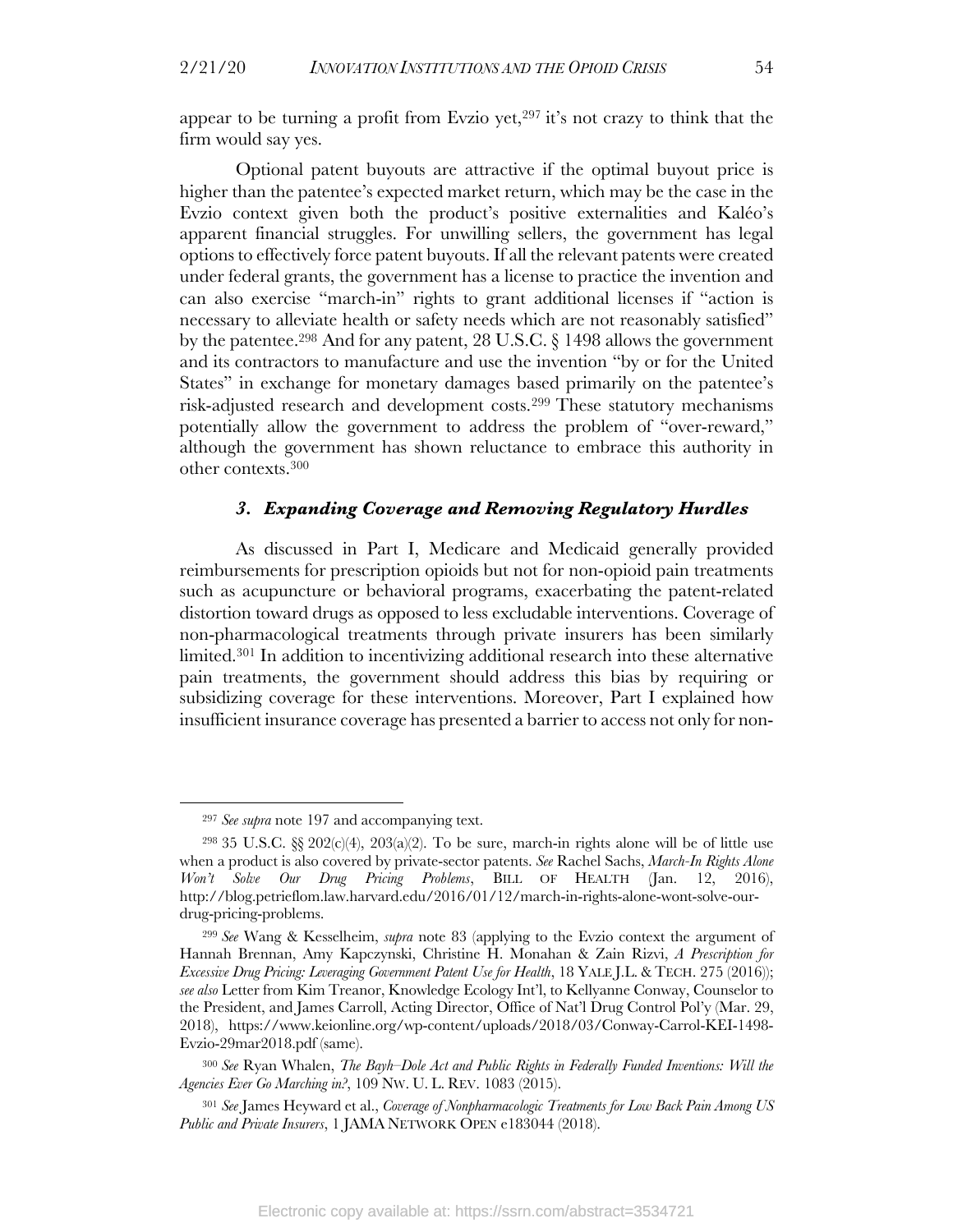opioid pain treatments, but also for pharmaceutical addiction treatments such as Suboxone. 302

Of course, as with government-set innovation incentives, government interventions on the allocation side raise the risk of political failures, including rent-seeking and mismanagement.303 Ideally, government interventions in the innovation ecosystem should counteract the patent system's biases. But as illustrated throughout this Article, the federal government's actual interventions in the allocation system for pain treatment likely compounded the problems that facilitated the current crisis.

#### **C. Political Economy of Opioid Innovation Institutions**

The opioid crisis dramatically illustrates deep flaws with linking biomedical innovation incentives to patent-based rewards, but it exposes inadequacies of non-patent innovation institutions as well. So far, this Article has illustrated how much purchase we can get on these problems through a law-andeconomics analysis, but we are cognizant that the study of innovation institutions is about more than financial incentives. The failure of America's innovation institutions to encourage the development and dissemination of nonaddictive pain treatments arose not only from errors of institutional design but also from deficiencies of political will—deficiencies that non-patent institutions came to reflect.

To put the point in public choice terms, the diffuse individuals who bear the costs of underinvestment in nonaddictive pain management—including chronic pain patients and members of communities ravaged by opioid abuse lacked the social and political capital to influence resource allocation that other, better organized interest groups enjoy. The opioid epidemic has had the most devastating impact in rural, poor communities with high unemployment <sup>304</sup> (although, as noted, the causal connection between higher unemployment and higher rates of opioid abuse is difficult to substantiate empirically<sup>305</sup>). And the stigma of addiction further limited the political capital of those hardest hit.306 If addiction had not been a taboo subject and if the first people hit were children of congressmen rather than politically marginalized groups, there likely would have been far more political traction to address these problems early on.

<sup>302</sup> In addition to gaps in government insurance, private insurance markets have long failed to cover addiction treatments, which was the motivation for the Mental Health Parity and Addiction Equity Act of 2008, 42 U.S.C. § 300gg–26, and its extension through the Affordable Care Act, 42 U.S.C. § 18031(j).

<sup>303</sup> *See, e.g.*, Lev Facher, *Trump Opioid Plan Writes in Favoritism to Single Company's Addiction Medication*, STAT (Mar. 26, 2018), https://www.statnews.com/2018/03/26/trump-opioidplan-alkermes-vivitrol.

<sup>304</sup> *See* Katherine M. Keyes et al., *Understanding the Rural–Urban Differences in Nonmedical Prescription Opioid Use and Abuse in the United States*, 104 AM. J. PUB. HEALTH e52 (2014).

<sup>305</sup> *See supra* note 13 and accompanying text.

<sup>306</sup> *See generally* MACY, *supra* note 117, at 8 (explaining how retracing the epidemic across the Appalachians allowed her to "understand how prescription pill and heroin abuse was allowed to fester, moving quietly and stealthily across this country, cloaked in stigma and shame").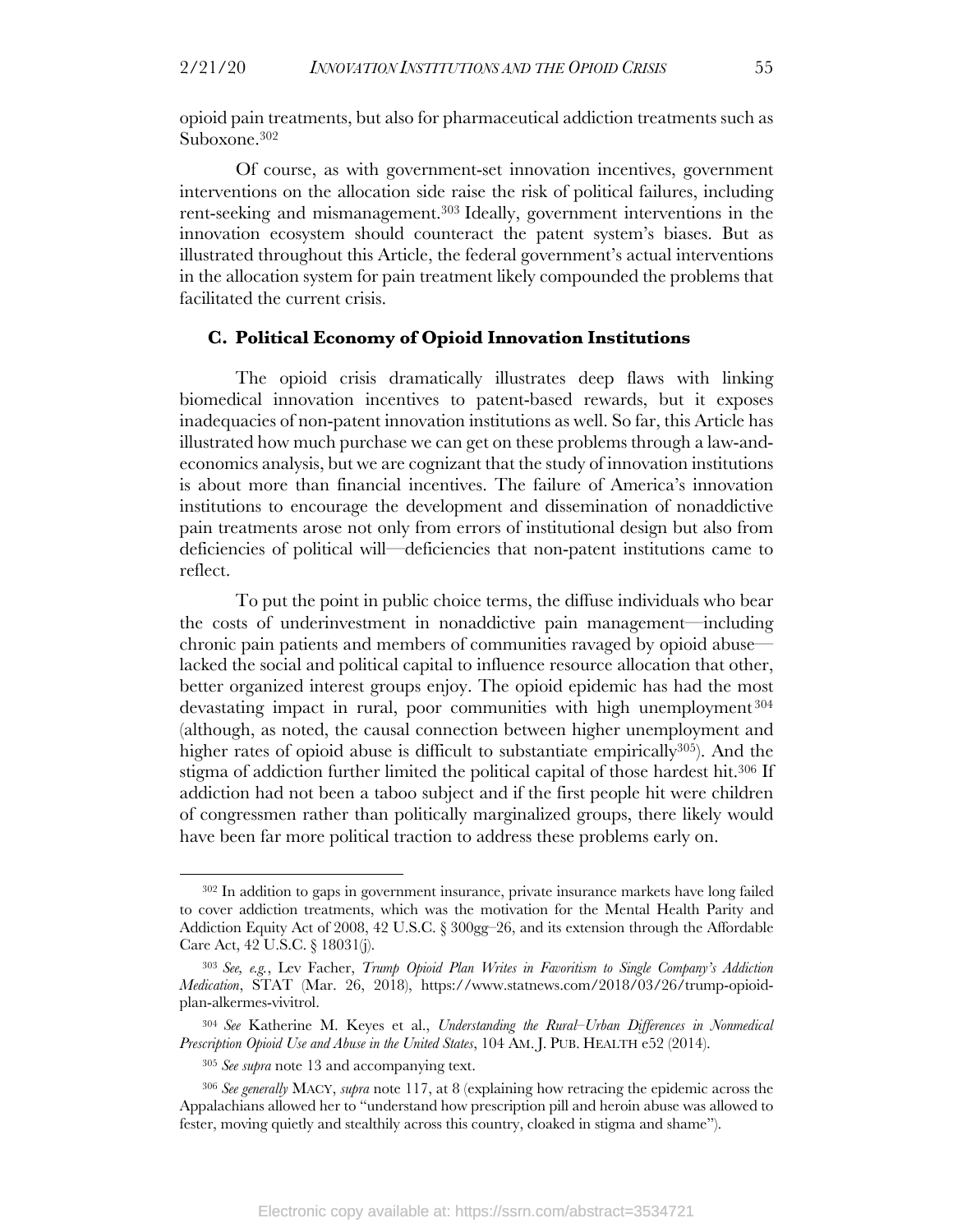Although political institutions could have done far more to forestall the present crisis, it is at least promising that drug misuse is now being viewed as a public health problem, at least in the opioid context. In October 2017, President Trump declared the opioid crisis to be a national public health emergency,  $307$ and the ensuing President's Commission on Combatting Drug Addiction and the Opioid Crisis issued a comprehensive report on addiction prevention and treatment.308 In contrast, the rise of heroin addiction in the 1970s and crack cocaine addiction in the 1980s and 1990s were largely viewed as criminal justice problems rather than public health problems, leading to mass incarceration rather than mass medical care.309 The difference may reflect racial and class politics; the press has typically portrayed opioid users as sympathetic white suburbanites, compared with urban black and Latino heroin users. <sup>310</sup> But perhaps greater empathy for those fighting opioid addiction will help the public and policymakers view those suffering from other forms of addiction through a public health lens.311

Of course, even when opioids began to gain policymakers' attention, government interventions were often too small or were misdirected, as illustrated in Part I. Many of the most significant hurdles to effective policymaking continue to be political and cultural, such as concerns that many addicts are to blame for their own plight and thus less worthy of publicly funded assistance, that scientifically supported medication-assisted treatment is inferior to abstinencebased programs, and that treatment clinics will simply attract more heroin users

<sup>310</sup> *See* Julie Netherland & Helena B. Hansen, *The War on Drugs That Wasn't: Wasted Whiteness, "Dirty Doctors," and Race in Media Coverage of Prescription Opioid Misuse*, 40 CULTURE MED. & PSYCHIATRY 664 (2016); *see also* Cuéllar & Humphreys, *supra* note 161 ("Another proffered explanation is the demographics of prescription drug users: the epidemics of the 1980s and 1990s affected mainly low-income, African Americans (crack cocaine) and low-income, rural whites (methamphetamine), whereas the opioid epidemic includes a large representation of middleclass, white individuals with more political and social capital."). Racial biases may also have been responsible for shielding nonwhite communities from the brunt of the opioid crisis: nonwhite patients are less likely to be prescribed opioids for comparable reported pain, *See* Diana Jill Burgess et al., *Patient Race and Physicians' Decisions to Prescribe Opioids for Chronic Low Back Pain*, 67 SOC. SCI. & MED. 1852 (2008); Mark J. Pletcher et al., *Trends in Opioid Prescribing by Race/Ethnicity for Patients Seeking Care in US Emergency Departments*, 299 JAMA 70 (2008). Controlling for income level, areas with higher proportions of white residents have higher rates of opioid prescriptions and overdose deaths. *See* Joseph Friedman et al., *Assessment of Racial/Ethnic and Income Disparities in the Prescription of Opioids and Other Controlled Medications in California*, 179 JAMA INTERNAL MED. 469 (2019). But this is just a silver lining to broader problem of racial and ethnic disparities in health care—including, in this case, the undertreatment of pain. *See generally* INST. OF MED. OF THE NAT'L ACADS., UNEQUAL TREATMENT: CONFRONTING RACIAL AND ETHNIC DISPARITIES IN HEALTH CARE (2002).

<sup>311</sup> *Cf.* Leigh Ann Caldwell, *How Trump Unexpectedly Garnered Bipartisan Support for Criminal Justice Reform*, NBC NEWS (Dec. 20, 2018), https://www.nbcnews.com/politics/congress/how-trumpunexpectedly-garnered-bipartisan-support-criminal-justice-reform-n949706.

<sup>307</sup> *See The Opioid Crisis*, WHITE HOUSE (last visited Mar. 14, 2019), https://www.whitehouse.gov/opioids.

<sup>308</sup> CHRISTIE ET AL., *supra* note 10

<sup>309</sup> *See generally* JAMES FORMAN JR., LOCKING UP OUR OWN: CRIME AND PUNISHMENT IN BLACK AMERICA 147 (2017) (arguing that crack cocaine addiction should have been labeled "a public health disaster" rather than "a criminal justice issue").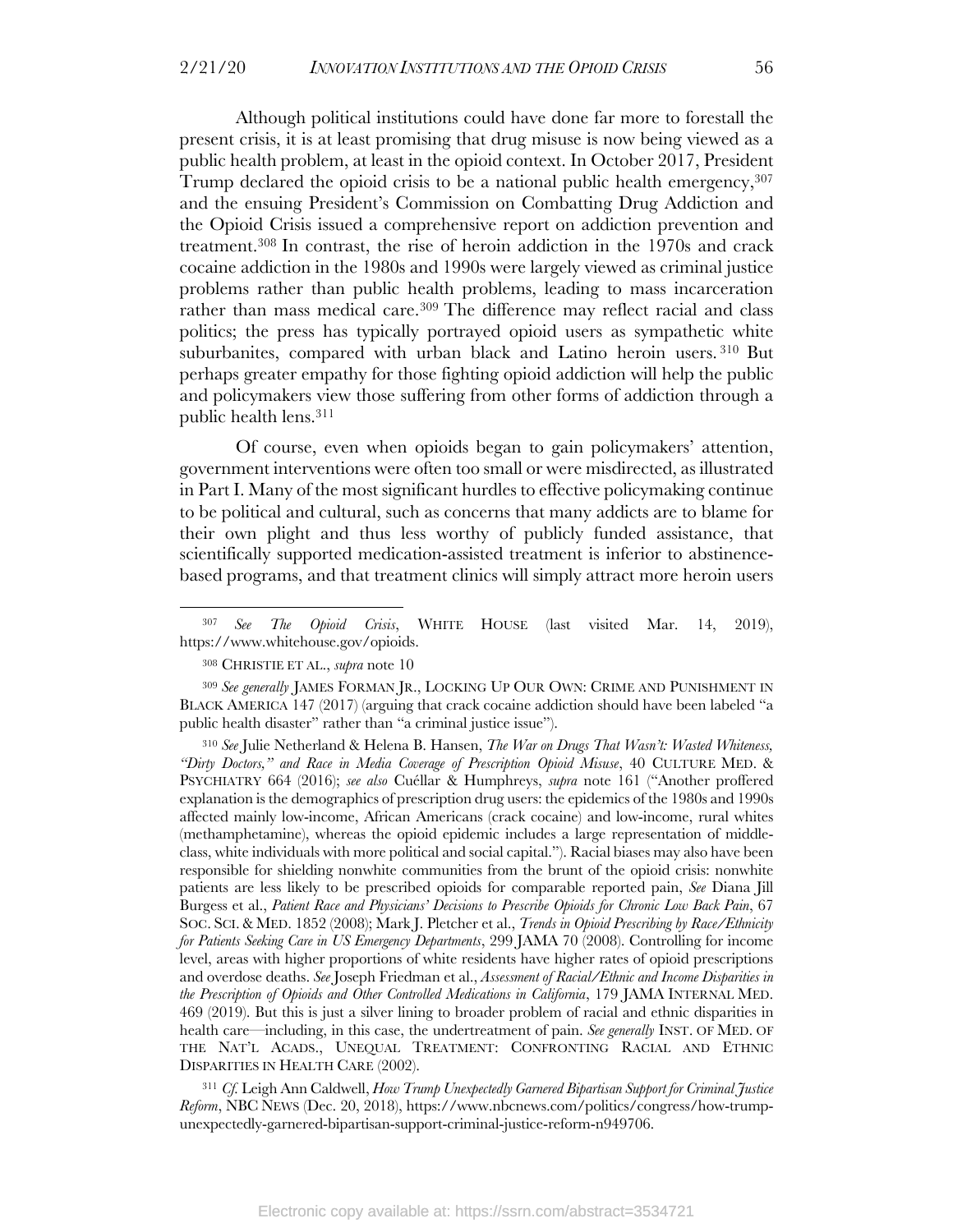and crime.312 It is not enough to recommend that policymakers fix innovation institution failures. Innovation institutions are themselves politically produced, and one reason they failed was because politicians didn't have sufficient incentives to design them otherwise.

These problems illustrate the need for research not just on the science of treating pain and addiction, but also on the science of communicating this knowledge in ways that overcome existing cultural hurdles. <sup>313</sup> Analogies to other health policy movements may prove instructive. For example, the AIDS movement is partly a story about patent law incentivizing innovations like novel antiretroviral medications, but it is also a story about changing norms and political power. <sup>314</sup> Innovations in cancer therapy require not just scientific advances but also the political support to fund those research efforts—compare the amazing success of the pink ribbon movement for breast cancer research<sup>315</sup> with the low funding rates for stigmatized lung cancer,  $316$  even though lung cancer is the deadliest cancer, killing more Americans than breast cancer, prostate cancer, and colon cancer combined.317 As opioid deaths have become higher profile and overdose victims acquire the faces of friends and family members rather than statistics, there has already been progress.

In the end, the story of the opioid crisis is to a significant extent an account of failures of institutional design, but it is also a narrative in which the pathological politics of pain and addiction prevented design changes that could have helped address the problem. This may be a dispiriting diagnosis: problems of institutional design are ones that legal scholars can solve, and our analysis suggests that the roots of the opioid crisis are not so easy to snip. More optimistically, recognizing the political and cultural determinants of innovation policy failures will move us incrementally further toward ensuring that those failures are not relived. But it will no doubt be a long and hard journey.

#### **III. Beyond Opioids: Avoiding Innovation Institution Failures**

While our primary focus in this Article is on the ways in which America's innovation institutions have contributed to the opioid crisis and can hasten its

<sup>312</sup> *See* MACY, *supra* note 120, at 216, 281, 288; NAT'L ACADS. OF SCIS., ENG'G,& MED., *supra* note 56, at S-8; German Lopez, *Needle Exchanges Help Combat the Opioid Crisis. So Why Was the One in Orange County Shut Down?*, VOX (May 29, 2018), https://www.vox.com/science-andhealth/2018/5/29/17389048/needle-exchange-opioid-epidemic-orange-county.

<sup>313</sup> *See generally* THE OXFORD HANDBOOK OF THE SCIENCE OF SCIENCE COMMUNICATION (Kathleen Hall Jamieson, Dan Kahan & Dietram A. Scheufele eds., 2017).

<sup>314</sup> *See generally* Julia H. Smith & Alan Whiteside, *The History of AIDS Exceptionalism*, 13 J. INT'L AIDS SOC'Y 47 (2010).

<sup>315</sup> *See* Brian Alexander, *The Politics Behind the Pink Ribbon*, NBC NEWS (Oct. 22, 2008), http://www.nbcnews.com/id/27283197/ns/health-cancer/t/politics-behind-pink-ribbon.

<sup>316</sup> *See* Lecia V. Sequist, *Stigma Lingers for Deadliest Cancer*, CNN (Oct. 30, 2013), https://www.cnn.com/2013/10/30/health/sequist-lung-cancer-stigma/index.html.

<sup>317</sup> Rebecca L. Siegel et al., *Cancer Statistics, 2018*, 68 CA: CANCER J. CLINICIANS 7 (2018).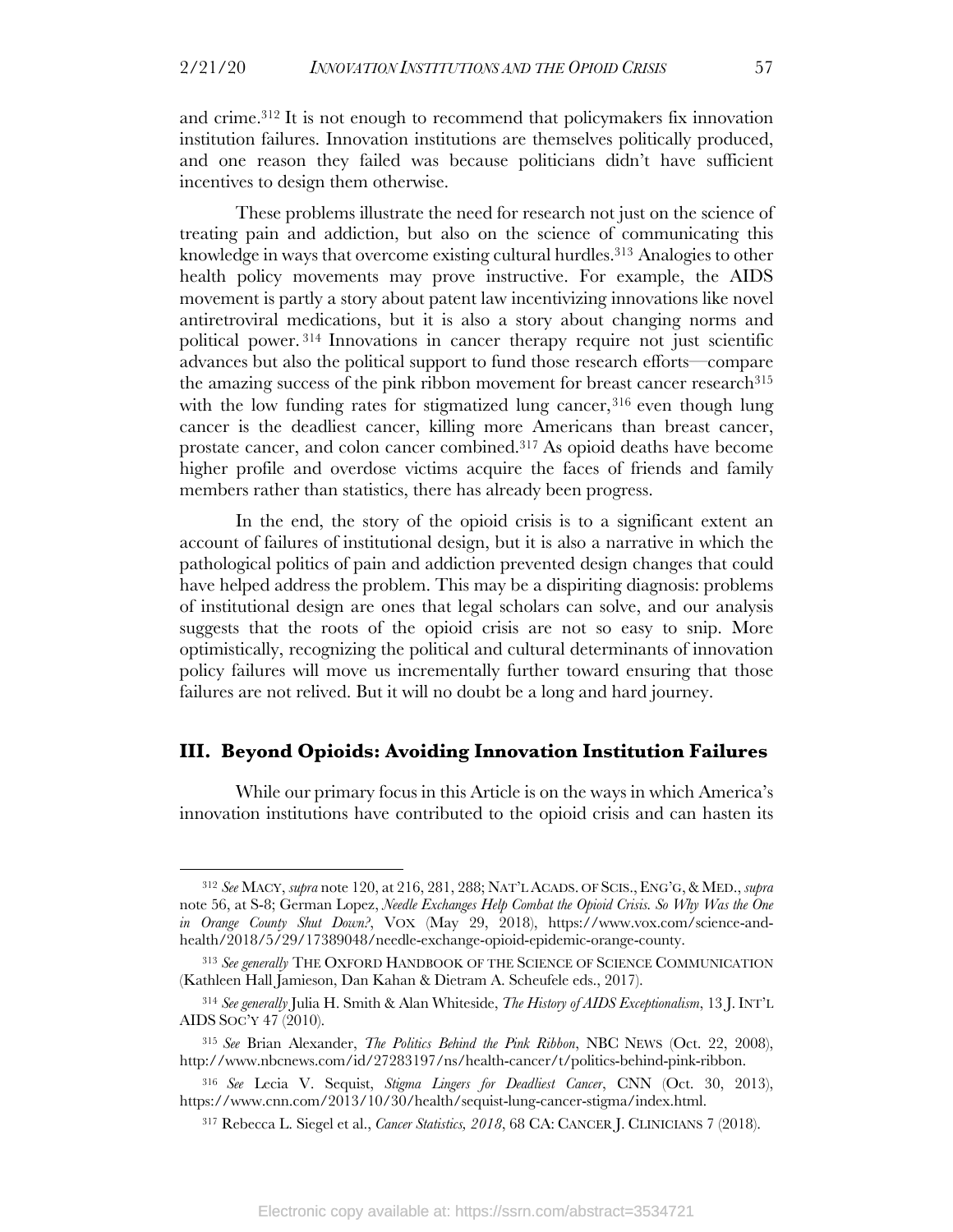end, the opioid epidemic also yields lessons for innovation scholars that apply to other areas of public health and scientific knowledge.

The stories of OxyContin, Suboxone, and Evzio confirm some truths that we have long known about the IP system. IP is an effective innovation incentive for aggregating dispersed information about consumers' willingness to pay for new knowledge goods—but when markets fail, so too will IP. <sup>318</sup> Two familiar reasons why markets fail to produce socially optimal outcomes are (1) the externalization of harms and (2) the externalization of benefits. OxyContin is an example of a product that generates negative externalities and unsurprisingly—we ended up with too much OxyContin. Suboxone and Evzio are examples of products that generate positive externalities, and unsurprisingly—we have ended up with too little of these drugs.

America's apparent underinvestment in non-pharmacological pain treatments likewise fits into our existing mental models. Non-pharmacological pain treatments such as yoga and acupuncture are almost inevitably nonexcludable and ineligible for patent protection. Our innovation ecosystem is well designed to reward patentable technologies, such as pharmaceuticals, and poorly structured to support the development of processes and practices such as checklists, cognitive behavioral therapy, and alternative medicine.319

Yet in other ways, our study of the opioid crisis has challenged our beliefs about innovation policy and led us toward new insights. In this final Part, we highlight five lessons from the opioid context for innovation policy more broadly:

First, we think that the traditional view of IP as a tradeoff between dynamic efficiency and allocative efficiency is less accurate than we once believed. <sup>320</sup> In the case of OxyContin, patent protection appears to have encouraged Purdue Pharma's extraordinary investment in demand creation. Aggregate data on the consumption of patented and post-patent pharmaceuticals suggests that the OxyContin story is not an outlier in this regard.321 Especially when a pharmaceutical manufacturer follows a relatively standard pricing strategy (such that the product is available to Medicaid and Medicare beneficiaries and is included in most private health plan formularies), above-marginal-cost pricing seems less likely to prevent the vast majority of U.S. patients from gaining access than conventional IP models suggest.

Second, and relatedly, the fact that IP encourages demand creation should affect our view of IP's overall welfare effects. Do we want to encourage patentees to create demand for products for which demand does not currently exist? There are, perhaps, cases in which the answer is yes—for example, Eli Lilly's promotion of Prozac arguably generated greater attention toward

<sup>318</sup> *See generally* Hemel & Ouellette, *supra* note 21, at 555–56.

<sup>319</sup> *See generally* Kapczynski & Syed, *supra* note 23.

<sup>320</sup> *See supra* notes 24, 97–100 and accompanying text.

<sup>321</sup> *See supra* note 126 and accompanying text.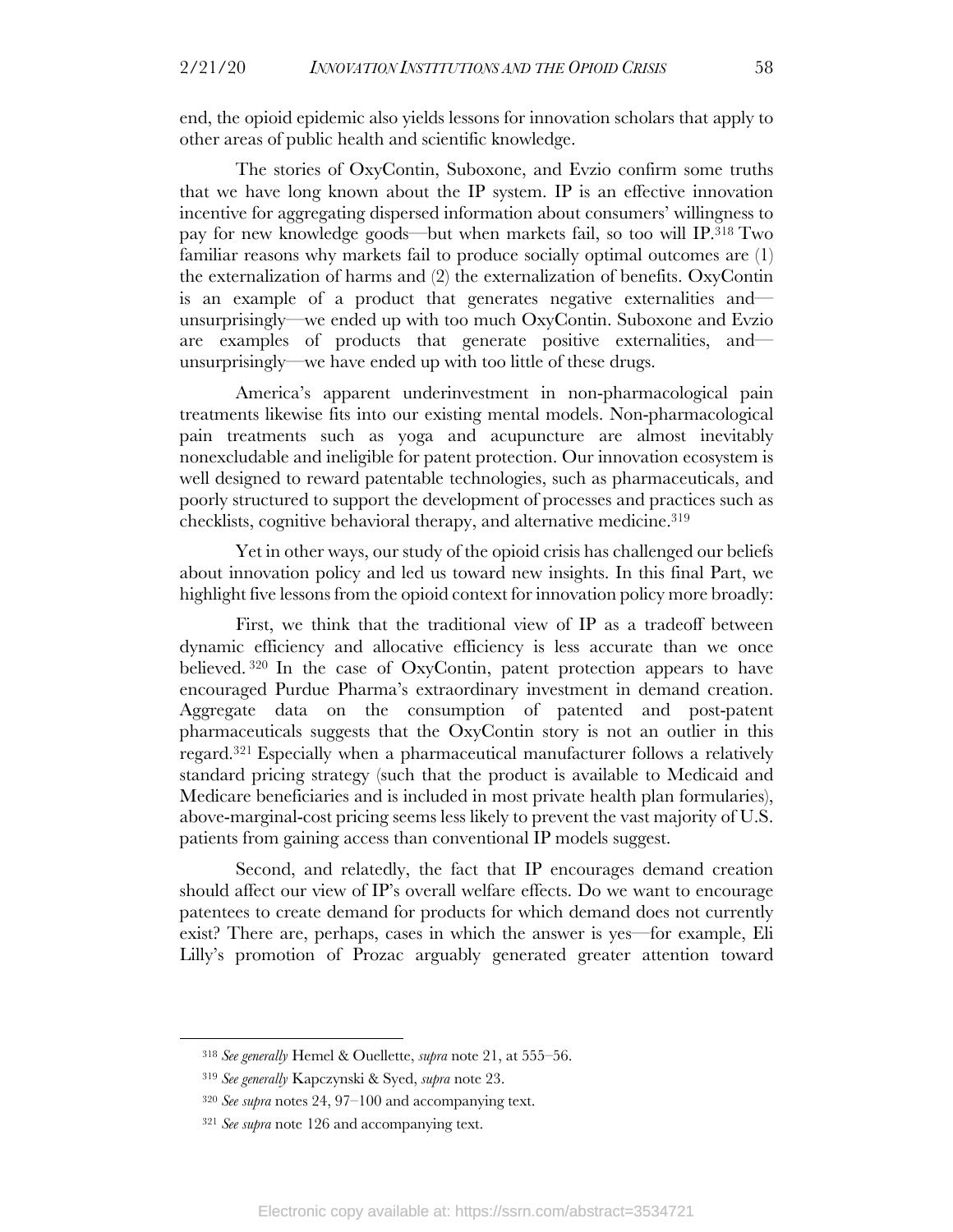untreated depression.322 But we should be aware that the patent system creates incentives for firms to promote products that consumers did not know they wanted (and indeed might not have needed).323

Third, the interaction between IP and addiction can be particularly pernicious. As we sought to illustrate in Section I.B.1, firms have an especially strong incentive to promote habit-forming products—perhaps by initially charging below-marginal-cost prices—if they anticipate that they can maintain a medium- to long-term monopoly over that product. When the habit-formingnature of a product generates negative externalities, as is the case for medical addiction, the combination of this effect with the more general demand-creation incentives can have devastating social consequences. It is possible that this misalignment of IP rewards with social welfare could be addressed by reforms internal to IP. For example, Michael Risch has called for a revitalization of patent law's utility requirement to deny patents on inventions from which society reaps no benefit (even if the innovator can reap significant profits).<sup>324</sup> Margo Bagley has suggested legislative restrictions on patentable subject matter to revive moral utility doctrine and move away from the United States's current (and distinctively American) "patent first, ask questions later" approach.325 As another example, Ted Sichelman suggests that patent law remedies should be reformed to better reflect the social value, not market value, of an invention.326 But non-IP innovation institutions also have an important—and perhaps paramount—role to play in correcting the IP system's biases.327

A fourth lesson from the opioid crisis for other areas of innovation policy is that the notion that government subsidies can promote access to IP-protected products turns out to be less than clear-cut. Medicaid's best-price mandate incentivizes pharmaceutical firms to charge *higher* prices to the private sector, and as the number of patients covered by Medicaid increases, so too does the

<sup>325</sup> Margo A. Bagley, *Patent First, Ask Questions Later: Morality and Biotechnology in Patent Law*, 45 WM. & MARY L. REV. 469 (2003). Bagley's focus is social concerns with patents grounded in morality rather than negative externalities, but some hybrid of these concerns has in fact driven judicial changes in patentable subject matter. *See* Lisa Larrimore Ouellette, *Patentable Subject Matter and Nonpatent Innovation Incentives*, 5 UC IRVINE L. REV. 1115, 1118–25 (2015).

<sup>326</sup> Ted Sichelman, *Purging Patent Law of "Private Law" Remedies*, 92 TEX. L. REV. 517 (2014).

<sup>322</sup> *See generally* Bradley T. Shapiro, *Positive Spillovers and Free Riding in Advertising of Prescription Pharmaceuticals: The Case of Antidepressants*, 126 J. POL. ECON. 381 (2018).

<sup>323</sup> *See generally* John Bronsteen, Christopher Buccafusco & Jonathan S. Masur, *Well-Being Analysis vs. Cost-Benefit Analysis*, 62 DUKE L.J. 1603, 1665–66 (2013) (discussing and critiquing the conventional view that consumption equates to welfare).

<sup>324</sup> *See* Michael Risch, *Reinventing Usefulness*, 2010 B.Y.U. L. REV. 1195 (2010); Michael Risch, *A Surprisingly Useful Requirement*, 19 GEO. MASON L. REV. 57 (2011). Effectively addressing social problems would likely require a more dynamic utility requirement because many social downsides do not surface until long after patent filing.

<sup>&</sup>lt;sup>327</sup> Using validity doctrines such as utility to weed out socially harmful patents would be both administratively challenging for patent examiners and would not help with inventions that create negative externalities but have a net social benefit. And tailoring remedies may be difficult as well; for example, Mark Lemley called Sichelman's proposal "a perfectly correct statement of aspirations, but nothing that could ever be operationalized without perfect knowledge." Mark Lemley, *Taking the Regulatory Nature of IP Seriously*, 92 TEX. L. REV. SEE ALSO 107, 112 (2014).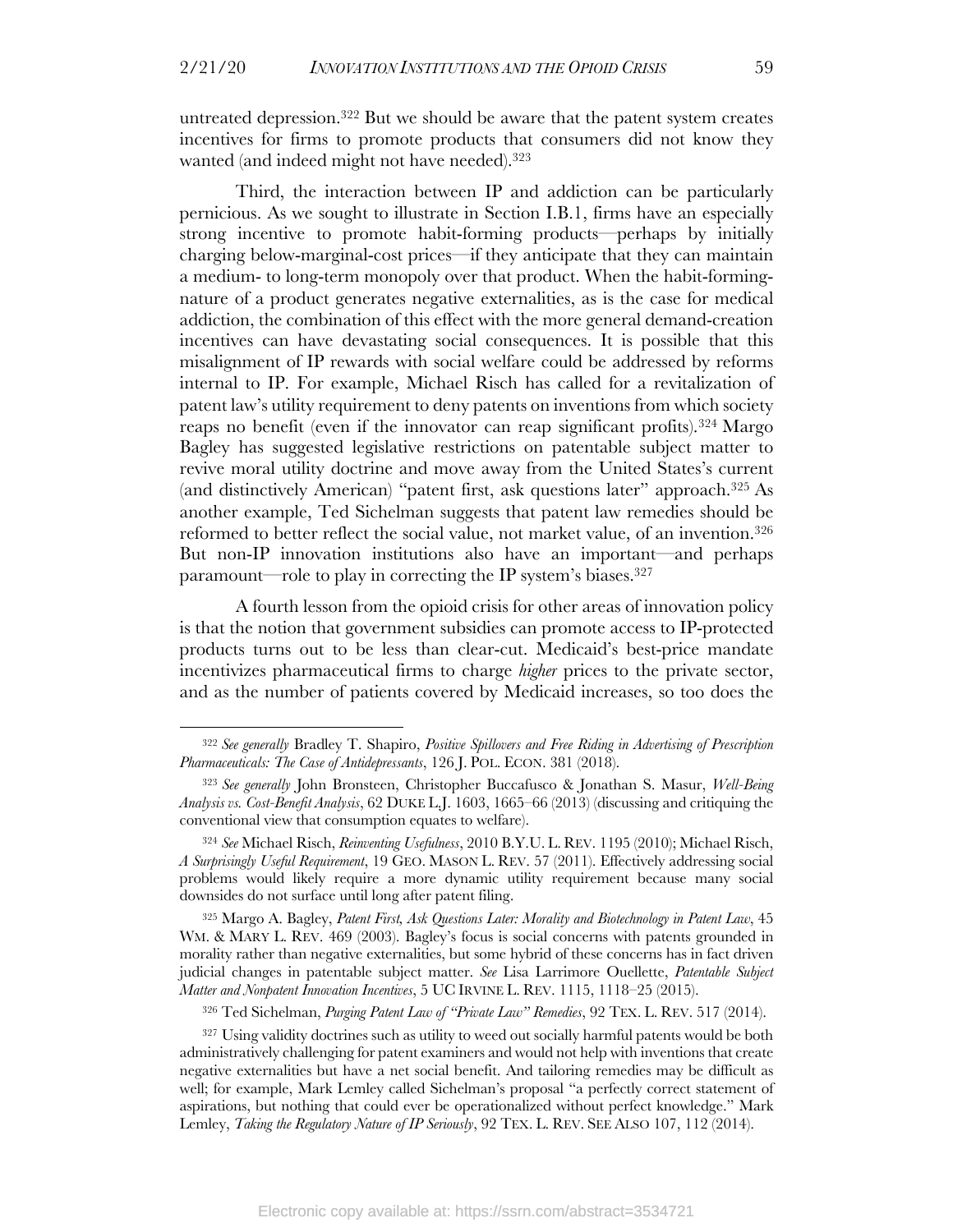incentive for firms to set private-sector prices with Medicaid in mind. This is not an argument against Medicaid expansion, and removing the best-price mandate without creating an alternative means to control government drug spending would lead to different (and perhaps worse) pathologies. But it does suggest that government subsidies should be designed with attention to their impact on private pharmaceutical pricing.

Indeed, in a world without Medicaid's best-price mandate or other limits on incentives to offer discounts to some purchasers, pharmaceutical firms might seek to maximize profits through price discrimination (i.e., seeking to ensure that every consumer who values a product at more than its marginal cost will be charged her willingness to pay and no more). Perfect price discrimination entails no deadweight loss. Medicaid changes the incentive to engage in price discrimination, however, because the lowest price charged to other purchasers becomes the ceiling for Medicaid reimbursement. The limit on charging CMS more than the "usual and customary charges to the general public" has a similar effect.328 In such cases, IP does lead to serious allocative inefficiencies, but the inefficiencies are because of the way IP interacts with other government policies. To be sure, perfect price discrimination will almost never be possible, and deadweight loss in the IP system is inevitable. But the opioid crisis illustrates that subsidies can do as much to increase deadweight loss as to reduce it.

Finally, and notwithstanding our criticisms of the IP system, we again emphasize that non-IP innovation incentives and allocation mechanisms are imperfect. In the case of the opioid epidemic, CMS created powerful non-IP incentives for hospitals to prescribe more opioids.329 That turned out to be a disaster. The root causes of this particular policy failure are unclear, but we should be cognizant in our critique of certain aspects of market-based IP policies that the grass is not always greener on the non-market side.

#### **Conclusion**

The opioid epidemic is not the first public health crisis that has exposed flaws in innovation institutions. The global AIDS crisis drew the world's eyes toward high prices for patented antiretroviral therapies (ARTs) and highlighted ways in which international IP law limited the ability of low-income countries to respond to health emergencies. The episode resulted in the World Trade Organization issuing its Doha Declaration in 2001, which in turn led to the loosening of restrictions in low- and middle-income countries on access to generic versions of lifesaving drugs. <sup>330</sup> Around the same time as the Doha Declaration, the anthrax attacks in the United States also placed a spotlight on patent law's allocative inefficiencies and resulted in Bayer A.G., the

<sup>328</sup> *See supra* notes 207–208 and accompanying text.

<sup>329</sup> *See supra* notes 220–226 and accompanying text.

<sup>330</sup> *See* Ellen 't Hoen et al., *Driving a Decade of Change: HIV/AIDS, Patents and Access to Medicines for All*, 14 J. INT'L AIDS SOC'Y 15 (2011); Amy Kapczynski, *The Access to Knowledge Mobilization and the New Politics of Intellectual Property*, 117 YALE L.J. 804, 828–29 (2008).